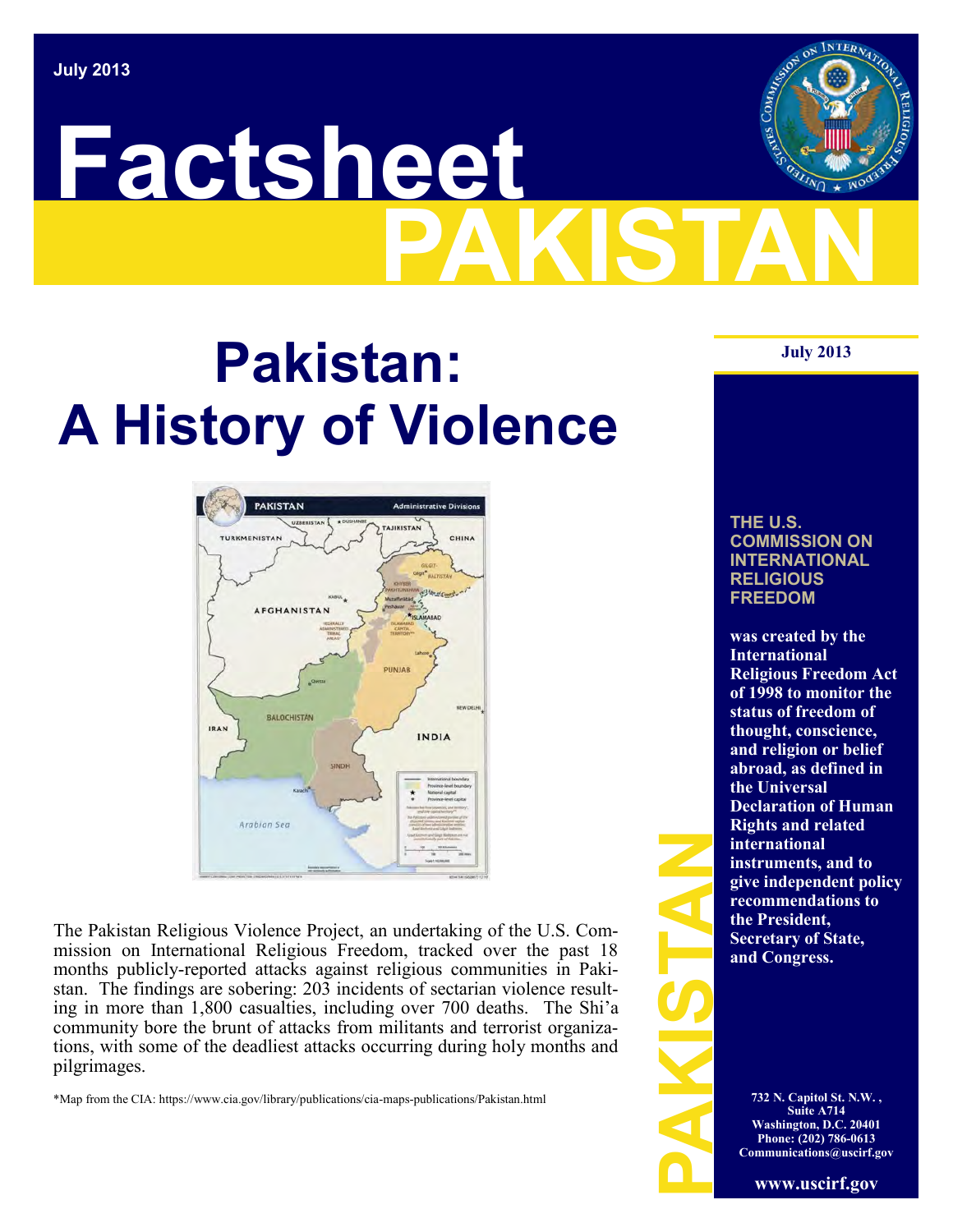While Shi'a are more at risk of becoming victims of suicide bombings and targeted shootings, the already poor religious freedom environment for Christians, Ahmadis, and Hindus continued to deteriorate, with a number violent incidents occurring against members of these communities.

The information the Project gathered is based on reports and news articles available in the public domain. The Project seeks to be inclusive, tracking all reported incidents involving physical attacks targeting a member of a religious community or a major religious gathering place (church, shrine, or mosque). However, it is not exhaustive and some acts of violence are certain to have been overlooked. While each incident has not been independently verified, the accompanying Factsheet provides a hyperlink to the supporting documents.

The Project's findings paint a grim and challenging picture for the new government of Prime Minister Newaz Sharif. It was positive that the Prime Minister raised concerns about religious minorities during his maiden speech before the National Assembly, as well as travelled to Quetta after a recent bombing targeting Shi'a and tasked his government to act. However, concrete, resolute action is needed to ensure that perpetrators of violence are arrested, prosecuted and jailed. To stem the rising tide of violent religious extremism, groups and individuals responsible for attacks on religious communities must be punished. In addition, while banned militant groups and private citizens are responsible for the majority of attacks on religious communities, government actors are not blameless – police officers have turned a blind eye to mob attacks or have refused to file police reports when victims are religious minorities. The climate of impunity threatening all Pakistanis, regardless of their faith, also is exacerbated by the muchabused blasphemy and anti-Ahmadi laws.

#### **Statistics on Targeted Violence against Religious Communities in Pakistan (January 2012 – June 2013)**

OVERALL ATTACKS CASUALTIES

| UVEKALL ATTAUNS          |              |     |                   |             |  |  |
|--------------------------|--------------|-----|-------------------|-------------|--|--|
| <b>Number of attacks</b> |              |     | Number injured    |             |  |  |
| 77                       | Shi'a        | 635 | Shi'a             | 834         |  |  |
| 37                       | Christians   | 11  | <b>Christians</b> | 36          |  |  |
| 54                       | Ahmadis      | 22  | Ahmadis           | 39          |  |  |
| 16                       | Hindus       | 2   | <b>Hindus</b>     | 4           |  |  |
|                          | <b>Sikhs</b> |     | <b>Sikhs</b>      |             |  |  |
| 16                       | Other groups | 46  | Other groups      | 195         |  |  |
| 203                      | Total        | 717 | <b>Total</b>      | 1108        |  |  |
|                          |              |     | Number killed     | CASUALI IES |  |  |

#### EXAMPLES OF TYPES/METHODS OF ATTACKS

| <b>Targeted bombings</b> |    | <b>Targeted shootings</b> | Rapes |              |    |
|--------------------------|----|---------------------------|-------|--------------|----|
| Shi'a                    | 18 | Shi'a                     | 46    | Shi'a        |    |
| Christians               |    | Christians                |       | Christians   |    |
| Ahmadis                  |    | Ahmadis                   | 26    | Ahmadis      |    |
| Hindus                   |    | Hindus                    |       | Hindus       |    |
| Sikhs                    |    | <b>Sikhs</b>              |       | <b>Sikhs</b> |    |
| Other groups             |    | Other groups              |       | Other groups |    |
| Total                    | 25 | Total                     | 83    | Total        | 12 |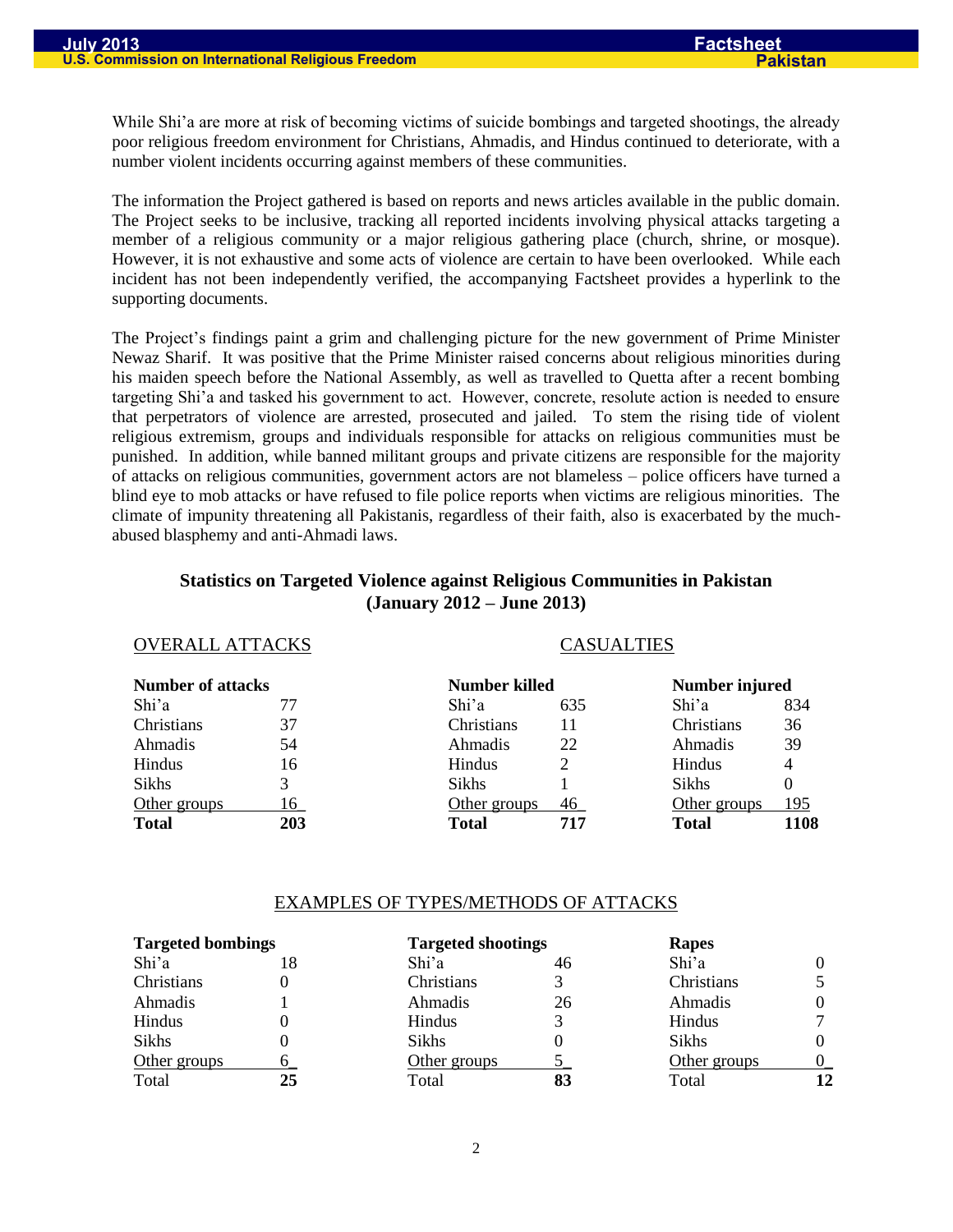### **Targeted Violence against Religious Communities in Pakistan (January 2012 – June 2013)**

| Violence against Shi'a                                                                                                                                                                                  |                        |          |                                   |                         |                       |                                                                                                                                                                                  |  |
|---------------------------------------------------------------------------------------------------------------------------------------------------------------------------------------------------------|------------------------|----------|-----------------------------------|-------------------------|-----------------------|----------------------------------------------------------------------------------------------------------------------------------------------------------------------------------|--|
| <b>Incident</b>                                                                                                                                                                                         | <b>Date</b><br>(d/m/y) | Location | <b>Casualties</b>                 | <b>Type/method</b>      | Group<br>responsible  | <b>Source</b>                                                                                                                                                                    |  |
| A suicide bomber<br>riding a bicycle<br>detonated his<br>bomb when<br>stopped at a<br>security<br>checkpoint in a<br>Shi'a<br>neighborhood.                                                             | 6/30/13                | Quetta   | 28 killed;<br>"dozens"<br>injured | Suicide<br>bombing      | Lashkar-e-<br>Jhangvi | http://www.reut<br>ers.com/article/<br>2013/07/01/us-<br>pakistan-blast-<br>quetta-<br>idUSBRE95T0<br>BT20130701                                                                 |  |
| Three attackers,<br>including a suicide<br>bomber, attacked a<br>Shi'a religious<br>school inside a<br>mosque.                                                                                          | 6/21/13                | Peshawar | 14 killed; 28<br>injured          | Suicide<br>bombing      | Unknown               | http://www.nyti<br>mes.com/2013/<br>06/22/world/asi<br>a/shiite-school-<br>in-pakistan-<br>attacked.html?p<br>artner=rss&emc<br>=rss∣=tw-<br>nytimes & $r=2$<br>$\underline{\&}$ |  |
| Assailants wearing<br>police uniforms<br>attempted to<br>kidnap a Shi'a<br>doctor. The doctor<br>was travelling with<br>two bodyguards,<br>one of whom was<br>killed by the<br>would-be-<br>kidnappers. | 6/11/13                | Peshawar | 1 killed                          | Attempted<br>kidnapping | Unknown               | http://tribune.co<br>m.pk/story/5617<br>96/terrorists-in-<br>police-uniform-<br>try-to-kidnap-<br>Shi'a-doctor-in-<br>peshawar/                                                  |  |
| A 30-year-old<br>Shi'a man was<br>killed in a drive-by<br>shooting.                                                                                                                                     | 6/1/13                 | Karachi  | 1 killed                          | Targeted<br>shooting    | Unknown               | http://dawn.com<br>/2013/06/02/yo<br>ung-man-killed-<br>in-sectarian-<br>attack-3/                                                                                               |  |
| A Shi'a Sindh<br><b>High Court lawyer</b><br>and his two sons<br>were killed in a<br>drive-by shooting.                                                                                                 | 5/28/13                | Karachi  | 3 killed                          | Targeted<br>shooting    | Unknown               | http://tribune.co<br>m.pk/story/5554<br>25/sectarian-<br>violence-shc-<br>lawyer-sons-<br>shot-dead-in-<br>karachi/                                                              |  |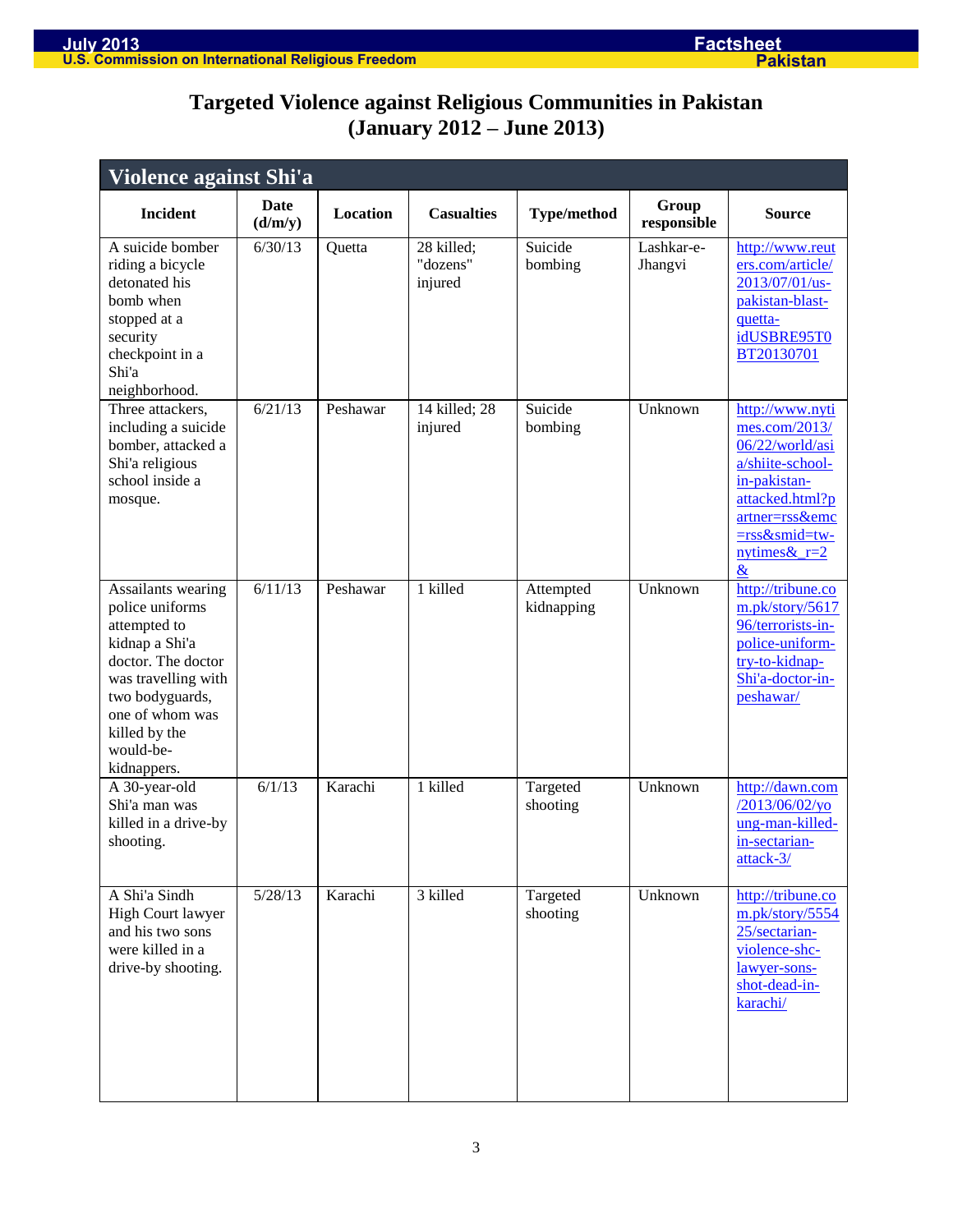| <b>Violence against Shi'a</b>                                                                                                          |                   |          |                                       |                                                                   |                       |                                                                                                                                  |
|----------------------------------------------------------------------------------------------------------------------------------------|-------------------|----------|---------------------------------------|-------------------------------------------------------------------|-----------------------|----------------------------------------------------------------------------------------------------------------------------------|
| A motorcycle<br>bomb was set off<br>near a Shi'a<br>congregation hall,<br>killing two and<br>injuring more than<br>a dozen.            | 5/28/13           | Peshawar | 2 killed; 17<br>injured               | Car bomb                                                          | Unknown               | http://tribune.co<br>m.pk/story/5558<br>82/sectarian-<br>attack-bomb-<br>targeting-<br>imambargah-<br>kills-two-in-<br>peshawar/ |
| A Shi'a leader, his<br>driver, and his<br>bodyguard were<br>shot in a drive-by<br>shooting. The<br>bodyguard was<br>killed.            | $\frac{1}{27/13}$ | Karachi  | 1 killed; 2<br>injured                | Targeted<br>shooting                                              | Unknown               | http://www.then<br>ews.com.pk/arti<br>cle-98664-<br>Karachi:-<br>Shooting-<br>leaves-Shi'a-<br>cleric-injured,-<br>guard-dead    |
| Four bombings,<br>including one<br>suicide bombing,<br>killed six people in<br>an area with a<br>prevalent Hazara<br>Shi'a population. | 4/23/13           | Quetta   | 6 killed; 45<br>injured               | Targeted bomb<br>$blast -$<br>including one<br>suicide<br>bombing | Lashkar-e-<br>Jhangvi | http://dawn.com<br>/2013/04/24/fou<br>r-blasts-kill-6-<br>in-quetta-li-<br>claims-<br>responsibility/                            |
| A prominent Shi'a<br>professor, Sibt-e-<br>Jafar, was shot to<br>death on his way<br>home.                                             | 3/18/13           | Karachi  | 1 killed                              | Targeted<br>shooting                                              | Unknown               | http://www.Shi'<br>arightswatch.or<br>g/middle-<br>east/pakistan/36<br>4-Shi'a-<br>professionals-<br>cleansing-in-<br>pakistan   |
| A car bomb<br>containing 150<br>kilograms of<br>explosives was<br>detonated in a<br>predominantly<br>Shi'a<br>neighborhood.            | 3/3/13            | Karachi  | 50 killed; at<br>least 200<br>injured | Car bombing                                                       | Unknown               | http://dawn.com<br>/2013/03/04/bla<br>st-ravages-<br>Shi'a-<br>neighbourhood/                                                    |
| A young member<br>of the Shi'a Ulema<br>Council was shot<br>outside his home.                                                          | 2/28/13           | Karachi  | 1 killed                              | Targeted<br>shooting                                              | Unknown               | http://dawn.com<br>/2013/03/01/Shi<br>'a-body-<br>member-<br>gunned-down/                                                        |
| Two men on<br>motorcycles shot<br>and killed Safdar<br>Ali Kazmi while<br>he was on his way<br>to a sit-in protest.                    | 2/19/13           | Karachi  | 1 killed                              | Targeted<br>shooting                                              | Unknown               | http://tribune.co<br>m.pk/story/5099<br>01/fear-in-<br>karachi-factory-<br>executive-<br>gunned-down-<br>in-target-<br>killing/  |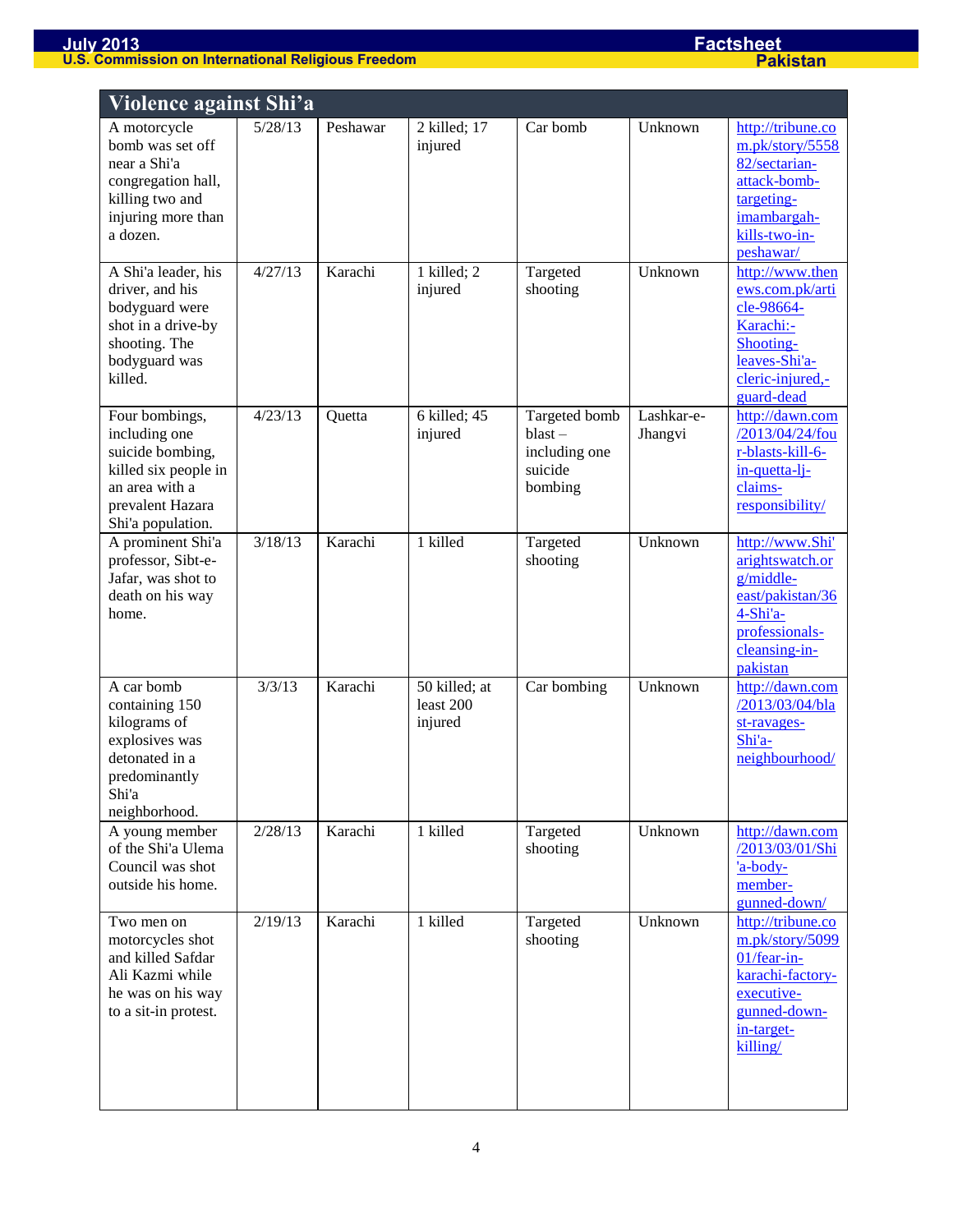| Violence against Shi'a                                                                                                                                                                                           |         |          |                                |                        |                       |                                                                                                                     |
|------------------------------------------------------------------------------------------------------------------------------------------------------------------------------------------------------------------|---------|----------|--------------------------------|------------------------|-----------------------|---------------------------------------------------------------------------------------------------------------------|
| Dr. Syed Ali<br>Haider, a<br>prominent<br>opthamologist, and<br>his son were shot<br>and killed as the<br>doctor was<br>dropping his son<br>off at school.                                                       | 2/18/13 | Lahore   | 2 killed                       | Targeted<br>shooting   | Unknown               | http://tribune.co<br>m.pk/story/5093<br>45/targeted-<br>attack-Shi'a-<br>doctor-son-<br>killed-in-lahore/           |
| A bomb went off<br>in a market in a<br>predominantly<br>Shi'a<br>neighborhood.                                                                                                                                   | 2/16/13 | Quetta   | 89 killed; over<br>180 injured | Targeted bomb<br>blast | Lashkar-e-<br>Jhangvi | http://www.bbc.<br>co.uk/news/wor<br>ld-asia-<br>21485731                                                           |
| The son of a<br>trustee of Shi'a<br>congregation hall<br>was shot and killed<br>while standing<br>outside a store.                                                                                               | 2/9/13  | Karachi  | 1 killed                       | Targeted<br>shooting   | Unknown               | http://dawn.com<br>/2013/02/10/ma<br>n-killed-in-<br>sectarian-<br>attack-2/                                        |
| A prominent Shi'a<br>lawyer and former<br>office-holder at the<br>Human Rights<br>Commission of<br>Pakistan was<br>killed execution-<br>style by two<br>motocyclists while<br>driving his two<br>sons to school. | 2/8/13  | Peshawar | 1 killed                       | Targeted<br>shooting   | Unknown               | http://dawn.com<br>/2013/02/09/sec<br>tarian-attack-in-<br>peshawar-<br>lawyer-dead/                                |
| A Shi'a doctor was<br>gunned down in<br>his clinic.                                                                                                                                                              | 1/22/13 | Peshawar | 1 killed                       | Targeted<br>shooting   | Unknown               | http://tribune.co<br>m.pk/story/4974<br>45/sectarian-<br>violence-Shi'a-<br>doctor-gunned-<br>down-in-<br>peshawar/ |
| A suicide bomber<br>targeting the<br>Hazara Shi'a<br>community walked<br>into a pool hall<br>and detonated a<br>bomb. As people<br>arrived to help the<br>wounded, a second<br>bomb went off.                    | 1/10/13 | Quetta   | Over 120<br>killed             | Suicide bomb           | Lashkar-e-<br>Jhangvi | http://www.bbc.<br>co.uk/news/wor<br>ld-asia-<br>22248500                                                           |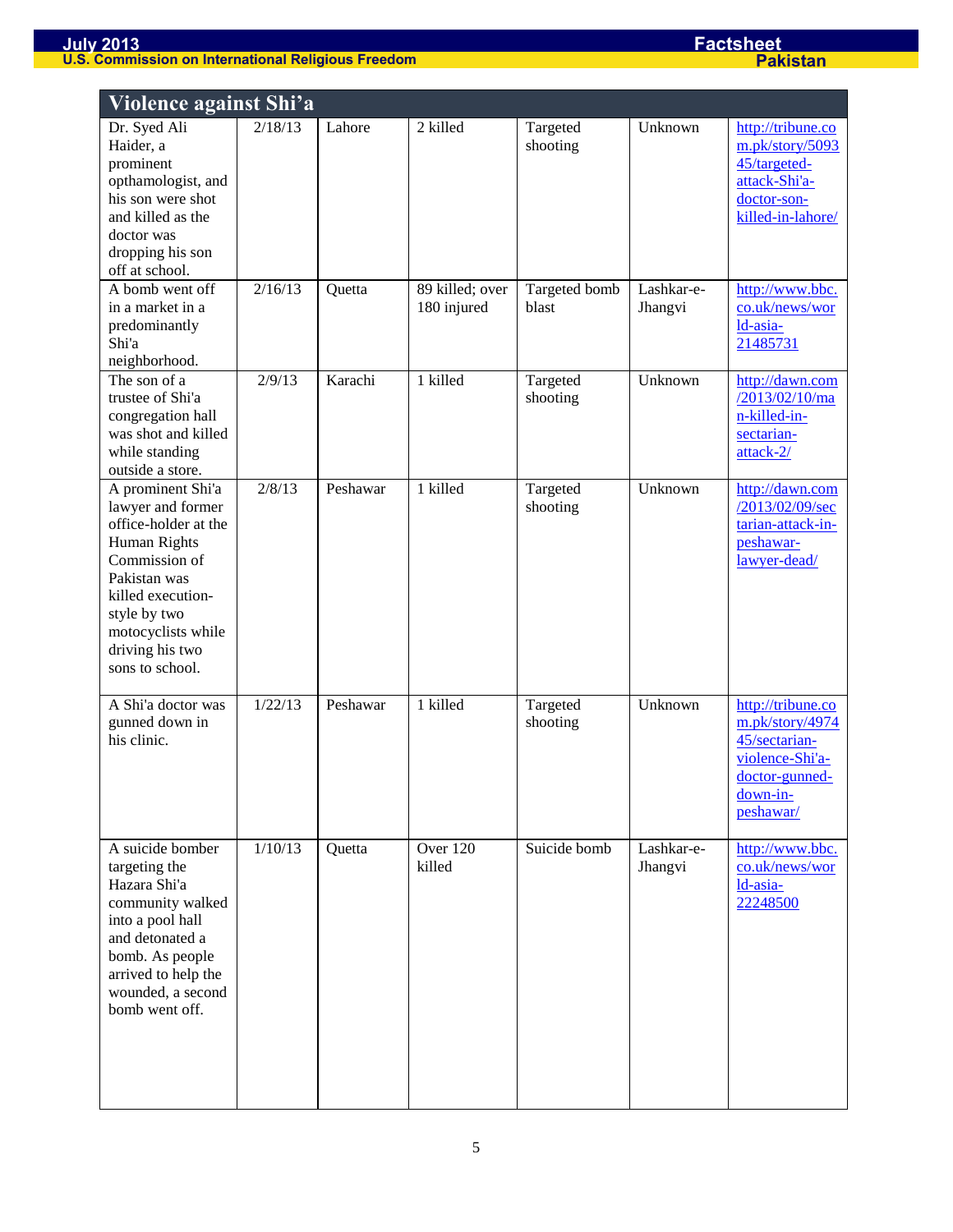| Violence against Shi'a                                                                                                                          |          |                         |                                     |                        |                        |                                                                                                                                                                       |
|-------------------------------------------------------------------------------------------------------------------------------------------------|----------|-------------------------|-------------------------------------|------------------------|------------------------|-----------------------------------------------------------------------------------------------------------------------------------------------------------------------|
| Nineteen Shi'a<br>pilgrims traveling<br>in three separate<br>buses from Quetta<br>to Iran were killed<br>in a bomb blast.                       | 12/30/12 | Mastung,<br>Balochistan | 19 killed; 25<br>injured            | Targeted bomb<br>blast | Jesh al-<br>Islami     | http://www.nati<br>on.com.pk/paki<br>stan-news-<br>newspaper-<br>daily-english-<br>online/national/<br>$31 - Dec-$<br>2012/mastung-<br>car-bomb-kills-<br>19-pilgrims |
| Second blast near<br>a Shi'a procession<br>killed five and<br>injured dozens.                                                                   | 11/25/12 | Dera Ismail<br>Khan     | 5 killed; at<br>least 40<br>injured | Targeted bomb<br>blast | Taliban<br>(suspected) | http://www.bbc.<br>co.uk/news/wor<br>ld-asia-<br>20484125                                                                                                             |
| Roadside bomb<br>near Ashura<br>procession killed<br>at least seven and<br>injured 30 during<br>the month of<br>Muharram.                       | 11/24/12 | Dera Ismail<br>Khan     | 7 killed; 30<br>injured             | Targeted bomb<br>blast | Taliban<br>(suspected) | http://www.guar<br>dian.co.uk/worl<br>d/2012/nov/24/<br>pakistan-bomb-<br>kills-seven                                                                                 |
| A Taliban suicide<br>bomber killed 23<br>people in a Shi'a<br>procession during<br>Ashura.                                                      | 11/22/12 | Rawalpindi              | 23 killed; 62<br>injured            | Suicide<br>bomber      | Taliban                | http://wwrn.org/<br>articles/38577/                                                                                                                                   |
| The Taliban set off<br>two bombs within<br>minutes of each<br>other outside a<br>Shi'a mosque in<br>Karachi, killing<br>one and wounding<br>15. | 11/21/12 | Karachi                 | 1 killed; 15<br>injured             | Targeted bomb<br>blast | Taliban                | http://wwrn.org/<br>articles/38577/                                                                                                                                   |
| Three Shi'a men<br>from the Hazara<br>Shi'a community<br>were gunned down<br>and three more<br>were wounded.                                    | 11/10/12 | Quetta                  | 3 killed; 3<br>injured              | Targeted<br>shooting   | Unknown                | http://centralasi<br>aonline.com/en<br>GB/articles/cai<br>i/newsbriefs/20<br>12/11/10/newsb<br>rief-07                                                                |
| Four male Shi'a<br>shopkeepers from<br>the Hazara Shi'a<br>community were<br>fatally shot by<br>gunmen on<br>motorbikes.                        | 10/16/12 | Quetta                  | 4 killed                            | Targeted<br>shooting   | Unknown                | http://centralasi<br>aonline.com/en<br>GB/articles/cai<br>i/newsbriefs/20<br>12/10/16/newsb<br>rief-04                                                                |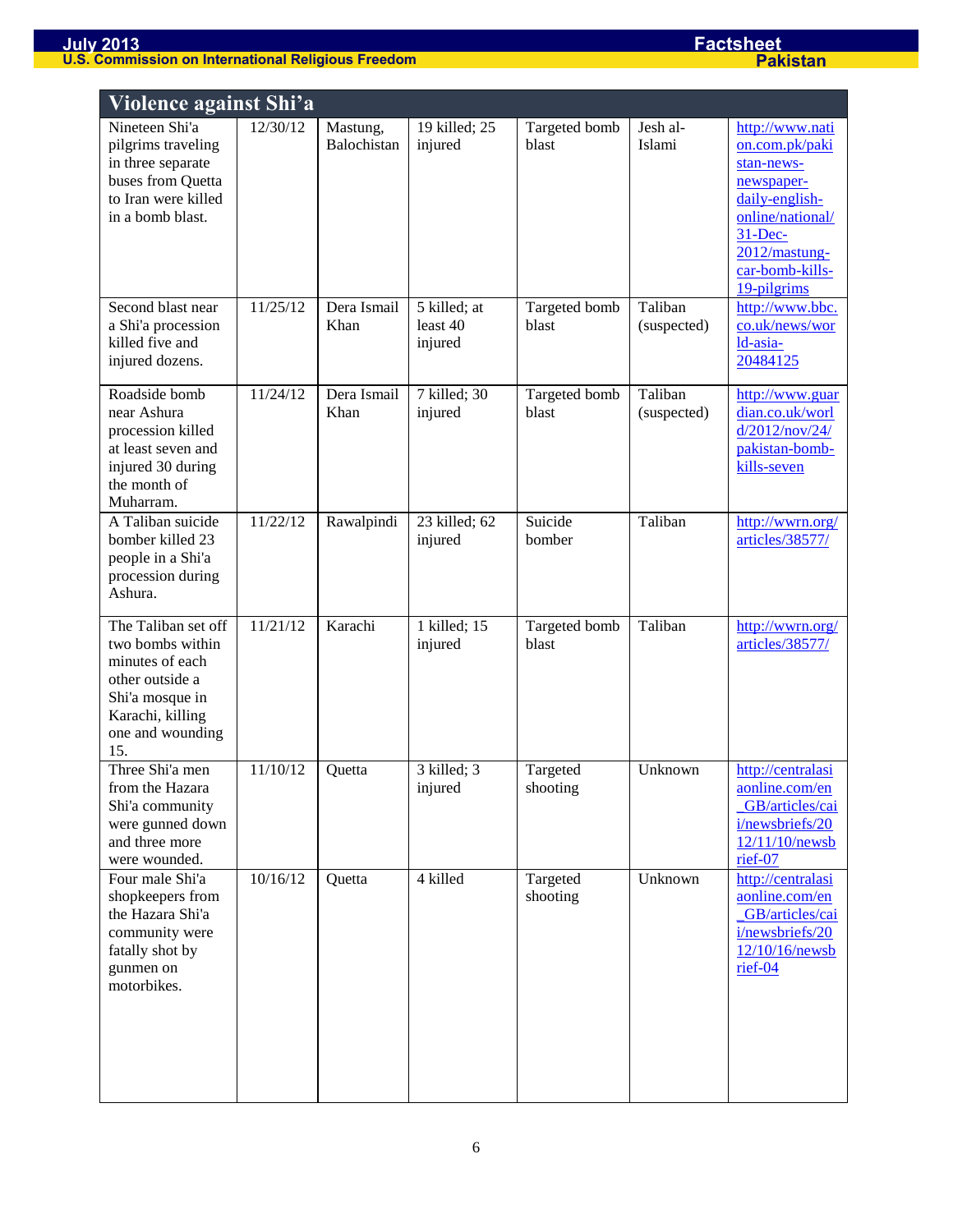|                                                                                                                                                                         | Violence against Shi'a |                     |           |                      |                                          |                                                                                                                                                                                                 |  |
|-------------------------------------------------------------------------------------------------------------------------------------------------------------------------|------------------------|---------------------|-----------|----------------------|------------------------------------------|-------------------------------------------------------------------------------------------------------------------------------------------------------------------------------------------------|--|
| Mohammad<br>Yaseen, member<br>of the Hazara Shi'a<br>community,<br>gunned down by<br>militants.                                                                         | 10/7/12                | Quetta              | 1 killed  | Targeted<br>shooting | Nasabi<br>Wahabi and<br>the Taliban      | http://www.shiit<br>enews.com/inde<br>x.php/pakistan/<br>5231-Shi'a-<br>man-<br>mohammad-<br>yaseen-gunned-<br>$down-by-$<br>nasabi-takfiri-<br>terrorists-in-<br>quetta                        |  |
| 23-year-old<br>Rameez Hussain<br>Zaidi was shot and<br>critically injured in<br>a targeted attack.                                                                      | 10/8/12                | Karachi             | 1 injured | Targeted<br>shooting | Unknown                                  | http://www.nati<br>on.com.pk/paki<br>stan-news-<br>newspaper-<br>daily-english-<br>online/karachi/0<br>$9$ -Oct-<br>2012/four-<br>killed-as-<br>gunmen-go-on-<br>the-rampage-4-<br>bodies-found |  |
| A 30-year-old<br>shopkeeper<br>affiliated with<br>Majlis-e-Wahdat-<br>e-Muslimeen (an<br>anti-terrorism Shi'a<br>political party) was<br>fatally shot by two<br>gunmen. | 10/8/12                | Karachi             | 1 killed  | Targeted<br>shooting | Unknown                                  | http://www.nati<br>on.com.pk/paki<br>stan-news-<br>newspaper-<br>daily-english-<br>online/karachi/0<br>$9$ -Oct-<br>2012/four-<br>killed-as-<br>gunmen-go-on-<br>the-rampage-4-<br>bodies-found |  |
| 38-year-old Syed<br>Jahangir Raza was<br>shot and killed<br>near the Brigade<br>Police Station.                                                                         | 10/9/12                | Karachi             | 1 killed  | Targeted<br>shooting | Sipah-e-<br>Sahaba                       | http://abna.ir/da<br>$\frac{\tan 3x}{\tan 2x}$<br>$Id = 355103$                                                                                                                                 |  |
| Mohammad<br>Ramzan, a Shi'a<br>police officer, was<br>fatally shot.                                                                                                     | 10/10/12               | Dera Ismail<br>Khan | 1 killed  | Targeted<br>shooting | Lashkar-e-<br>Jhangvi/Sipa<br>h-e-Sahaba | http://www.shiit<br>enews.com/inde<br>x.php/pakistan/<br>5260-a-Shi'a-<br>police-official-<br>martyred-due-<br>to-firing-of-<br>takfiri-<br>terrorists-in-<br>dera-ismail-<br>khan              |  |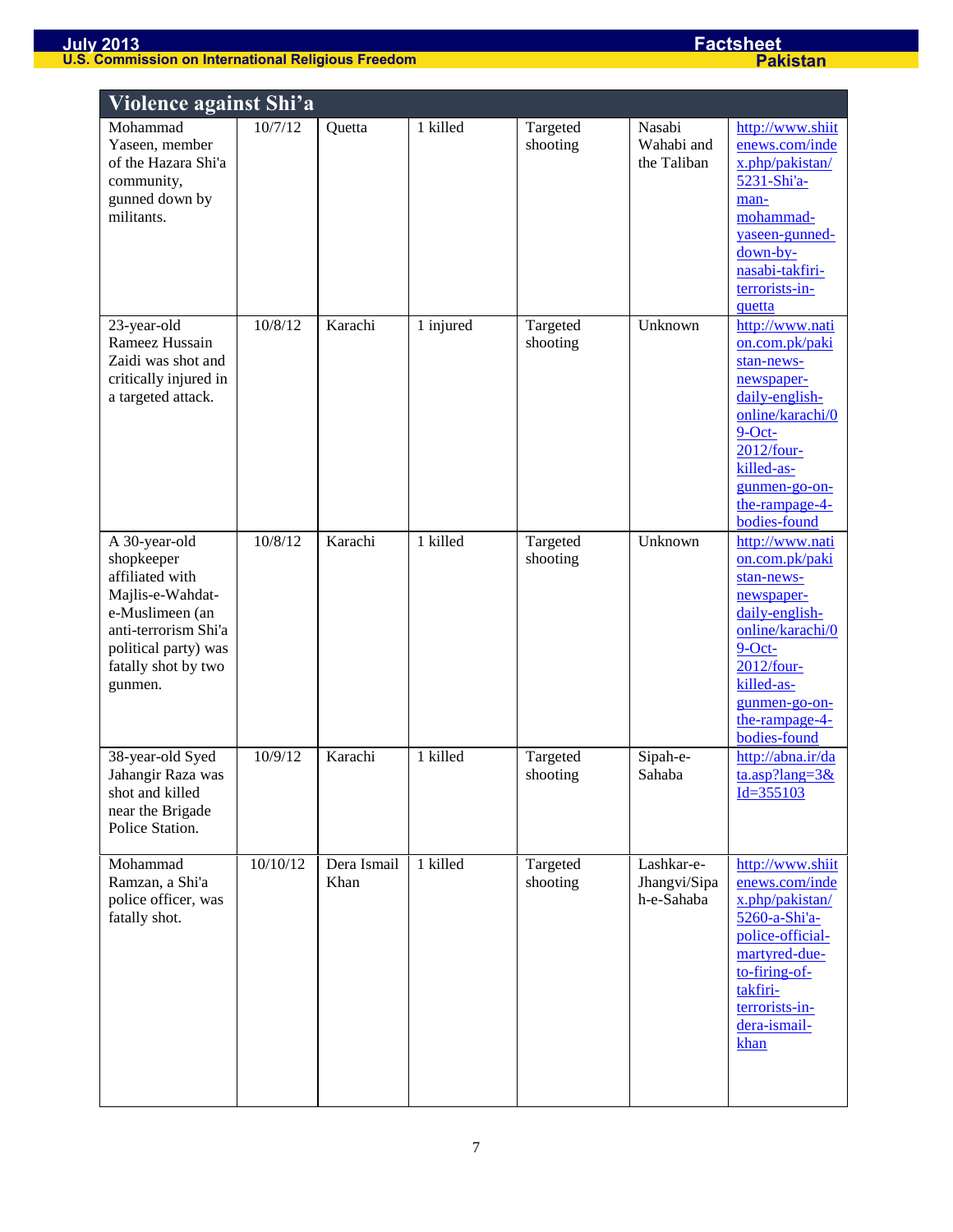|                                                                                                                                  | Violence against Shi'a |                                 |                          |                        |                                                                                                 |                                                                                                                                                       |  |  |
|----------------------------------------------------------------------------------------------------------------------------------|------------------------|---------------------------------|--------------------------|------------------------|-------------------------------------------------------------------------------------------------|-------------------------------------------------------------------------------------------------------------------------------------------------------|--|--|
| 30-year-old Syed<br>Ijaaz Haider Rizvi<br>was fatally shot by<br>militants.                                                      | 10/11/12               | Karachi                         | 1 killed                 | Targeted<br>shooting   | Sipah-e-<br>Sahaba                                                                              | http://pakShi'a.c<br>om/en/Shi'a-<br>killing-<br>pakistan/karachi<br>-extremists-<br>open-fire-near-<br>$u-p-moor-$<br>shiite-ijaz-<br>haider-killed/ |  |  |
| Fourteen Shi'a<br>were killed and 76<br>were injured after<br>a car bomb<br>detonated in a<br>market in Kurram<br>tribal region. | 9/10/12                | Parachinar,<br>Kurram<br>Agency | 14 killed; 76<br>injured | Car bombing            | Tehrik-i-<br>Taliban<br>Pakistan<br>Ghazi Group<br>(previously<br>unknown<br>group)             | http://dawn.com<br>/2012/09/11/14-<br>killed-in-<br>parachinar-<br>sectarian-attack/                                                                  |  |  |
| Eight Hazara Shi'a<br>were killed in<br>separate drive-by<br>shootings at two<br>bus stops.                                      | 9/1/12                 | Quetta                          | 8 killed                 | Shooting               | Lashkar-e-<br>Jhangvi                                                                           | http://tribune.co<br>m.pk/story/4304<br>08/sectarian-<br>killings-quetta-<br>mourns-with-<br>shutter-down-<br>strike/                                 |  |  |
| A Shi'a sessions<br>judge, Zulfiqar<br>Naqvi, along with<br>his driver and<br>bodyguard, were<br>fatally shot.                   | 8/30/12                | Quetta                          | 1 killed                 | Targeted<br>shooting   | Unknown                                                                                         | http://centralasi<br>aonline.com/en<br>GB/articles/cai<br>i/newsbriefs/20<br>12/08/30/newsb<br>rief-01                                                |  |  |
| Three Shi'a were<br>killed in a drive-by<br>shooting.                                                                            | 8/26/12                | Quetta                          | 3 killed                 | Targeted<br>shooting   | Unknown                                                                                         | http://tribune.co<br>m.pk/story/4268<br>50/three-Shi'as-<br>five-others-<br>gunned-down-<br>in-balochistan/                                           |  |  |
| A bomb blast<br>struck a bus taking<br>Shi'a to mark<br>Youm-e-Quds, a<br>yearly rally held at<br>the end of<br>Ramadan.         | 8/17/12                | Karachi                         | 2 killed; 18<br>injured  | Targeted bomb<br>blast | Lashkar-e-<br>Jhangvi<br>(suspected)<br>and<br>Tehreek-e-<br>Taliban<br>Pakistan<br>(suspected) | http://www.dail<br>ytimes.com.pk/<br>default.asp?pag<br>$e = 2012\%5C08$<br>%5C18%5Cstor<br>$y_18-8-$<br>$2012$ pg1 2                                 |  |  |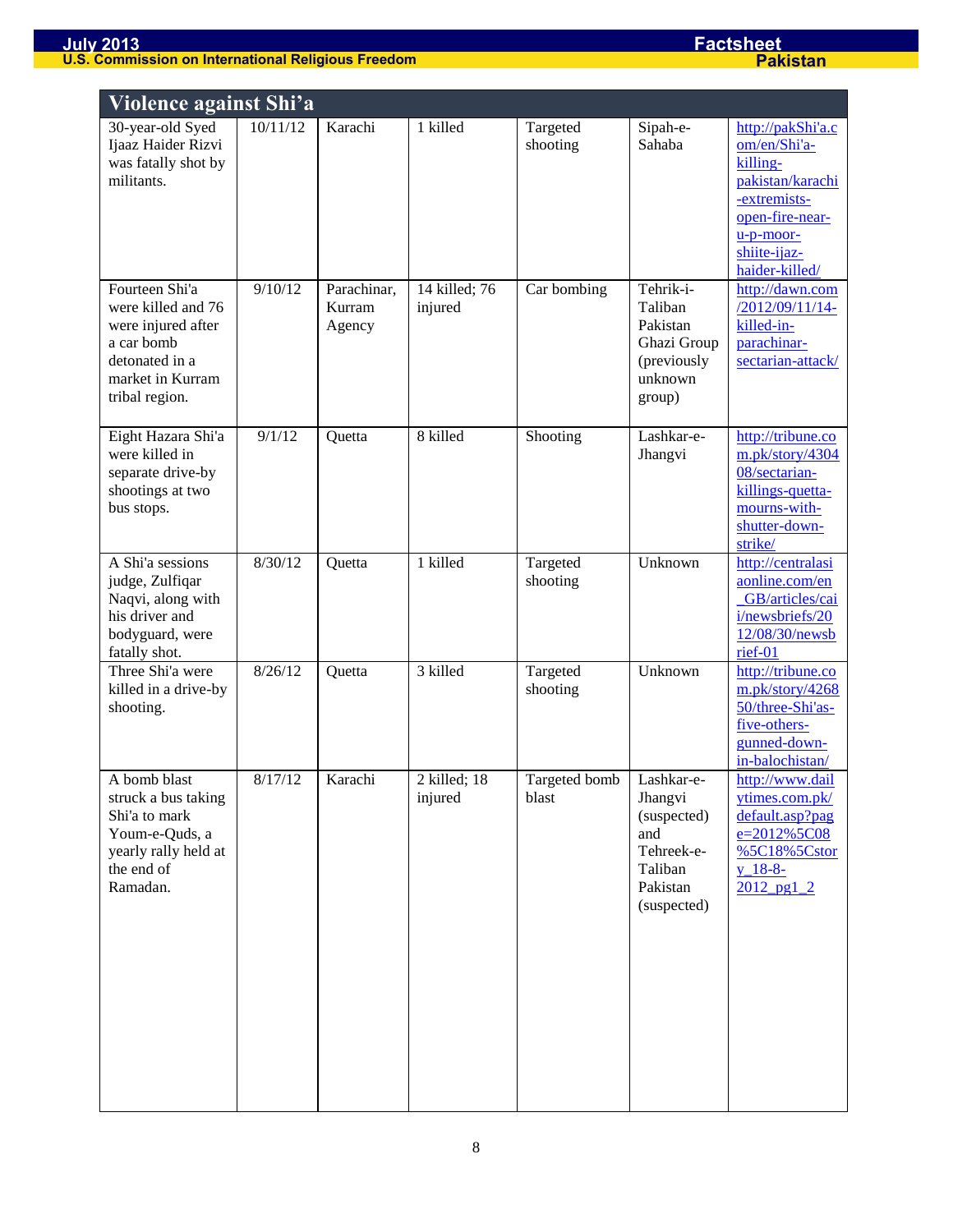| <b>Violence against Shi'a</b>                                                                                                                                                                                          |         |                                                                |                           |                                     |                                   |                                                                                                                                       |
|------------------------------------------------------------------------------------------------------------------------------------------------------------------------------------------------------------------------|---------|----------------------------------------------------------------|---------------------------|-------------------------------------|-----------------------------------|---------------------------------------------------------------------------------------------------------------------------------------|
| 25 Shi'a killed<br>when armed men<br>dressed in military<br>uniforms<br>intercepted four<br>buses en route<br>from Rawalpindi<br>to Gilgit, pulled<br>off passengers,<br>checked identity<br>cards and opened<br>fire. | 8/16/12 | Mansehra<br>district<br>(between)<br>Rawalpindi<br>and Gilgit) | 25 killed                 | Targeted<br>shooting                | Unknown                           | http://dailytimes<br>.com.pk/default.<br>$\frac{asp?page=2012}{ }$<br>08\17\story_17-<br>$8-2012$ pg1 2                               |
| Three Shi'a men<br>from the Hazara<br>community were<br>gunned down in<br>targeted killing.                                                                                                                            | 8/16/12 | Quetta                                                         | 3 killed                  | Targeted<br>shooting                | Jaish-i-Islam                     | http://dawn.com<br>/2012/08/17/thr<br>ee-hazara-men-<br>shot-dead-in-<br>quetta-2/                                                    |
| Sajid Hussain was<br>shot dead by two<br>suspects on a<br>motorbike.                                                                                                                                                   | 8/15/12 | Gulbahar,<br>Karachi                                           | 1 killed                  | Targeted<br>shooting                | Unknown                           | http://dawn.com<br>/2012/08/16/sec<br>tarian-killing-<br>sparks-<br>violence-in-<br>gulbahar/                                         |
| Nearly a dozen<br>men dressed in<br>military garb<br>ambushed four<br>buses traveling to<br>Gilgit. After<br>demanding the<br>passengers'<br>papers, the<br>assailants lined up<br>the Shi'a and<br>began firing.      | 8/15/12 | Kohistan<br>district of<br>Peshawar                            | 25 killed                 | Targeted<br>shooting                | Tehreek-e-<br>Taliban<br>Pakistan | http://www.paki<br>stantoday.com.p<br>k/2012/08/17/ne<br>ws/national/25-<br>Shi'as-pulled-<br>off-buses-<br>executed-in-<br>kohistan/ |
| Gunmen opened<br>fire at the main<br>Youm-i-Ali<br>procession (Shi'a<br>procession).                                                                                                                                   | 8/10/12 | Karachi                                                        | Attack (no<br>casualties) | Shooting                            | Unknown                           | http://tribune.co<br>m.pk/story/4202<br>24/youm-i-ali-<br>being-observed-<br>across-country-<br>amid-strict-<br>security/             |
| Qurban Ali<br>abducted by<br>Lashkar-e-Jhangvi<br>militants from<br>Hazarganj area.                                                                                                                                    | 7/29/12 | Quetta                                                         | 1 kidnapped;<br>1 killed  | Kidnapping;<br>suspected<br>killing | Lashkar-e-<br>Jhangvi             | http://pakShi'a.c<br>om/en/Shi'a-<br>killing-<br>pakistan/quetta-<br>shiite-abducted-<br>by-lashkar-e-<br>jhangvi/                    |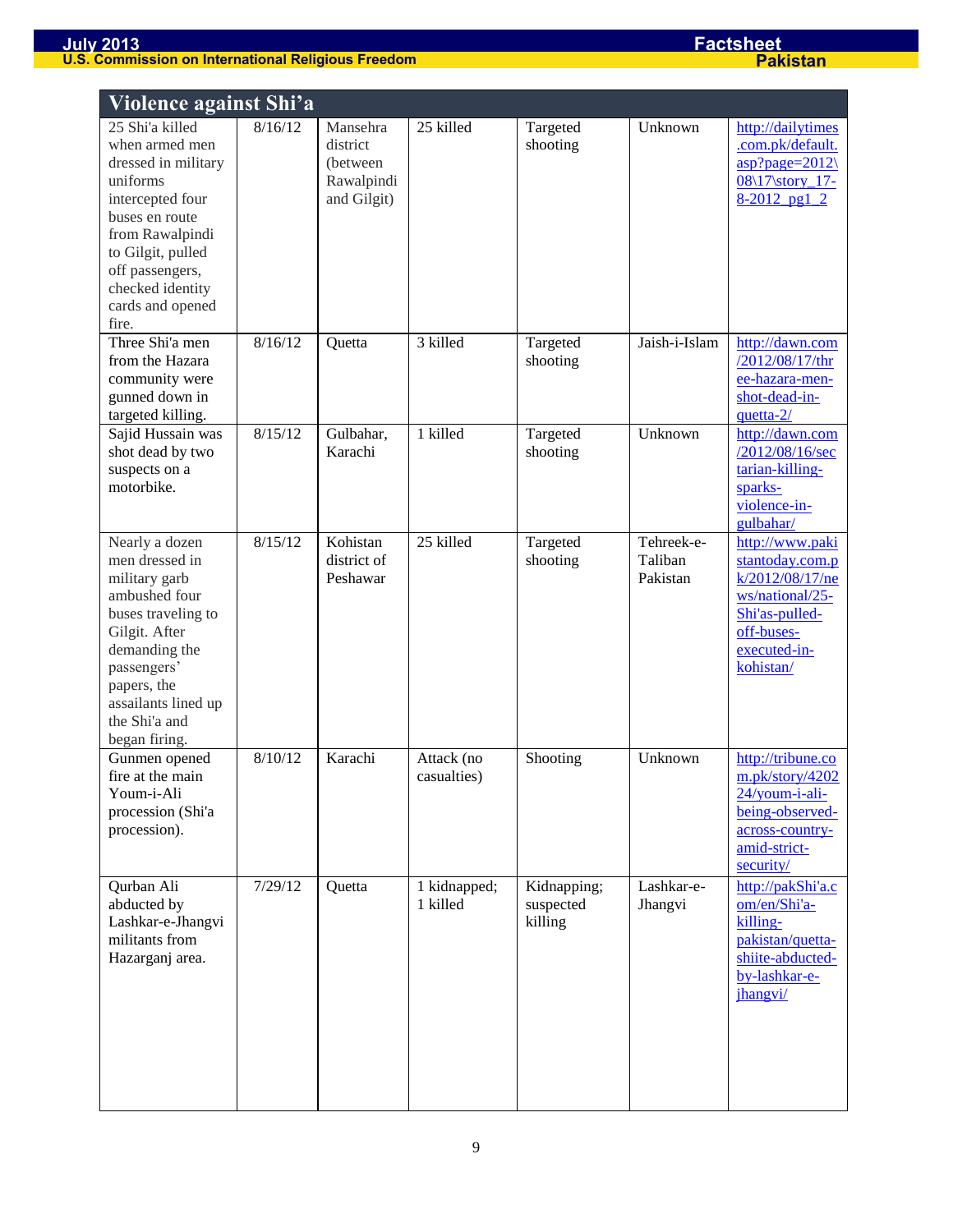| Violence against Shi'a                                                                                                                           |         |                                       |                         |                         |                                                                                    |                                                                                                                                                                        |
|--------------------------------------------------------------------------------------------------------------------------------------------------|---------|---------------------------------------|-------------------------|-------------------------|------------------------------------------------------------------------------------|------------------------------------------------------------------------------------------------------------------------------------------------------------------------|
| Noor Ali shot dead<br>in targeted attack<br>in a medical store.                                                                                  | 7/28/12 | Quetta                                | 1 killed                | Targeted<br>shooting    | Nasabi<br>Wahabbi                                                                  | http://abna.ir/da<br>$\frac{\tan 3x}{\tan 2x}$<br>$Id = 332484$                                                                                                        |
| Qadir Bux fatally<br>shot.                                                                                                                       | 7/28/12 | Jafarabad<br>district,<br>Balochistan | 1 killed                | Shooting                | Unspecified<br>terrorist<br>group                                                  | http://abna.ir/da<br>$\tan\frac{3\&}{}$<br>$Id = 332484$                                                                                                               |
| A man identified<br>as Mohammad<br>was found stabbed<br>and shot to death.<br>Investigators<br>suspect he was<br>tortured prior to<br>his death. | 7/26/12 | Quetta                                | 1 killed                | Torture and<br>shooting | Lashkar-e-<br>Jhangvi                                                              | http://www.abn<br>a.ir/data.asp?lan<br>$g = 3&Id = 33219$<br>$\underline{8}$                                                                                           |
| The deputy<br>director of schools<br>in Balochistan,<br>Abrar Hussain<br>Ahmad, was<br>injured when<br>militants attacked<br>his car.            | 7/24/12 | Quetta                                | 1 injured               | Targeted<br>attack      | Lashkar-e-<br>Jhangvi                                                              | http://www.abn<br>a.ir/data.asp?lan<br>$g = 3&Id = 33154$<br>$\overline{3}$                                                                                            |
| A 14-year-old<br>Shi'a girl was<br>killed in an<br>extremist attack on<br>a Shi'a<br>congregation hall.                                          | 7/23/12 | Peshawar                              | 1 killed                | Shooting                | Sipah-e-<br>Sahaba                                                                 | http://pakShi'a.c<br>om/en/Shi'a-<br>killing-<br>pakistan/pesha<br>war-saudi-<br>funded-<br>terrorists-<br>attacked-imam-<br>bargah-14-year-<br>old-girl-<br>martyred/ |
| Thirteen Shi'a<br>tribesmen<br>travelling in a van<br>were killed in a<br>bomb attack.                                                           | 7/18/12 | Orakzai,<br>Hangu                     | 13 killed; 2<br>injured | Targeted bomb<br>blast  | Darra Adam<br>Khel chapter<br>of the<br>Tehreek-e-<br>Taliban<br>Pakistan<br>(TTP) | http://tribune.co<br>m.pk/story/4103<br>31/orakzai-<br>$bombing-13-$<br>dead-as-bomb-<br>tears-through-<br>passenger-van/                                              |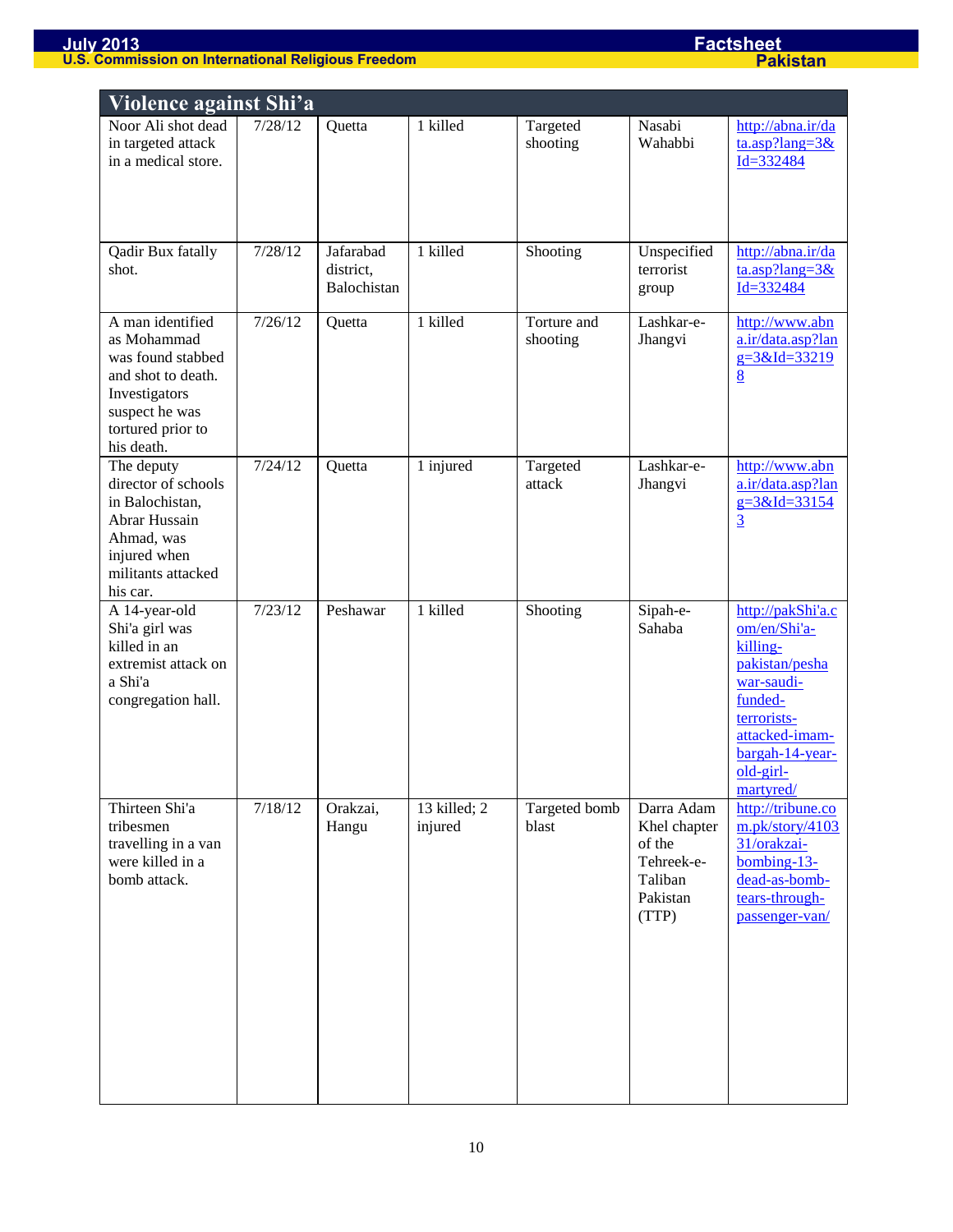| Violence against Shi'a                                                                                                                                                               |                       |                                  |                           |                          |                                         |                                                                                                                                |
|--------------------------------------------------------------------------------------------------------------------------------------------------------------------------------------|-----------------------|----------------------------------|---------------------------|--------------------------|-----------------------------------------|--------------------------------------------------------------------------------------------------------------------------------|
| Militants attacked<br>a Shi'a residential<br>area of Bilash<br>Khail in Kurram<br>Agency. No<br>casualties were<br>reported, but the<br>attack continued<br>throughout the<br>night. | 7/16/12               | Parachinar,<br>Kurram<br>Agency  | None                      | Shooting                 | Taliban                                 | http://pakShi'a.c<br>om/en/Shi'a-<br>killing-<br>pakistan/parachi<br>nar-shiite-<br>residents-<br>attacked-by-<br>taliban/     |
| Rehmat Ali was<br>fatally shot by<br>militants.                                                                                                                                      | 7/12/12               | Quetta                           | 1 killed                  | Targeted<br>shooting     | Pro-Taliban<br>group Sipah-<br>e-Sahaba | http://pakShi'a.c<br>om/en/Shi'a-<br>killing-<br>pakistan/anothe<br>r-Shi'a-muslim-<br>martyred-in-<br>quetta-city/            |
| Imambargah<br>leader Mulana<br>Nour Ali Nour and<br>Syed Haseeb Abad<br>Zaidi were<br>kidnapped for<br>ransom and killed.                                                            | 7/11/12               | Quetta                           | 2 kidnapped<br>and killed | Beheading                | Lashker-e-<br>Jhangvi                   | http://www.dail<br>ytimes.com.pk/<br>default.asp?pag<br>e=2012%5C07<br>%5C12%5Cstor<br>$y$ 12-7-<br>2012 pg7_3                 |
| Ahmad Yar and<br>Qasim Ali, two<br>brothers who had<br>converted to<br>Shi'ism, were<br>kidnapped on their<br>way to their<br>mosque and<br>beheaded by<br>extremists.               | 7/10/12               | Sarogodha<br>district,<br>Punjab | 2 killed                  | Kidnapping;<br>beheading | Sipah-e-<br>Sahaba                      | http://en.Shi'apo<br>st.com/2012/07/<br>$11/two-$<br>converted-<br>shiite-muslim-<br>brothers-<br>slaughtered-in-<br>sargodha/ |
| Ali Madid shot<br>dead outside his<br>house in Hussain<br>Hazara Goth<br>within the<br>precincts of the<br>Gulistan-e-Jauhar<br>police station.                                      | 7/7/12                | Karachi                          | 1 killed                  | Targeted<br>shooting     | Unknown                                 | http://paktribun<br>e.com/news/IB-<br>official-among-<br>nine-fall-prey-<br>to-Karachi-<br>violence-<br>251294.html            |
| Eighteen were<br>killed when<br>assailants forced<br>passengers to<br>disembark a bus<br>that was travelling<br>to Iran on a route<br>used by Shi'a<br>pilgrims.                     | Reported<br>on 7/6/12 | Turbat,<br>Balochistan           | 18 killed; 2<br>missing   | Targeted<br>shooting     | Unknown                                 | http://tribune.co<br>m.pk/story/4046<br>$25/18$ -pilgrims-<br>killed-in-turbat-<br>bus-attack/                                 |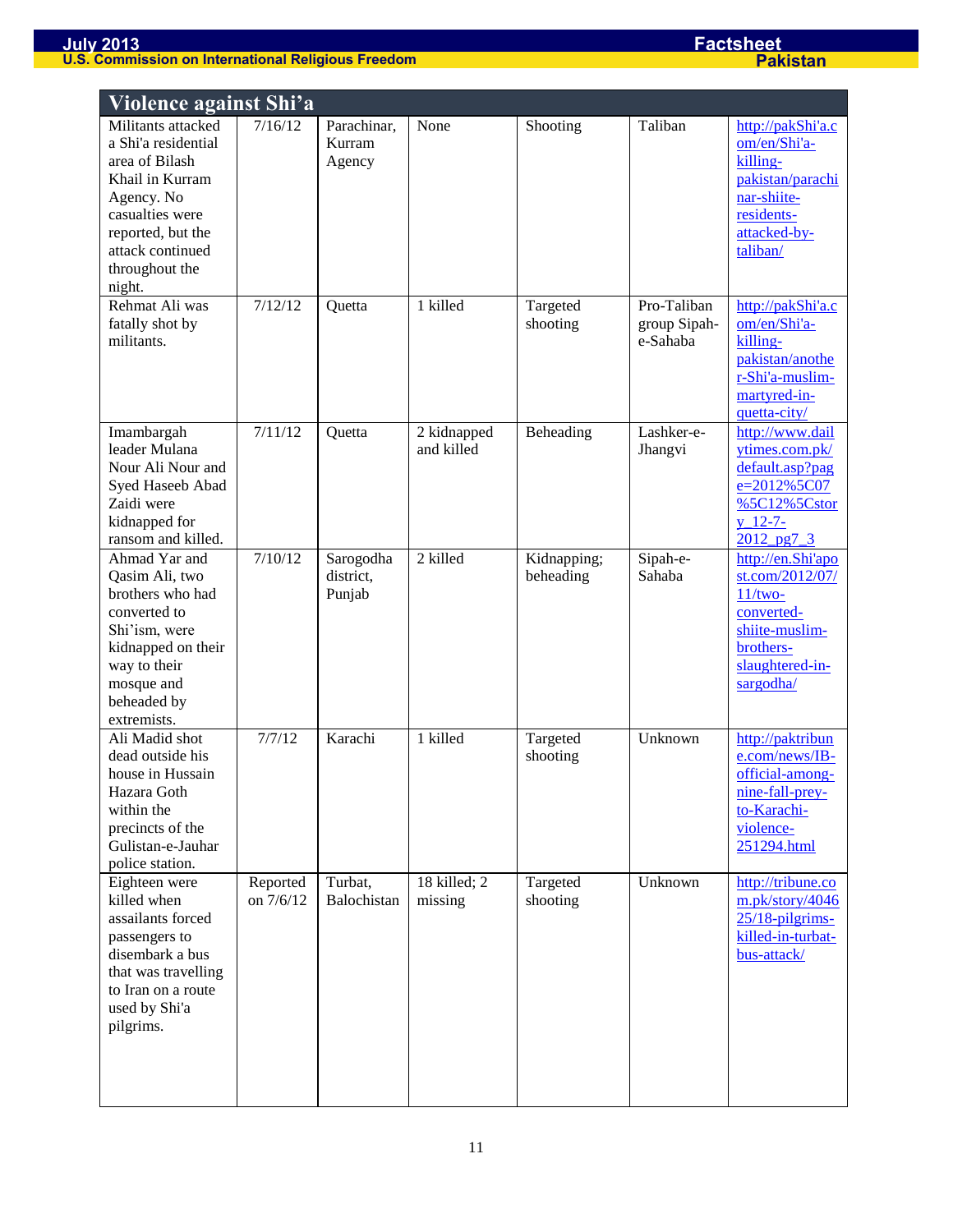| Violence against Shi'a                                                                                                                            |         |                                                               |                            |                                                                                             |                       |                                                                                                                                                   |
|---------------------------------------------------------------------------------------------------------------------------------------------------|---------|---------------------------------------------------------------|----------------------------|---------------------------------------------------------------------------------------------|-----------------------|---------------------------------------------------------------------------------------------------------------------------------------------------|
| A 24-year-old<br>newlywed man,<br>Mohmmad Imran,<br>fatally shot in<br>Kharadar area of<br>Karachi.                                               | 6/29/12 | Kharadar,<br>Karachi                                          | 1 killed                   | Targeted<br>shooting                                                                        | Sipah-e-<br>Sahaba    | http://pakShi'a.c<br>om/en/Shi'a-<br>killing-<br>pakistan/karachi<br>$-24$ -year-old-<br>shiite-shot-<br>dead-by-ssp-<br>terrorists/              |
| Extremists opened<br>fire on a group of<br>Shi'a, leaving one<br>man injured.                                                                     | 6/28/12 | Dera Ismail<br>Khan,<br>Khyber<br>Pakhtunkh<br>wa<br>province | 1 Injured                  | Targeted<br>shooting                                                                        | Sipah-e-<br>Sahaba    | http://pakShi'a.c<br>om/en/Shi'a-<br>killing-<br>pakistan/dera-<br>ismail-khan-<br>terrorists-open-<br>fire-injuring-a-<br>shiite/                |
| Nine Shi'a<br>pilgrims and two<br>police escorts were<br>killed in a bomb<br>explosion near a<br>bus carrying<br>pilgrims returning<br>from Iran. | 6/28/12 | Quetta                                                        | 9 Shi'as killed            | Car bomb                                                                                    | Unknown               | http://dawn.com<br>/2012/06/28/eig<br>ht-including-<br>policeman-<br>killed-in-quetta-<br>blast/                                                  |
| Fourteen Shi'a<br>pilgrims were<br>killed in blast as<br>their bus was<br>returning from<br>Iran.                                                 | 6/28/12 | Quetta<br>(Hazarganji<br>area)                                | $14$ killed; 30<br>injured | Targeted<br>bombing<br>(conflicting<br>reports on<br>whether it was<br>a suicide<br>bomber) | Unknown               | http://tribune.co<br>m.pk/story/4005<br>70/blast-targets-<br>bus-carrying-<br>pilgrims-in-<br>quetta/                                             |
| Mian Asif, Bhatti<br>imambargah (a<br>Shi'a congregation<br>hall) founder, was<br>fatally shot outside<br>his home.                               | 6/23/12 | Lahore                                                        | 1 killed                   | Targeted<br>shooting                                                                        | Lashkar-e-<br>Jhangvi | http://pakShi'a.c<br>om/en/Shi'a-<br>killing-<br>pakistan/lahore-<br>extremists-<br>open-fire-<br>killing-bhatti-<br>imam-bargahs-<br>owner-asif/ |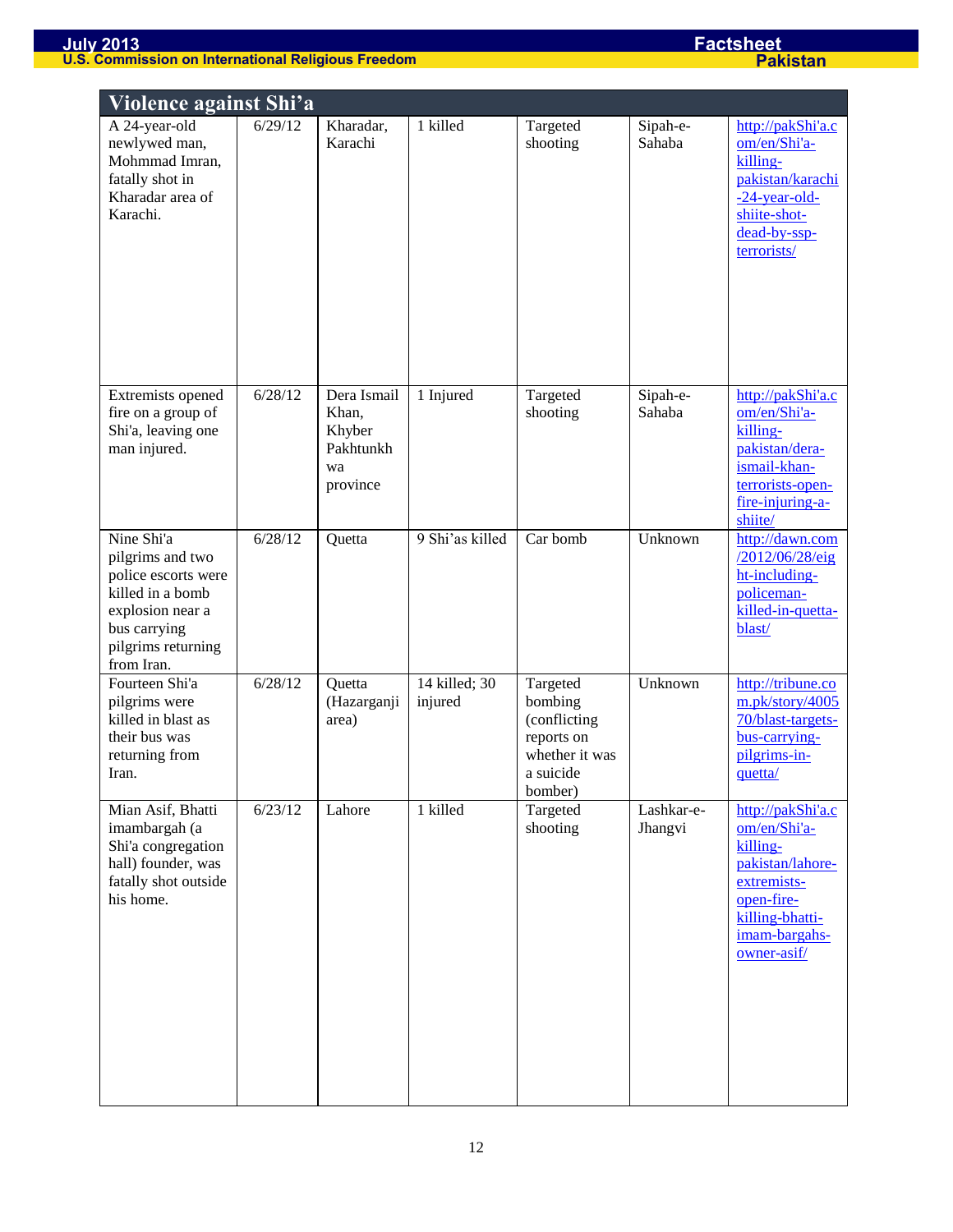| Violence against Shi'a                                                                                                                                                     |         |                                                                |                                         |                      |                    |                                                                                                                                        |  |  |  |
|----------------------------------------------------------------------------------------------------------------------------------------------------------------------------|---------|----------------------------------------------------------------|-----------------------------------------|----------------------|--------------------|----------------------------------------------------------------------------------------------------------------------------------------|--|--|--|
| A group of Shiite<br>youths protesting<br>inflammatory<br>remarks during a<br>SSP rally were<br>tortured.                                                                  | 6/17/12 | Chakwal,<br>Punjab                                             | 3 injured                               | Torture              | Sipah-e-<br>Sahaba | http://pakShi'a.c<br>om/en/Shi'a-<br>killing-<br>pakistan/chakw<br>al-extremists-<br>attack-<br>imambargah-3-<br>shiites-injured/      |  |  |  |
| Two Shi'a men,<br>Ghulam Hussain<br>and Anwar Ali,<br>were tortured to<br>death by<br>extremists.                                                                          | 6/9/12  | Ibrahimzai,<br>Hangu,<br>Khyber<br>Pakhtunkh<br>wa<br>province | 2 killed                                | Torture              | Sipah-e-<br>Sahaba | http://pakShi'a.c<br>om/en/Shi'a-<br>killing-<br>pakistan/hangu-<br>ssp-torture-on-<br>shiites-leaves-2-<br>dead/                      |  |  |  |
| Amir Mohamamd,<br>a member of<br>Hazara Shi'a<br>community, was<br>fatally shot.                                                                                           | 5/24/12 | Quetta                                                         | 1 killed                                | Targeted<br>shooting | Unknown            | http://www.paki<br>stantoday.com.p<br>k/2012/05/25/ne<br>ws/national/two<br>-killed-another-<br>body-<br>recovered-in-<br>balochistan/ |  |  |  |
| Jawad Raza Shah,<br>the nephew of the<br>president of a Shi'a<br>rights<br>organization, was<br>killed when Nasbi-<br>Wahabbi terrorists<br>opened fire in<br>Bhati Chowk. | 5/24/12 | Lahore                                                         | 1 killed                                | Targeted<br>shooting | Nasbi-<br>Wahabbi  | http://pakShi'a.c<br>om/en/Shi'a-<br>killing-<br>pakistan/two-<br>Shi'a-muslims-<br>martyred-in-<br>lahore-quetta/                     |  |  |  |
| A bus with Shi'a<br>passengers was<br>attacked by men<br>with automatic<br>weapons in<br>Kurram.                                                                           | 5/6/12  | Lower<br>Kurram                                                | 3 women and<br>some children<br>injured | Targeted<br>shooting | Unknown            | http://www.dail<br>ytimes.com.pk/<br>default.asp?pag<br>e=2012%5C05<br>%5C07%5Cstor<br>$y - 7 - 5 -$<br>$2012$ pg1 6                   |  |  |  |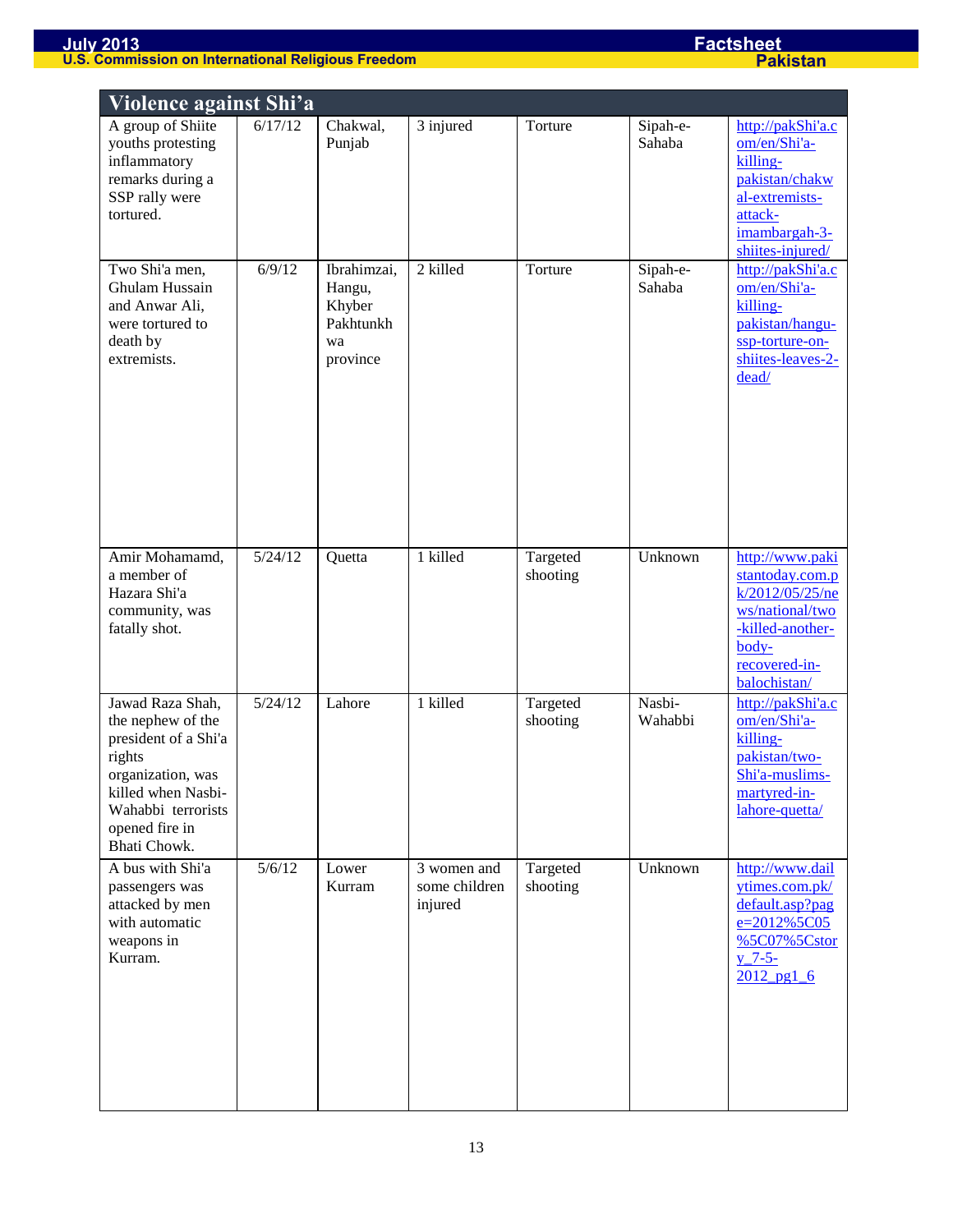| Violence against Shi'a                                                                                                                               |                     |                                  |                        |                      |                                                                                                         |                                                                                                                                         |
|------------------------------------------------------------------------------------------------------------------------------------------------------|---------------------|----------------------------------|------------------------|----------------------|---------------------------------------------------------------------------------------------------------|-----------------------------------------------------------------------------------------------------------------------------------------|
| Muhammad Ali, a<br>Hazara Shi'a, was<br>gunned down in a<br>motorcycle drive-<br>by shooting while<br>sitting in his tire<br>shop.                   | 5/6/12              | Mastung,<br>Balochistan          | 1 killed               | Targeted<br>shooting | Unknown                                                                                                 | http://www.dail<br>ytimes.com.pk/<br>default.asp?pag<br>$e=2012\%5C05$<br>%5C07%5Cstor<br>$y - 7 - 5 -$<br>$2012$ pg1 5                 |
| Shafqat Ali Harho<br>Domki, Qambar<br>district president<br>of the Shi'a Ulema<br>Council, shot and<br>injured.                                      | 5/1/12              | Shahdadkot<br>district,<br>Sindh | 1 injured              | Targeted<br>shooting | Undisclosed<br>(family<br>knew the<br>assailants,<br>but refused<br>to disclose<br>their<br>identities) | http://dawn.com<br>/2012/05/02/lea<br>der-injured-in-<br>sectarian-attack/                                                              |
| Sajjad Ali, a<br>Hazara Shi'a man,<br>was shot and<br>injured.                                                                                       | 4/22/12             | Quetta                           | 1 injured              | Targeted<br>shooting |                                                                                                         | http://www.dail<br>ytimes.com.pk/<br>default.asp?pag<br>e=2012%5C04<br>%5C23%5Cstor<br>$y_2$ 23-4-<br>2012 pg7 15                       |
| Two Hazara Shi'a<br>were gunned<br>down.                                                                                                             | 4/21/12             | Quetta                           | 2 killed               | Targeted<br>shooting | Unreported;<br>police<br>claimed they<br>had three<br>suspects in<br>custody                            | http://www.dail<br>ytimes.com.pk/<br>default.asp?pag<br>e=2012%5C04<br>%5C22%5Cstor<br>$y_22-4-$<br>$2012$ pg7 $3$                      |
| Armed men<br>opened fire at a<br>vehicle carrying<br>Hazara Shi'a<br>passengers near<br><b>Benazir Bhutto</b><br>flyover, but no one<br>was injured. | Reported<br>4/17/12 | Quetta                           | None                   | Targeted<br>shooting | Unknown                                                                                                 | http://www.paki<br>stantoday.com.p<br>k/2012/04/17/ne<br>ws/national/haz<br>ara-Shi'a-<br>among-four-<br>killed-across-<br>balochistan/ |
| Sulman Hazara, a<br>shopkeeper, killed<br>and 3 injured in<br>motorcycle drive-<br>by shooting on<br>Kanwari Road.                                   | 4/16/12             | Quetta                           | 1 killed; 3<br>Injured | Targeted<br>shooting | Lashker-e-<br>Jhangvi                                                                                   | http://www.paki<br>stantoday.com.p<br>k/2012/04/17/ne<br>ws/national/haz<br>ara-Shi'a-<br>among-four-<br>killed-across-<br>balochistan/ |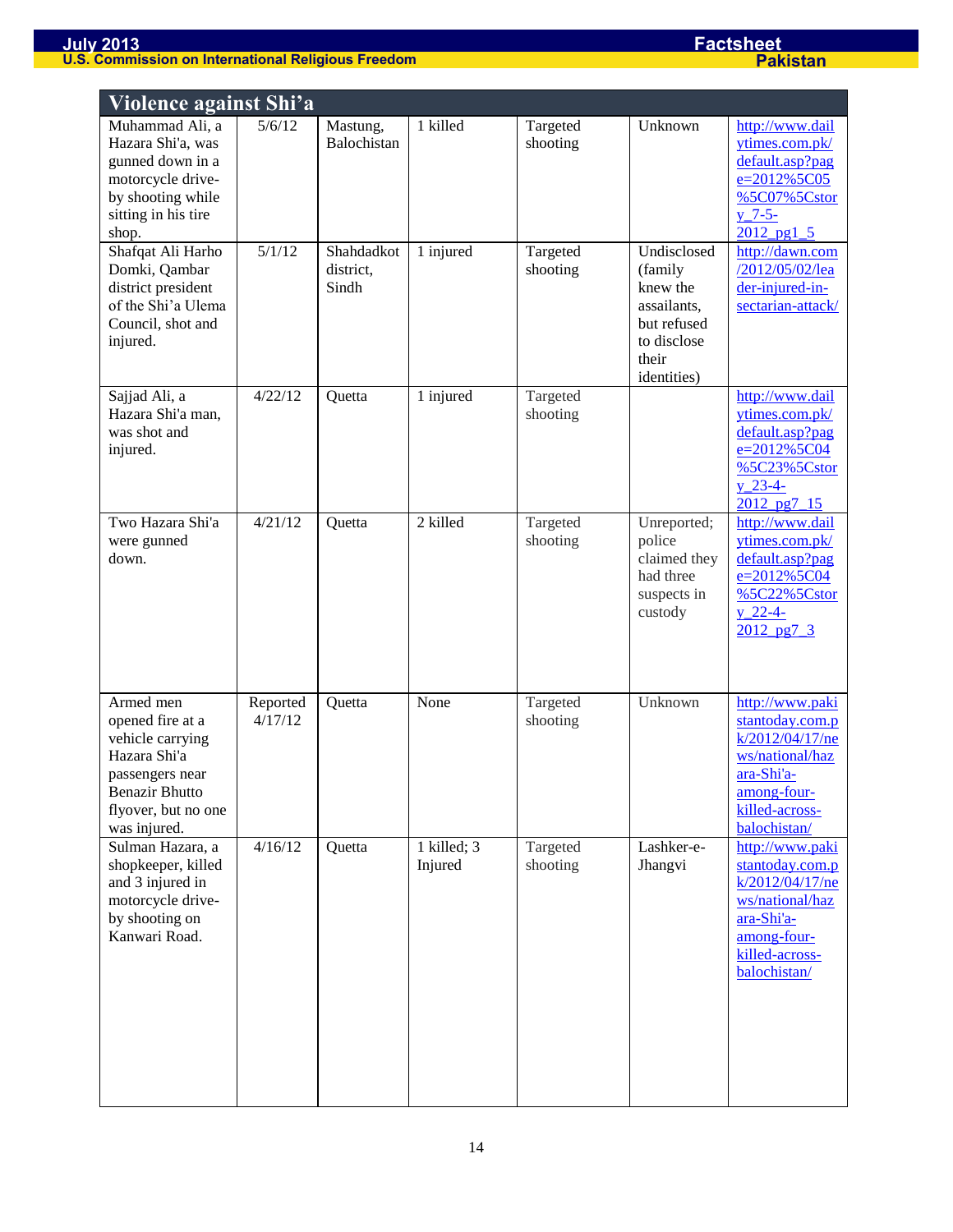| Violence against Shi'a                                                                                                                                                                     |         |                                     |                        |                      |                                                                              |                                                                                                                                       |  |  |  |
|--------------------------------------------------------------------------------------------------------------------------------------------------------------------------------------------|---------|-------------------------------------|------------------------|----------------------|------------------------------------------------------------------------------|---------------------------------------------------------------------------------------------------------------------------------------|--|--|--|
| Eight Hazara Shi'a<br>were shot in two<br>separate incidents.                                                                                                                              | 4/14/12 | Quetta                              | 8 killed               | Targeted<br>shooting | Unknown                                                                      | http://www.dail<br>ytimes.com.pk/<br>default.asp?pag<br>e=2012%5C04<br>%5C15%5Cstor<br>$y_15-4-$<br>$2012$ pg1 $1$                    |  |  |  |
| Three Hazaras<br>were shot dead in<br>separate targeted<br>killings.                                                                                                                       | 4/12/12 | Quetta                              | 3 killed               | Targeted<br>shooting | Unknown                                                                      | http://www.dail<br>ytimes.com.pk/<br>default.asp?pag<br>e=2012%5C04<br>%5C13%5Cstor<br>$y$ 13-4-<br>$2012$ pg1 5                      |  |  |  |
| Armed men on<br>motorcycles shot<br>and killed six<br>Hazara Shi'a<br>sitting in a shop.                                                                                                   | 4/9/12  | Quetta                              | 6 killed; 2<br>Injured | Targeted<br>shooting | Unknown                                                                      | http://tribune.co<br>m.pk/story/3622<br>68/community-<br>under-assault-<br>six-hazaras-<br>killed-in-quetta-<br>sectarian-attack/     |  |  |  |
| Sunni Muslim<br>mob dragged nine<br>Shi'a out of buses<br>and fatally shot<br>them.                                                                                                        | 4/3/12  | Chilas                              | 9 killed               | Targeted<br>shooting | Unknown                                                                      | http://www.paki<br>stantoday.com.p<br>k/2012/08/17/ne<br>ws/national/25-<br>Shi'as-pulled-<br>off-buses-<br>executed-in-<br>kohistan/ |  |  |  |
| A bus traveling<br>from Rawalpindi<br>to Gilgit was<br>ambushed and the<br>attackers<br>demanded to see<br>the passengers'<br>papers. Eighteen<br>Shi'a men were<br>executed by<br>gunmen. | 2/28/12 | Kohistan<br>district of<br>Peshawar | 18 killed              | Targeted<br>shooting | Unknown;<br>authorities<br>claim there<br>are no<br>militants in<br>the area | http://dawn.com<br>/2012/02/28/atle<br>ast-18-dead-in-<br>pakistan-bus-<br>ambush-police/                                             |  |  |  |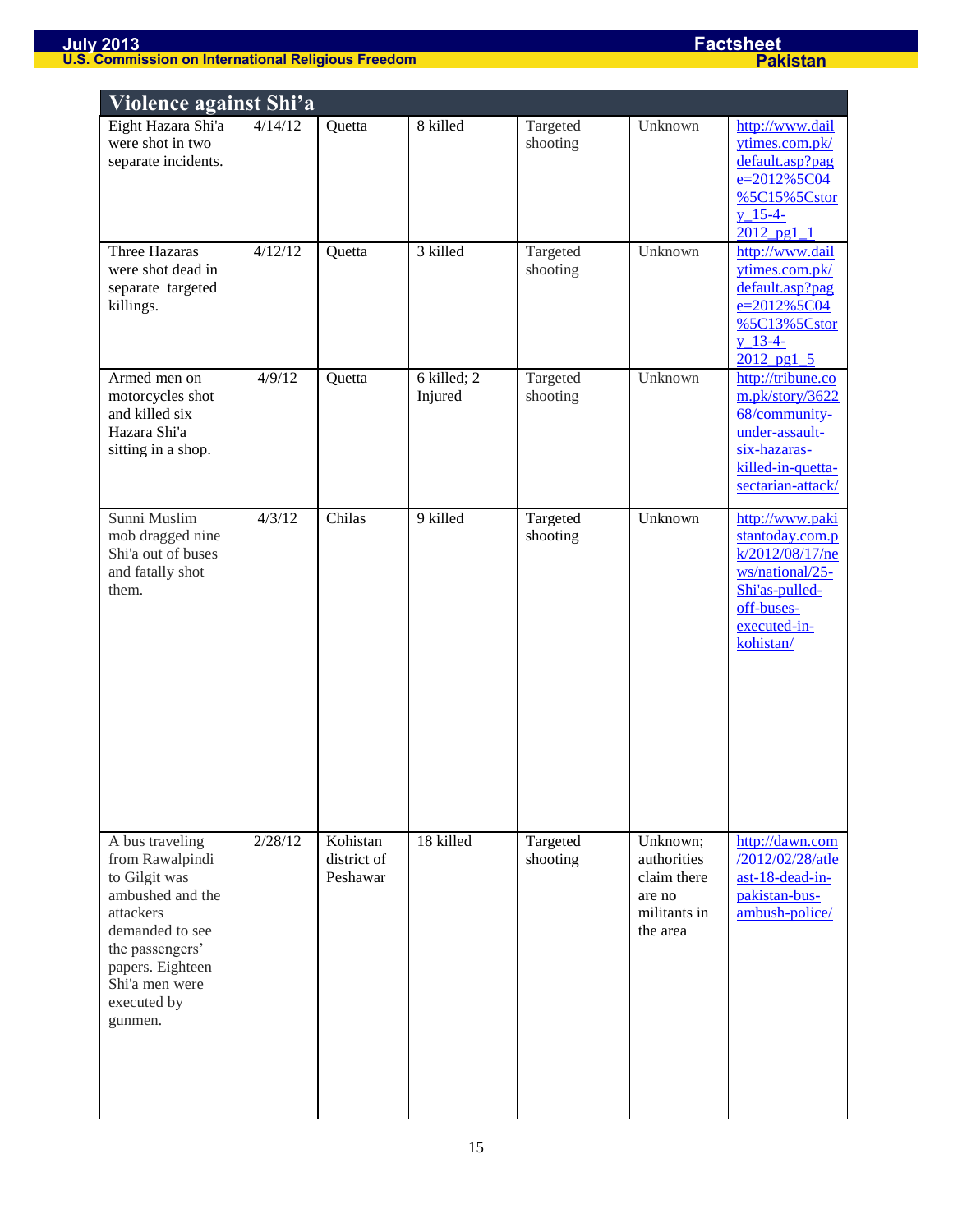| Violence against Shi'a                                                                                                                                                                                                               |         |                                 |                                      |                      |                                                                   |                                                                                                   |  |  |
|--------------------------------------------------------------------------------------------------------------------------------------------------------------------------------------------------------------------------------------|---------|---------------------------------|--------------------------------------|----------------------|-------------------------------------------------------------------|---------------------------------------------------------------------------------------------------|--|--|
| Twenty-nine Shi'a<br>were killed in a<br>suicide attack in a<br>market near an<br>imambargah (a<br>Shi'a congregation<br>hall).                                                                                                      | 2/17/12 | Parachinar,<br>Kurram<br>Agency | 41 killed; at<br>least 21<br>injured | Suicide<br>bombing   | A<br>breakaway<br>faction of<br>Tehreek-e-<br>Taliban<br>Pakistan | http://www.stat<br>e.gov/j/ct/rls/ct<br>/2012/209983.ht<br>m                                      |  |  |
| Three Hazara Shi'a<br>were killed in a<br>motorcycle-drive-<br>by-shooting. The<br>victims were an<br>actor, Abid Ali<br>Nazish, a Federal<br>Investigation<br><b>Agency Inspector</b><br>Wulayat, and a<br>poet, Muhammad<br>Anwar. | 1/25/12 | Ouetta                          | 3 killed                             | Targeted<br>shooting | Unknown                                                           | http://hazarane<br>wspakistan.wor<br>$d$ press.com/201<br>$2/01/25/3$ -<br>hazaras-shot-<br>dead/ |  |  |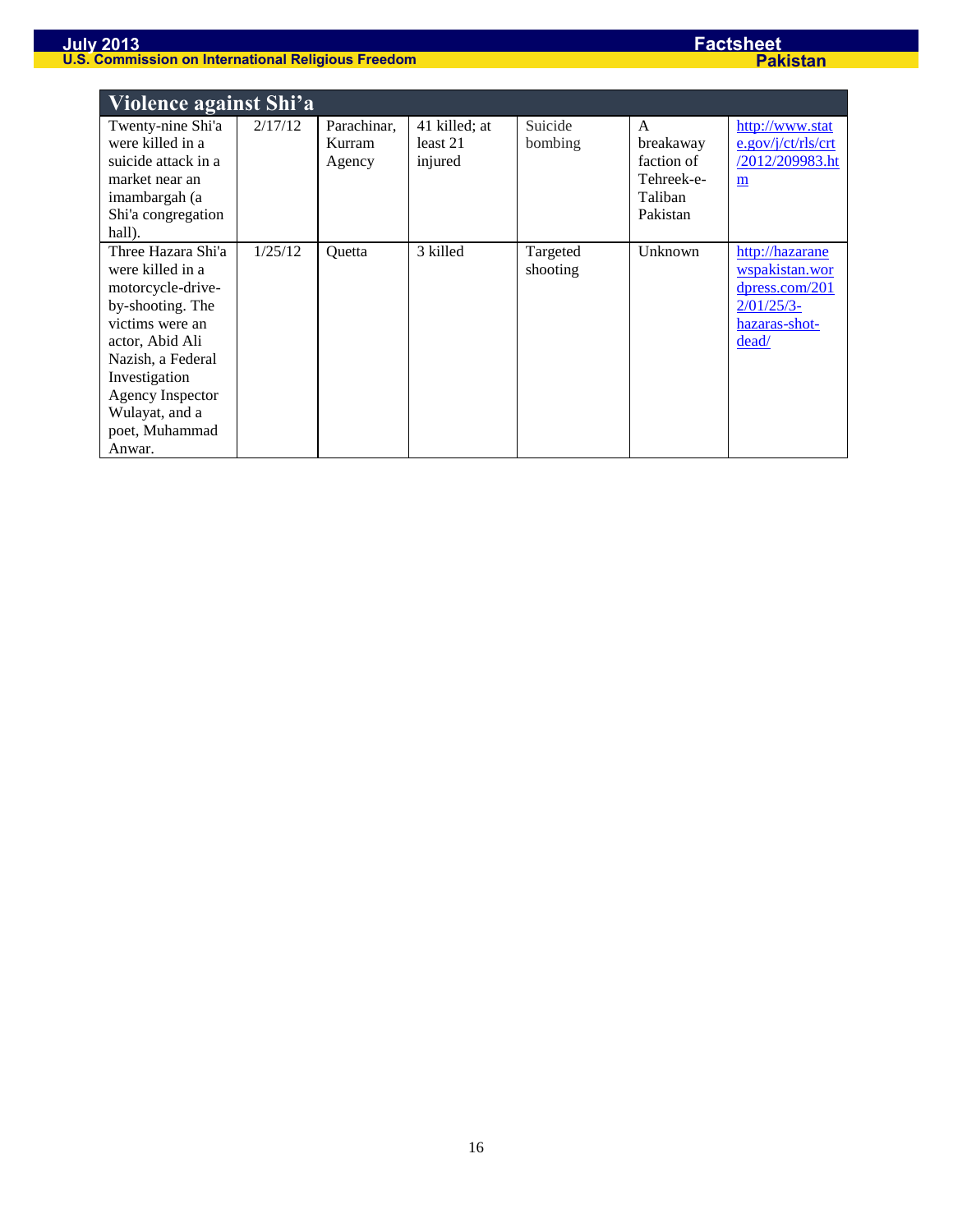| <b>Violence against Christians</b>                                                                                                                                                                         |                        |                               |                   |                           |                                                                                  |                                                                                                                                                                            |  |
|------------------------------------------------------------------------------------------------------------------------------------------------------------------------------------------------------------|------------------------|-------------------------------|-------------------|---------------------------|----------------------------------------------------------------------------------|----------------------------------------------------------------------------------------------------------------------------------------------------------------------------|--|
| <b>Incident</b>                                                                                                                                                                                            | <b>Date</b><br>(d/m/y) | Location                      | <b>Casualties</b> | <b>Type/method</b>        | Group<br>responsible                                                             | <b>Source</b>                                                                                                                                                              |  |
| 18-year-old Adnan<br>Masih was arrested<br>on false suspicions<br>of kidnapping a<br>Muslim woman. He<br>was in prison for<br>six days before<br>police tortured him<br>to death.                          | 6/10/13                | Lahore                        | 1 killed          | Torture                   | Police                                                                           | http://www.paki<br>stanchristianpos<br>t.com/headlinen<br>ewsd.php?hnew<br>$sid = 4349$                                                                                    |  |
| Armed men beat<br>three Christian<br>women, and then<br>forced them to strip<br>and walk around<br>the village naked.                                                                                      | 6/3/13                 | Kasur,<br>Punjab              | 3 injured         | Attack; sexual<br>assault | Group of<br>men<br>employed by<br>Muhammad<br>Munir, the<br>son of a<br>landlord | http://www.dail<br>ytimes.com.pk/<br>default.asp?pag<br>e=2013\06\20\st<br>ory 20-6-<br>2013 pg7 5#.U<br>cLwwcDE0W4.<br>facebook                                           |  |
| After a local<br>Christian man was<br>accused of<br>insulting Islam, a<br>riot ensued. One<br>man was killed, 20<br>were arrested, and<br>250 Christian<br>families were<br>forced to flee their<br>homes. | May-13                 | Chak 31,<br>Multan,<br>Punjab | 1 killed          | Threats                   | Mob and<br>police                                                                | http://www.chri<br>stiansinpakistan<br>.com/fear-of-<br>mass-attack-<br>more-than-250-<br>christian-<br>families-flee-<br>from-their-<br>homes-in-<br>southern-<br>punjab/ |  |
| Two drive-by<br>shooters targeted<br>the president of All<br><b>Pakistan Minorities</b><br>Alliance Sindh.<br>The victim, a<br>Christian, escaped<br>unharmed.                                             | 4/3/13                 | Karachi                       | None              | Targeted<br>shooting      | Unknown                                                                          | http://tribune.co<br>m.pk/story/531<br>$256/drive-by-$<br>shooting-<br>christian-leader-<br>saleem-<br>khokhar-<br>survives-attack/                                        |  |
| A mob attacked a<br>Christian<br>neighborhood,<br>damaging several<br>shops and injuring<br>several people.                                                                                                | 4/3/13                 | Gujranwala,<br>Punjab         | 5 injured         | Mob attack                | Unknown                                                                          | http://us6.camp<br>aign-<br>archive1.com/?<br>$u=7ec6d7eb253$<br>3a90581f83911<br>$0&id=10c65c9d$<br>e4&e=ccdede1e<br><u>61</u>                                            |  |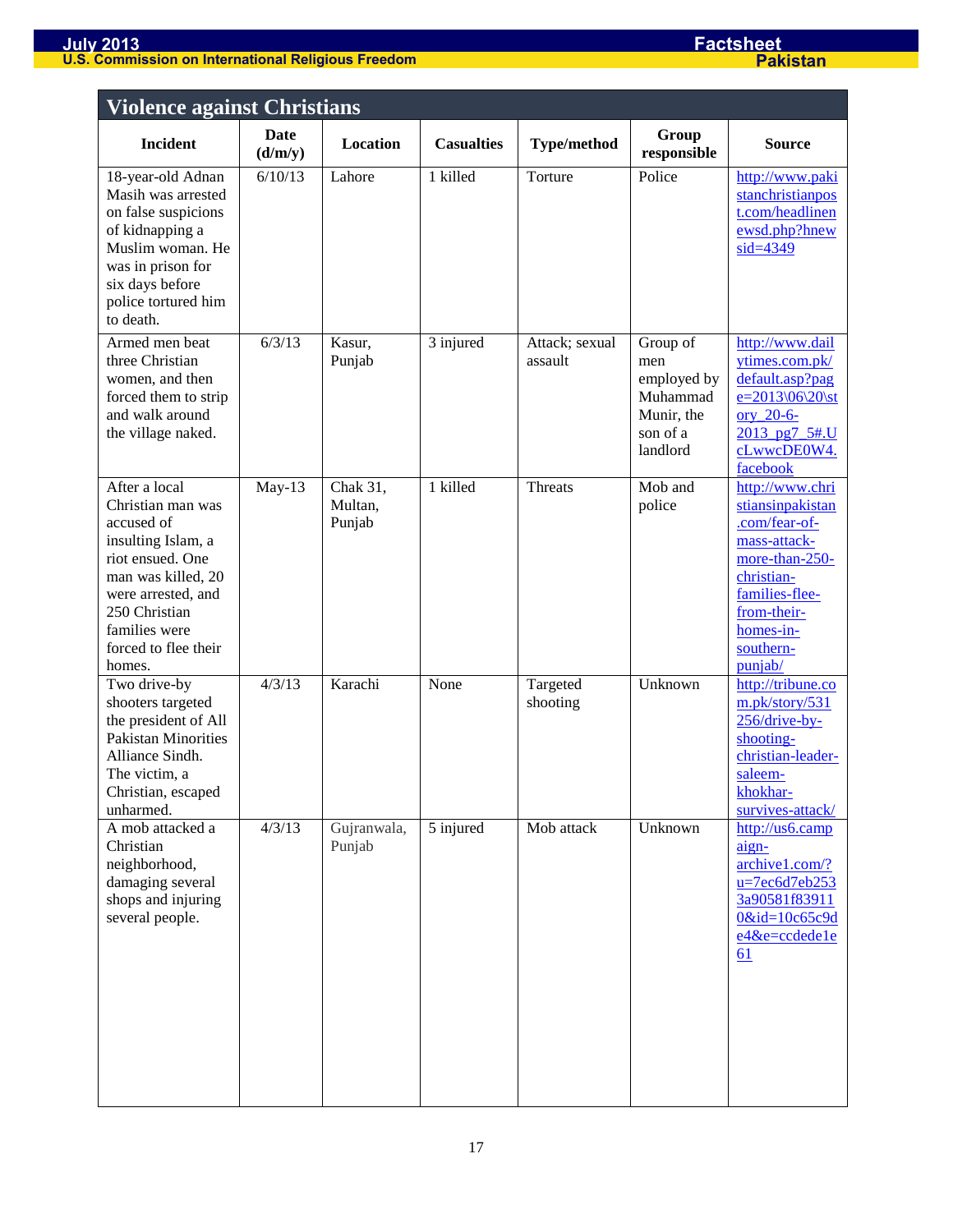| <b>Violence against Christians</b>                                                                                                                                                            |          |                                 |                  |                           |                                |                                                                                                                                                                                                                                                                                                         |  |
|-----------------------------------------------------------------------------------------------------------------------------------------------------------------------------------------------|----------|---------------------------------|------------------|---------------------------|--------------------------------|---------------------------------------------------------------------------------------------------------------------------------------------------------------------------------------------------------------------------------------------------------------------------------------------------------|--|
| A mob attacked a<br>group of Christians<br>after a police<br>officer refused to<br>file a blasphemy<br>report against a<br>Christian boy.                                                     | 4/2/13   | Gujranwala,<br>Punjab           | None<br>reported | Mob attack                | Unknown                        | http://m.csmoni<br>tor.com/World/<br>2013/0422/In-<br>Pakistan-a-rare-<br>Christian-<br>retaliation-<br>against-<br>Muslim-<br>violence                                                                                                                                                                 |  |
| A mob burned<br>down at least 180<br>Christian homes<br>and two churches<br>because they were<br>upset about alleged<br>derogatory remarks<br>one resident said<br>about Prophet<br>Muhammad. | 3/9/13   | Joseph<br>Colony,<br>Lahore     | None             | Fire; arrest              | Unknown                        | http://morningst<br>arnews.org/201<br>3/03/islamic-<br>mobs-destroy-<br>christian-area-<br>of-lahore-<br>pakistan/?utm_s<br>ource=Morning<br>Star+News&ut<br>$m$ campaign=9<br>7dacc7fff-<br>Pakistan Okara<br>5 20 2013&ut<br>m_medium=em<br>ail&utm_term=<br>0 6e3978492c-<br>97dacc7fff-<br>12814313 |  |
| Extremists beat a<br>group of Christian<br>children playing<br>outside.                                                                                                                       | 3/8/13   | Joseph<br>Colony,<br>Lahore     | Unspecified      | Attack                    | Unknown                        | <b>CLAAS</b>                                                                                                                                                                                                                                                                                            |  |
| A 15-year-old<br>Christian girl was<br>brutally tortured,<br>raped, and left<br>unconscious by her<br>landlord and<br>another man.                                                            | 1/25/13  | District of<br>Kasur,<br>Lahore | 1 injured        | Torture and<br>rape       | Sher<br>Muhammad<br>and Shabir | http://leadfamil<br>y.blogspot.com/<br>2013/05/pakista<br>ni-christian-<br>family-<br>pressurised.htm                                                                                                                                                                                                   |  |
| 14-year-old Timiar<br>Shahzadi was<br>kidnapped while<br>returning home<br>from school.                                                                                                       | 10/22/12 | Islamabad                       | 1 kidnapped      | Kidnapping                | Unknown                        | http://www.pers<br>ecution.org/201<br>$2/11/20$ /christia<br>$n$ -girl-<br>kidnapped-in-<br>pakistan-2/                                                                                                                                                                                                 |  |
| Philadelphia<br>Pentecostal Church<br>was raided and<br>vandalized.                                                                                                                           | 10/18/12 | Karachi                         | None             | Mob attack<br>and looting | Unknown                        | http://tribune.co<br>m.pk/story/454<br>187/religious-<br>intolerance-<br>second-church-<br>attacked-in-<br>karachi-in-10-<br>$\frac{days}{2}$                                                                                                                                                           |  |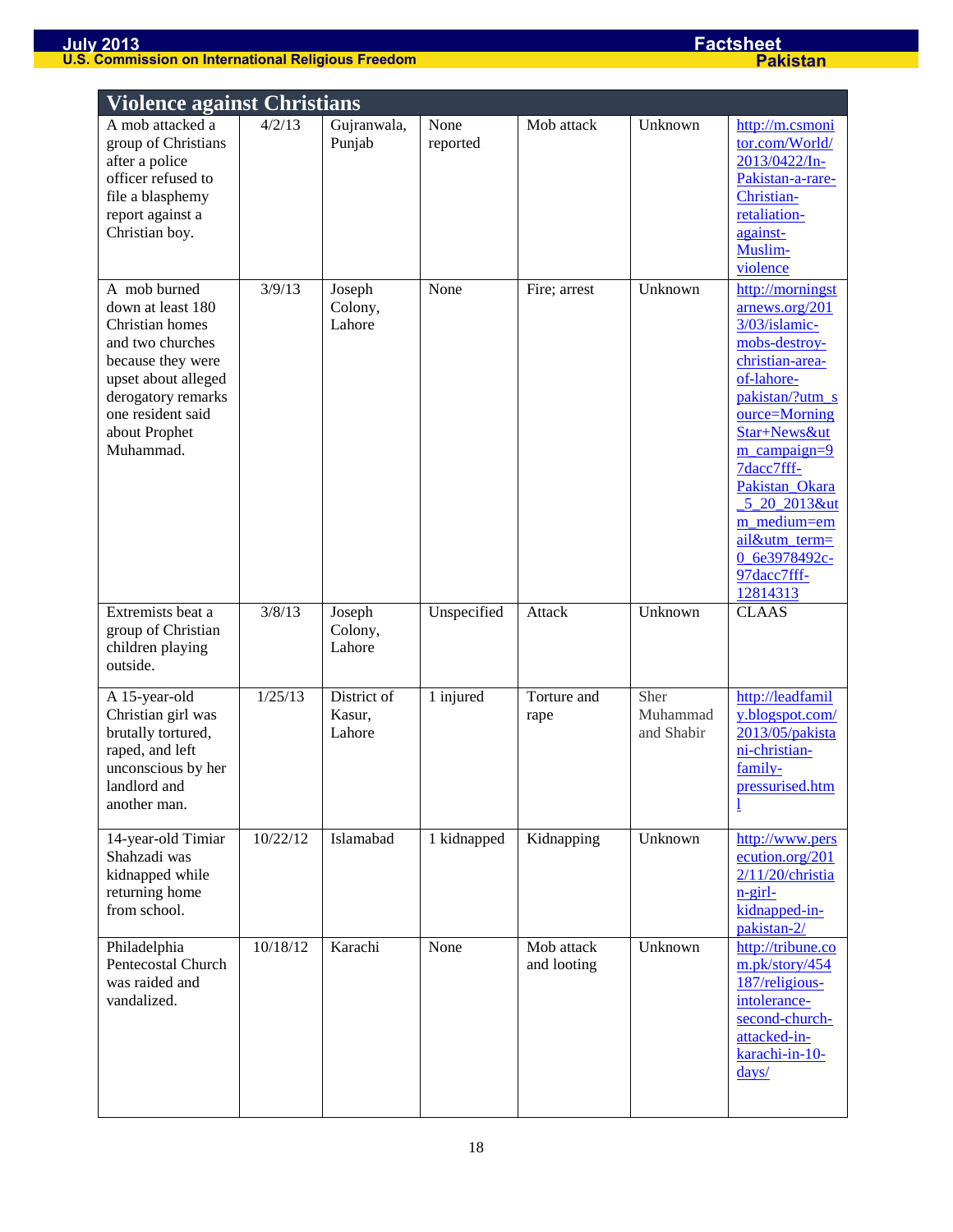| <b>Violence against Christians</b>                                                                                                           |                      |                                  |                                              |                                           |                    |                                                                                                                                                                                         |  |  |
|----------------------------------------------------------------------------------------------------------------------------------------------|----------------------|----------------------------------|----------------------------------------------|-------------------------------------------|--------------------|-----------------------------------------------------------------------------------------------------------------------------------------------------------------------------------------|--|--|
| <b>Bawa Chak</b><br>Presbyterian<br>Church was<br>attacked.<br>Pastor Karama was                                                             | 10/14/12<br>10/13/12 | Faisalabad,<br>Punjab<br>Sanghla | None<br>Blasphemy                            | Mob attack<br>and vandalism<br>Attack and | Unknown<br>Unknown | http://www.asia<br>news.it/news-<br>en/Rimsha-<br>Masih's-trial-<br>adjourned-to-<br>14-November-<br>as-anti-<br>Christian-<br>violence-<br>continues-<br>26116.html<br>http://www.paki |  |  |
| accused of<br>blasphemy and a<br>mob attacked his<br>house. He was<br>released on Feb. 25<br>after the<br>complainant<br>recanted.           |                      | Hill, Punjab                     | $-$ arrested<br>and initially<br>denied bail | arrest                                    |                    | stanchristianpos<br>t.com/viewnews<br>.php?newsid= $1$<br>864 &                                                                                                                         |  |  |
| St. Francis Catholic<br>Church was<br>attacked.                                                                                              | 10/12/12             | Karachi                          | None                                         | Mob attack<br>and vandalism               | Unknown            | http://www.asia<br>news.it/news-<br>en/Rimsha-<br>Masih's-trial-<br>adjourned-to-<br>14-November-<br>as-anti-<br>Christian-<br>violence-<br>continues-<br>26116.html                    |  |  |
| Sixteen-year-old<br>Ryan Stanten was<br>arrested for<br>allegedly sending a<br>blasphemous text<br>message. A mob<br>vandalized his<br>home. | Reported<br>10/10/12 | Karachi                          | Arrest and<br>property<br>damage             | Mob attack;<br>blasphemy                  | Unknown            | http://dawn.com<br>/2012/10/11/ho<br>use-ransacked-<br>furniture-<br>torched-<br>teenage-<br>christian-boy-<br>booked-for-<br>blasphemy/                                                |  |  |
| Pastor Babar Bhatti<br>was shot and<br>injured by<br>extremists.                                                                             | 9/30/12              | Faisalabad,<br>Punjab            | Attack; 1<br>Injured                         | Targeted<br>shooting                      | Two<br>extremists  | http://www.paki<br>stanchristianpos<br>t.com/headlinen<br>ewsd.php?hnew<br>$sid = 3837$                                                                                                 |  |  |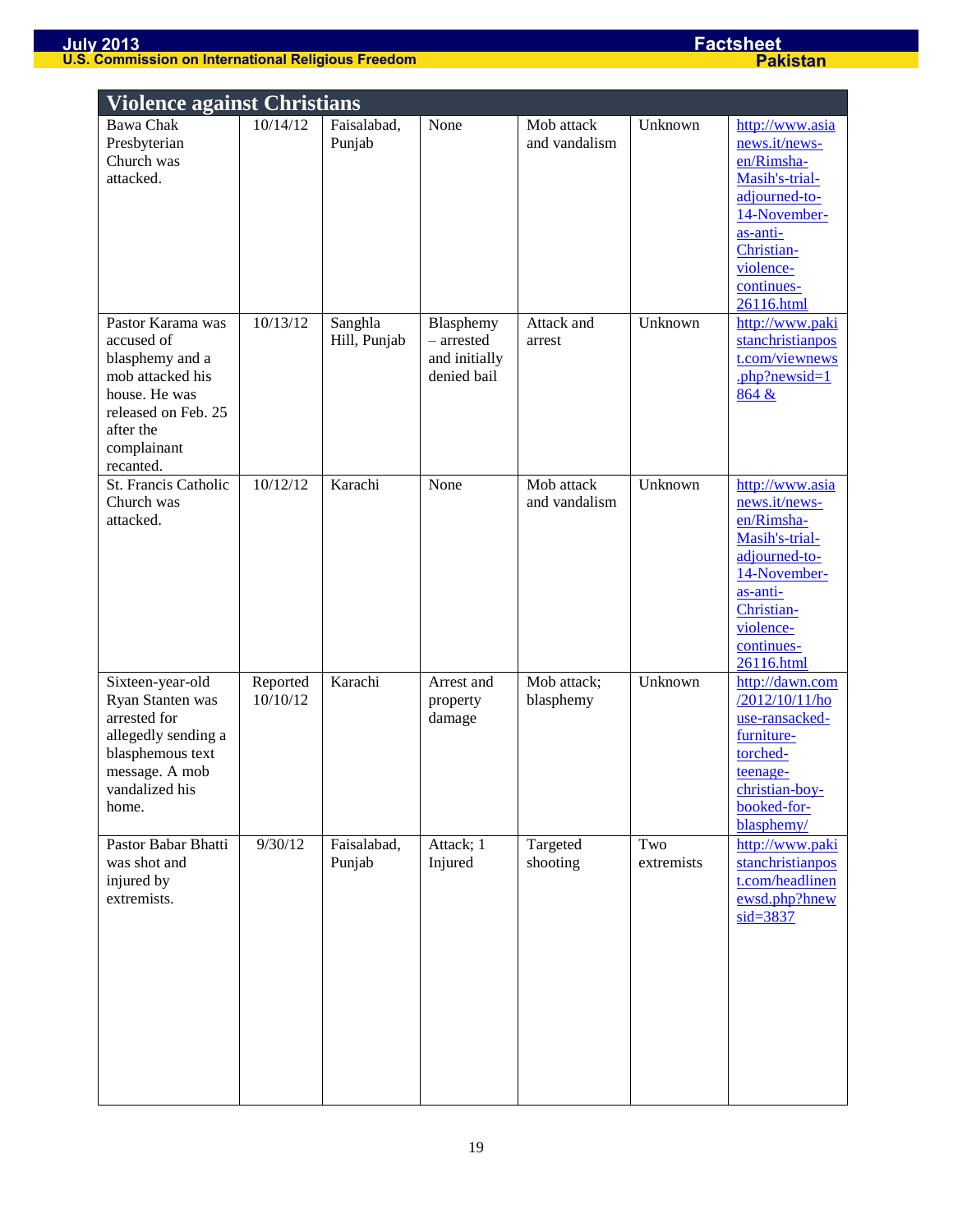|                                                                                                                                                                                    | <b>Violence against Christians</b> |                       |                                   |                                                            |                         |                                                                                                                                                                                      |  |  |
|------------------------------------------------------------------------------------------------------------------------------------------------------------------------------------|------------------------------------|-----------------------|-----------------------------------|------------------------------------------------------------|-------------------------|--------------------------------------------------------------------------------------------------------------------------------------------------------------------------------------|--|--|
| Shumaila Bibi was<br>abducted and<br>forced to convert to<br>Islam and marry<br>her abuser.                                                                                        | 9/24/12                            | Faisalabad,<br>Punjab | 1 kidnapped                       | Kidnapping;<br>Forced<br>conversion;<br>Forced<br>marriage | Muhammad<br>Javed Iqbal | http://www.asia<br>news.it/news-<br>en/Faisalabad:-<br>$24$ -year-old-<br>Christian-<br>abducted,-<br>forced-to-<br>convert-to-<br>Islam-and-<br>marry-her-<br>abuser-<br>26034.html |  |  |
| A mob attacked St.<br>Paul's Lutheran<br>Church and set it<br>on fire. Zeeshan<br>Chand, the 17-year-<br>old son of a pastor,<br>was beaten and had<br>to be taken to<br>hospital. | 9/21/12                            | Mardan                | 1 injured                         | Mob attack;<br>fire                                        | Unknown                 | http://www.claa<br>s.org.uk/news_d<br>$etail.$ aspx?ID=5<br>82                                                                                                                       |  |  |
| A mob attacked an<br>Anglican church,<br>desecrated it, and<br>then set it on fire.                                                                                                | 9/21/12                            | Mardan                | Property<br>damage                | Fire                                                       | Unknown                 | http://www.assi<br>stnews.net/STO<br>RIES/2012/s12<br>090117.htm                                                                                                                     |  |  |
| Anti-Christian<br>protestors<br>threatened workers<br>at St. Elizabeth<br>Hospital and<br>damaged its doors<br>and windows.                                                        | 9/18/12                            | Hyderabad,<br>Sindh   | Threats and<br>property<br>damage | Threats and<br>vandalism                                   | Unknown                 | http://www.pers<br>ecution.org/201<br>2/09/19/outrage<br>-over-anti-<br>islam-film-<br>worries-<br>christians-in-<br>pakistan/                                                       |  |  |
| Anti-Christian<br>protestors attacked<br>St. Francis Xavier's<br>Catholic Cathedral<br>with gunfire and<br>rocks in response to<br>a blasphemous film<br>on Islam.                 | 9/16/12                            | Hyderabad,<br>Sindh   | At least 1<br>injured             | Shooting                                                   | Unknown                 | http://www.new<br>s.va/en/news/asi<br>apakistan-film-<br>on-mohammed-<br>firing-at-the-<br>cathed                                                                                    |  |  |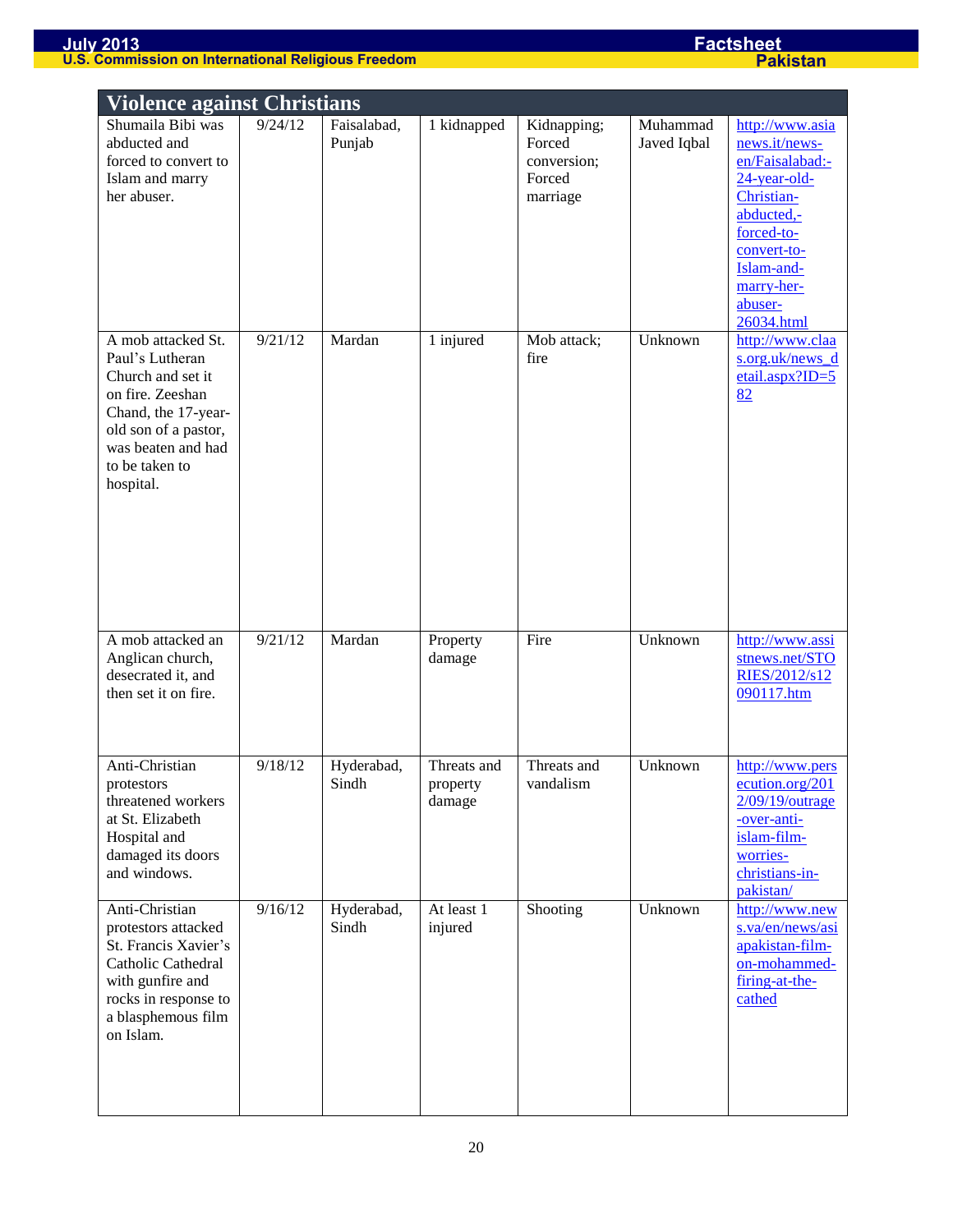| <b>Violence against Christians</b>                                                                                                                                                                                                                                                                                      |         |                                          |                           |                                                                      |                                  |                                                                                                                                                                           |  |
|-------------------------------------------------------------------------------------------------------------------------------------------------------------------------------------------------------------------------------------------------------------------------------------------------------------------------|---------|------------------------------------------|---------------------------|----------------------------------------------------------------------|----------------------------------|---------------------------------------------------------------------------------------------------------------------------------------------------------------------------|--|
| Two Christians<br>were killed and two<br>were injured when<br>a group entered a<br>Christian colony<br>and attempted to<br>collect "jizya"<br>(taxes on non-<br>Muslims).                                                                                                                                               | 9/15/12 | Essa Nagri,<br>Karachi                   | 2 killed, 3<br>injured    | Shooting                                                             | Unknown                          | http://www.paki<br>stanchristianpos<br>t.com/headlinen<br>ewsd.php?hnew<br>$sid = 3812$                                                                                   |  |
| Christian colony<br>attacked; police did<br>not attempt to stop<br>attackers                                                                                                                                                                                                                                            | 8/31/12 | Lahore                                   | None<br>reported          | Shooting                                                             | Unknown                          | http://www.claa<br>s.org.uk/news d<br>etail.aspx?ID= $5$<br>81                                                                                                            |  |
| Rabeel Aftab, a 20-<br>year-old veterinary<br>student, was<br>abducted, forcibly<br>converted, and<br>physically and<br>mentally abused.                                                                                                                                                                                | 8/27/12 | Jhang,<br>Punjab                         | 1 kidnapped<br>and abused | Kidnapping;<br>forced<br>conversion;<br>physical and<br>mental abuse | Unknown                          | http://www.claa<br>s.org.uk/news_d<br>$etail.$ aspx?ID=5<br>92                                                                                                            |  |
| An 11-year-old<br>Christian girl with<br>Down Syndrome,<br>Rimsha Masih, was<br>falsely accused of<br>blasphemy for<br>allegedly burning<br>pages of a Noorani<br>Qaida, and then<br>publicly beaten and<br>jailed. As a result,<br>an additional 200-<br>300 Christian<br>families were<br>forced to flee the<br>area. | 8/18/12 | Meharabadi<br>village, near<br>Islamabad | 1 attacked                | Mob attack;<br>arrest; and<br>displacement                           | Cleric and<br>local mob          | http://ahmadiyy<br>atimes.blogspot.<br>com/2012/08/pa<br>kistan-backlash-<br>fear-<br>prompts.html?u<br>tm_source=dlvr<br>.it&utm_mediu<br>m=twitter&m=<br>$\overline{1}$ |  |
| Adeel Masih was<br>shot and killed by<br>police in a skirmish<br>that began after a<br>Christian neighbor<br>could not meet the<br>officers' bribe<br>demands.                                                                                                                                                          | 8/14/12 | Lahore                                   | 1 killed; 3<br>injured    | Torture and<br>shooting                                              | Two Lahore<br>police<br>officers | http://www.claa<br>s.org.uk/news_d<br>etail.aspx?ID=5<br>72                                                                                                               |  |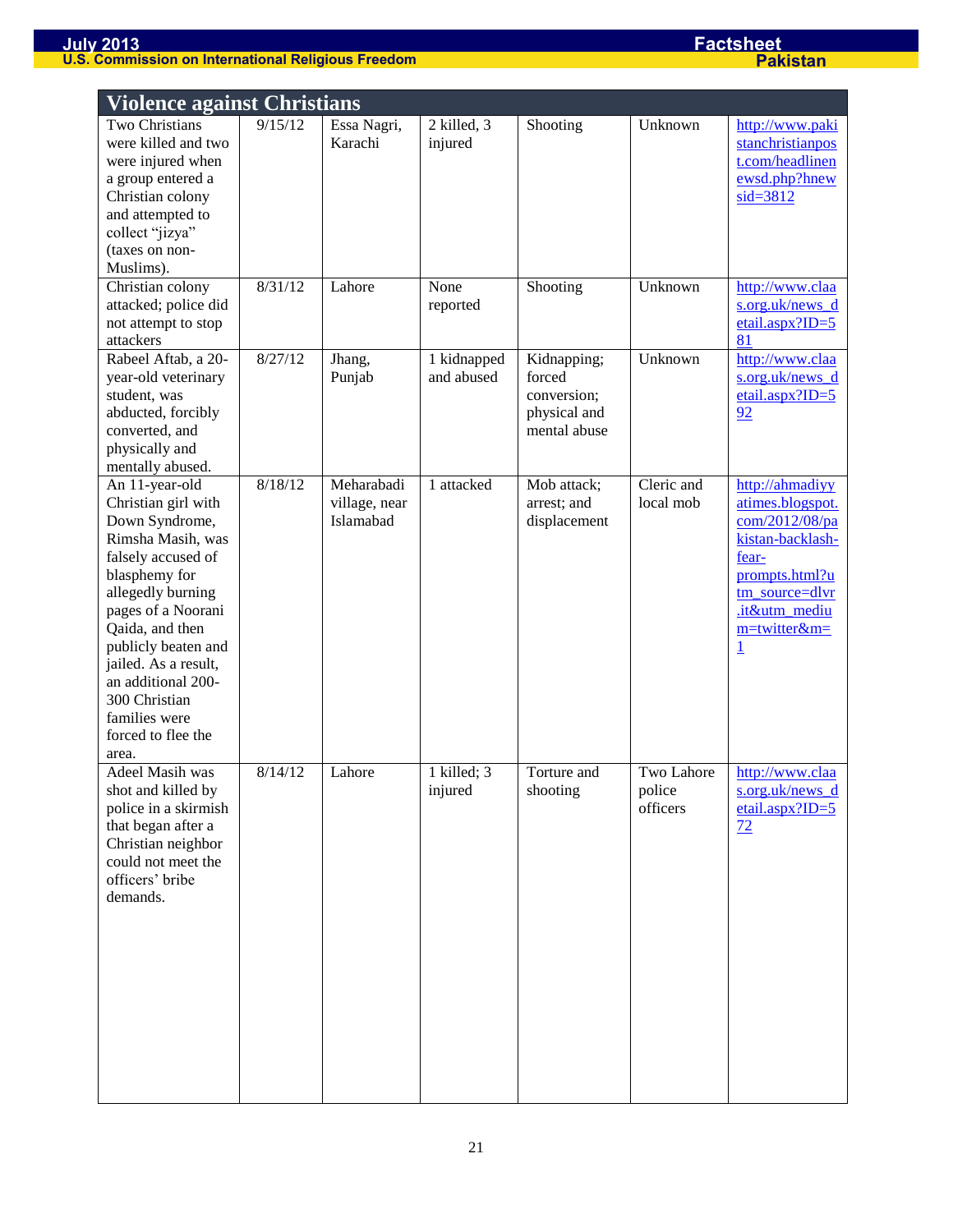| <b>Violence against Christians</b>                                                                                                                                   |                     |                                          |                                      |                                |                                                                                                                |                                                                                                                                  |
|----------------------------------------------------------------------------------------------------------------------------------------------------------------------|---------------------|------------------------------------------|--------------------------------------|--------------------------------|----------------------------------------------------------------------------------------------------------------|----------------------------------------------------------------------------------------------------------------------------------|
| Muqadas Kainat, a<br>12-year-old<br>Christian girl, was<br>gang raped and<br>murdered by five<br>men.                                                                | 8/14/12             | Sahiwal,<br>Punjab                       | 1 raped and<br>killed                | Rape and<br>murder             | Unknown                                                                                                        | http://www.paki<br>stanchristianpos<br>t.com/headlinen<br>ewsd.php?hnew<br>$sid = 3705$                                          |
| Kalson Aamir<br>Khokhar, son of a<br>Christian MP, was<br>kidnapped and<br>beaten.                                                                                   | Reported<br>in 2012 | Karachi                                  | 1 injured                            | Kidnapping                     | Unknown                                                                                                        | http://www.claa<br>s.org.uk/news_d<br>$etail.$ aspx?ID=5<br>80                                                                   |
| Samuel Yaqoob, an<br>11-year-old<br>Christian boy, was<br>burned, tortured,<br>mutilated, and<br>murdered.                                                           | 8/1/12              | Faisalabad                               | 1 killed                             | Kidnapping,<br>torture, murder | Unknown                                                                                                        | http://www.claa<br>s.org.uk/news d<br>$etail.$ aspx?ID=5<br>73                                                                   |
| Christian nurses<br>were poisoned at<br>their hostel.                                                                                                                | 7/29/12             | Karachi                                  | 11 poisoned                          | Poisoning                      | Unknown                                                                                                        | http://www.paki<br>stantoday.com.p<br>k/2012/08/01/ne<br>ws/national/eig<br>ht-christian-<br>nurses-<br>poisoned/                |
| Reverend Zafar<br>Bhatti, president of<br>Jesus World<br>Mission, was<br>arrested and<br>tortured. His sister-<br>in-law, Nasreen<br>Bibi, was arrested<br>with him. | 7/16/12             | Islamabad                                | None                                 | Arrest                         | Member of<br>Jamat Ehl-e-<br>Sunnat filed<br>the<br>complaint<br>against the<br>reverend                       | http://www.asia<br>news.it/news-<br>en/Christian-<br>leader-falsely-<br>charged-of-<br>blasphemy-in-<br>Islamabad-<br>25543.html |
| Seven men,<br>including three in<br>police uniforms,<br>kidnapped Pastor<br>Victor Samuel<br>Maseeh.                                                                 | 7/7/12              | Toba Tek<br>Singh<br>district,<br>Punjab | None<br>reported                     | Kidnapping                     | Unknown                                                                                                        | http://dawn.com<br>/2012/07/09/pas<br>tor-kidnapped-<br>in-toba/                                                                 |
| A pregnant<br>Christian woman,<br>Nosheen Masih,<br>was beaten by a<br>gang and suffered a<br>miscarriage.                                                           | Reported<br>6/12/12 | Lahore                                   | 1 injured; 2<br>still-born<br>babies | Attack                         | The son of a<br>retired<br>police<br>inspector,<br>Irfan Safdar,<br>and other<br>unnamed<br>men<br>(suspected) | http://persecute<br>dchurchnews.bl<br>ogspot.com/201<br>$2/06$ /police-in-<br>pakistan-<br>decline-to-<br>prosecute.html         |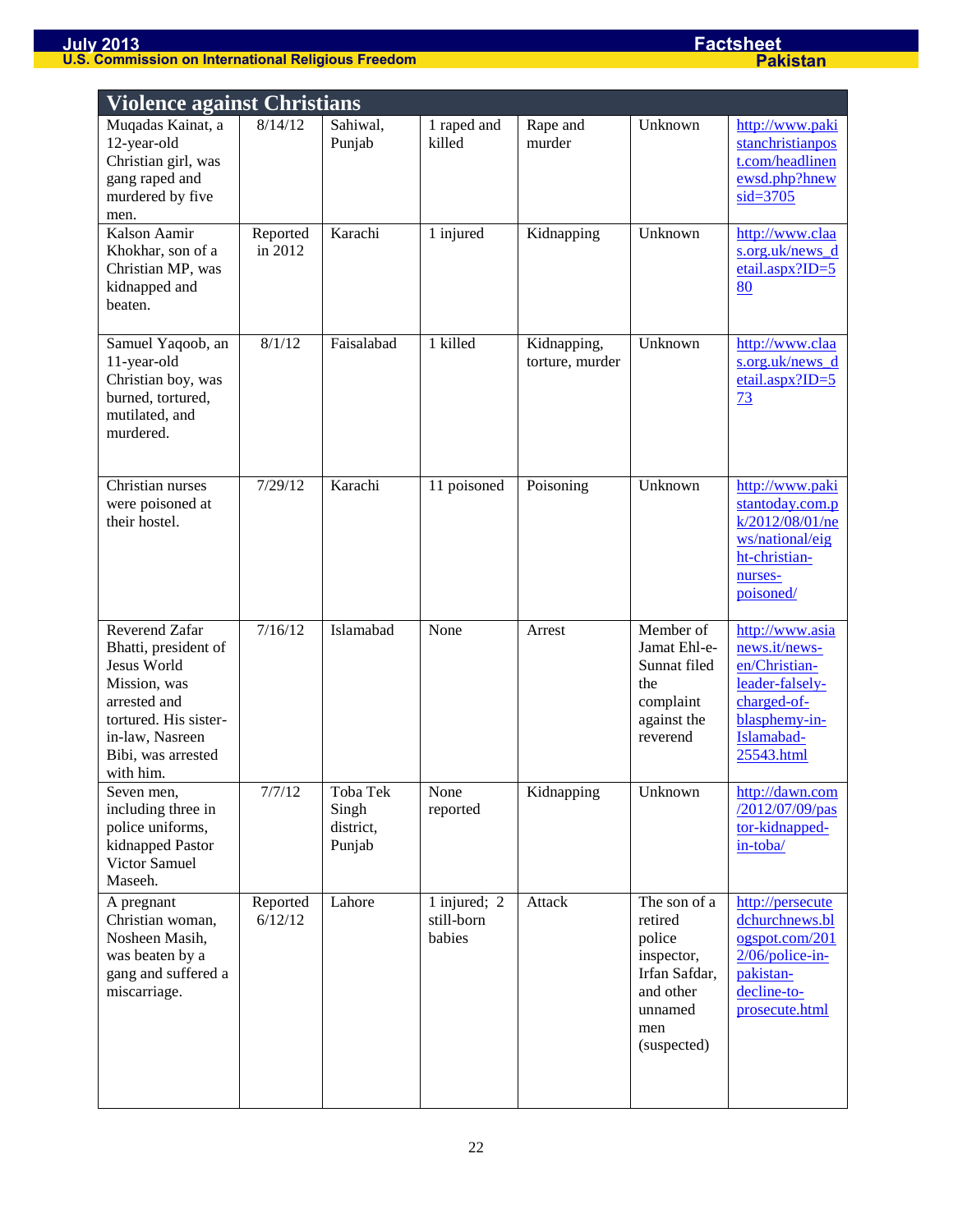| <b>Violence against Christians</b>                                                                                                                                            |                     |                                      |                        |                                                                  |                                                                                                 |                                                                                                       |  |
|-------------------------------------------------------------------------------------------------------------------------------------------------------------------------------|---------------------|--------------------------------------|------------------------|------------------------------------------------------------------|-------------------------------------------------------------------------------------------------|-------------------------------------------------------------------------------------------------------|--|
| A Christian family<br>was murdered after<br>the assailant slit the<br>victims' throats.<br>One family<br>member, Babar<br>Yaqoob, survived,<br>but was critically<br>injured. | 5/22/12             | Okara,<br>Punjab                     | 4 killed; 1<br>injured | Attack/murder                                                    | Unknown                                                                                         | http://www.new<br>s.va/en/news/asi<br>apakistan-<br>christian-<br>family-<br>murdered-in-<br>punjab   |  |
| Muhammad<br>Kamran was beaten<br>for coverting to<br>Christianity.                                                                                                            | Reported<br>5/15/12 | Karachi                              | 1 injured              | Attack                                                           | His family<br>members<br>and his ex-<br>wife's<br>family<br>members<br>(suspected)              | http://www.assi<br>stnews.net/Stori<br>es/2012/s12050<br>066.htm                                      |  |
| 25-year-old Tania<br>Rubeeca was<br>abducted,<br>repeatedly raped,<br>forced to convert to<br>Islam, marry a<br>Muslim man, and<br>then sold to another<br>couple.            | 5/1/12              | $\overline{\text{N}}$ ankana<br>City | 1 abused               | Kidnapping;<br>forced<br>conversion;<br>forced<br>marriage; rape | Unknown                                                                                         | http://www.claa<br>s.org.uk/news d<br>etail.aspx?ID=5<br>63                                           |  |
| 13-year-old<br>Christian girl was<br>gang-raped.                                                                                                                              | 3/29/12             | Lahore                               | 1 raped                | Kidnapping<br>and rape                                           | The son of a<br>retired<br>police<br>inspector,<br>Irfan Safdar,<br>and other<br>unnamed<br>men | http://shariaunv<br>eiled.wordpress.<br>$com/tag/gang-$<br>rape-of- $13$ -<br>year-old-<br>christian/ |  |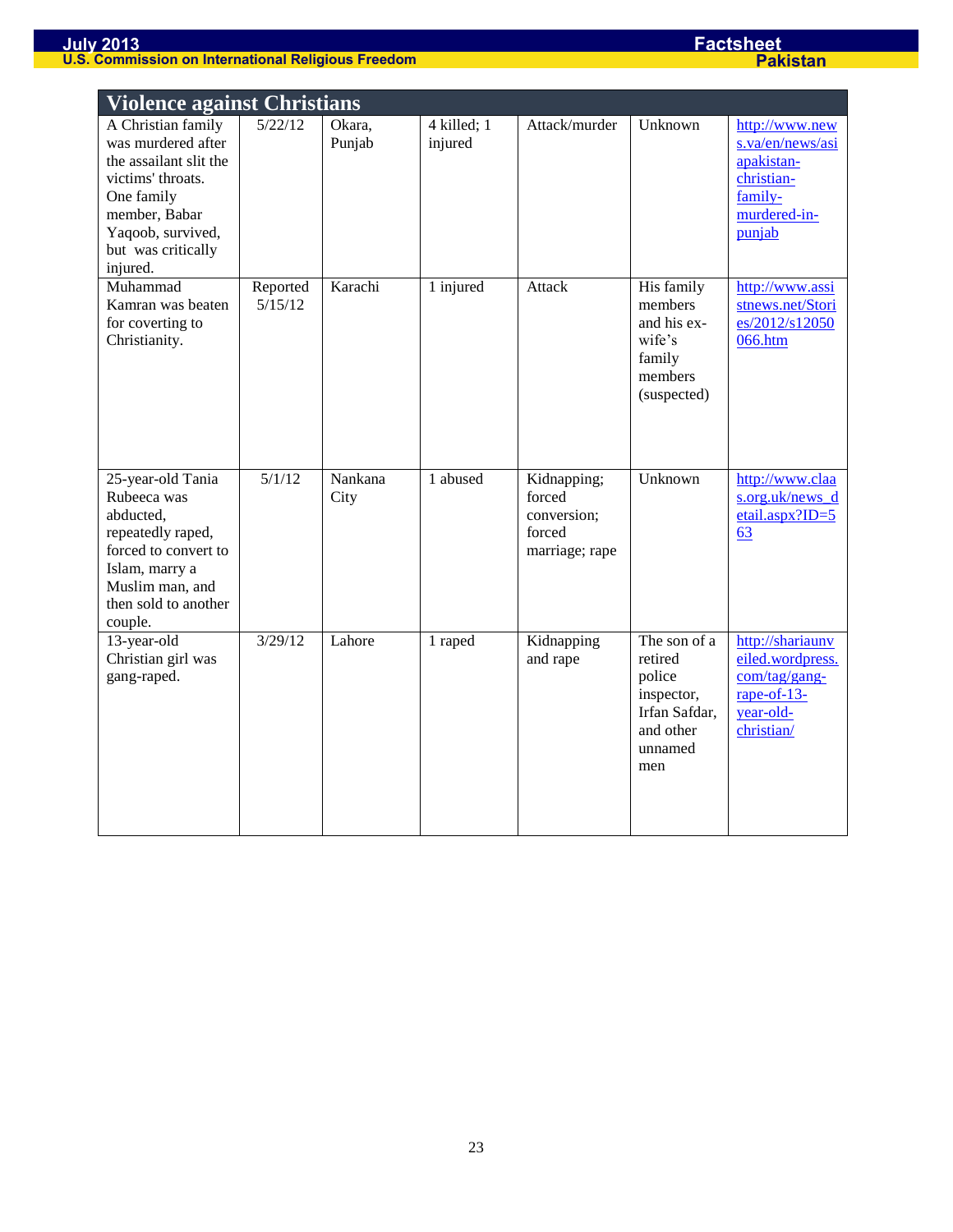| <b>Violence against Ahmadis</b>                                                                                                                                                                 |                 |                      |                                           |                             |                                                                                 |                                                                                                                                                |
|-------------------------------------------------------------------------------------------------------------------------------------------------------------------------------------------------|-----------------|----------------------|-------------------------------------------|-----------------------------|---------------------------------------------------------------------------------|------------------------------------------------------------------------------------------------------------------------------------------------|
| <b>Incident</b>                                                                                                                                                                                 | Date<br>(d/m/y) | <b>Location</b>      | <b>Casualties</b>                         | <b>Type/method</b>          | Group<br>responsible                                                            | <b>Source</b>                                                                                                                                  |
| An Ahmadi man<br>was shot and killed<br>when four armed<br>men broke into his<br>home and then<br>threatened his<br>brother.                                                                    | 6/17/13         | Lahore               | 1 killed                                  | Targeted<br>shooting        | Unknown                                                                         | http://www.alisl<br>am.org/friday-<br>sermon/2013-06-<br>28.html                                                                               |
| An Ahmadi man<br>was killed in a<br>drive-by shooting.                                                                                                                                          | 6/11/13         | Karachi              | 1 killed; 2<br>non-<br>Ahmadis<br>injured | Targeted<br>shooting        | Unknown                                                                         | http://x.dawn.co<br>m/2013/06/12/m<br>an-from-ahmadi-<br>community-shot-<br>dead/                                                              |
| A man, along with<br>two other<br>assailants, shot an<br>Ahmadi<br>shopowner.                                                                                                                   | 6/11/13         | Jhelum               | 1 injured                                 | Targeted<br>shooting        | Unknown                                                                         | http://ahmadiyya<br>times.blogspot.c<br>om/2013/06/brea<br>king-news-<br>ahmadis-killed-<br>injured-in.html                                    |
| A group of<br>extremists and<br>police officers<br>raided an Ahmadi<br>mosque and<br>arrested nine<br>people, including a<br>woman and her<br>son, on charges of<br>terrorism and<br>blasphemy. | 4/28/13         | Lahore               | None                                      | $Blasphemy -$<br>9 arrested | Extremists<br>(including<br>Hasan<br>Muaviya<br>and Badr<br>Alam) and<br>police | http://www.hum<br>anrights.asia/ne<br>ws/ahrc-<br>news/AHRC-<br>STM-086-2013                                                                   |
| Two gunmen<br>targeted Malik<br>Muhammad Aqeel,<br>but failed to strike<br>him.                                                                                                                 | 4/14/13         | Karachi              | None                                      | Targeted<br>shooting        | Unknown                                                                         | http://www.pers<br>ecutionofahmadi<br>s.org/wp<br>content/uploads/<br>2010/03/04-<br>Newsreport-<br>April-2013.pdf                             |
| Asif Dawood was<br>shot by assailants<br>on his way home.                                                                                                                                       | 4/2/13          | Nawab<br>Shah, Sindh | 1 injured                                 | Targeted<br>shooting        | Unknown                                                                         | http://tribune.co<br>m.pk/story/5317<br>51/minority-<br>rights-few-years-<br>after-fathers-<br>murder-ahmedi-<br>lawyer-shot-in-<br>nawabshah/ |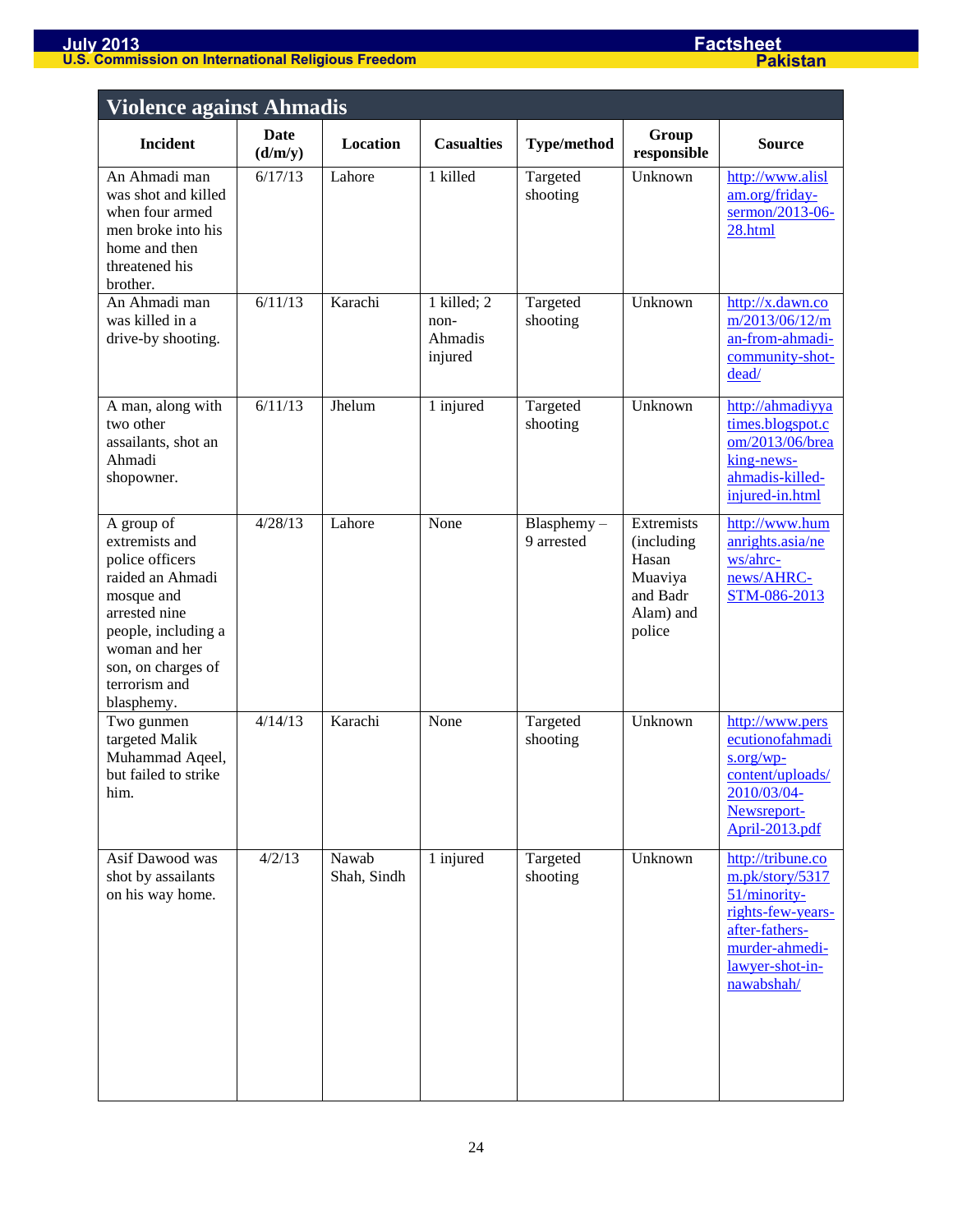| <b>Violence against Ahmadis</b>                                                                                                                        |                   |                      |           |                           |         |                                                                                                                    |  |
|--------------------------------------------------------------------------------------------------------------------------------------------------------|-------------------|----------------------|-----------|---------------------------|---------|--------------------------------------------------------------------------------------------------------------------|--|
| A group of<br>extremists attacked<br>an Ahmadi family<br>at their home.                                                                                | 3/26/13           | Kasur,<br>Punjab     | 3 injured | Attack                    | Unknown | http://tribune.co<br>m.pk/story/5266<br>33/clerics-<br>attack-ahmadi-<br>house-torture-<br>family-in-<br>punjab/   |  |
| A mob broke into<br>an Ahmadi<br>family's home,<br>beat them, and<br>stole their<br>belongings.                                                        | 3/23/13           | Shamsabad,<br>Kasur  | Unknown   | Mob attack<br>and theft   | Unknown | http://tribune.co<br>m.pk/story/5266<br>33/clerics-<br>attack-ahmadi-<br>house-torture-<br>family-in-<br>punjab/   |  |
| An Ahmadi man<br>from Karachi was<br>kidnapped and<br>tortured for<br>information<br>regarding the<br>security measures<br>of the Ahmadiyya<br>Jamaat. | 3/1/13            | Gadap<br>Town, Sindh | 1 injured | Kidnapping<br>and torture | Unknown | http://www.pers<br>ecutionofahmadi<br>s.org/wp<br>content/uploads/<br>2010/03/01-<br>Newsreport-<br>March-2013.pdf |  |
| Two gunmen shot<br>an Ahmadi<br>shopkeeper.                                                                                                            | 3/1/13            | Sialkot              | 1 injured | Targeted<br>shooting      | Unknown | http://www.pers<br>ecutionofahmadi<br>s.org/wp<br>content/uploads/<br>2010/03/01-<br>Newsreport-<br>March-2013.pdf |  |
| 15-year-old Mufad<br>Ahmed, nephew of<br>a former Amir of<br>the Ahmadi<br>community in<br>Peshawar,<br>kidnapped.                                     | 1/20/13           | Peshawar             | None      | Kidnapping                | Unknown | http://www.hum<br>anrights.asia/ne<br>ws/forwarded-<br>news/AHRC-<br>FPR-008-2013                                  |  |
| An Ahmadi farm<br>was attacked by<br>men who beat up<br>the guard, attacked<br>the farm<br>dispensary, and<br>broke glass<br>furnishings.              | 1/1/13            | Hyderabad,<br>Sindh  | 1 injured | Attack                    | Unknown | http://www.hum<br>anrights.asia/ne<br>ws/forwarded-<br>news/AHRC-<br>FPR-008-2013                                  |  |
| Maqsood Ahmad,<br>brother of Manzoor<br>Ahmad, was killed<br>in a drive-by<br>shooting.                                                                | $\frac{12}{7}/12$ | Quetta               | 1 killed  | Targeted<br>shooting      | Unknown | http://ahmadiyya<br>times.blogspot.c<br>om/2012/12/paki<br>stan-second-<br>ahmadi-brother-<br>also.html            |  |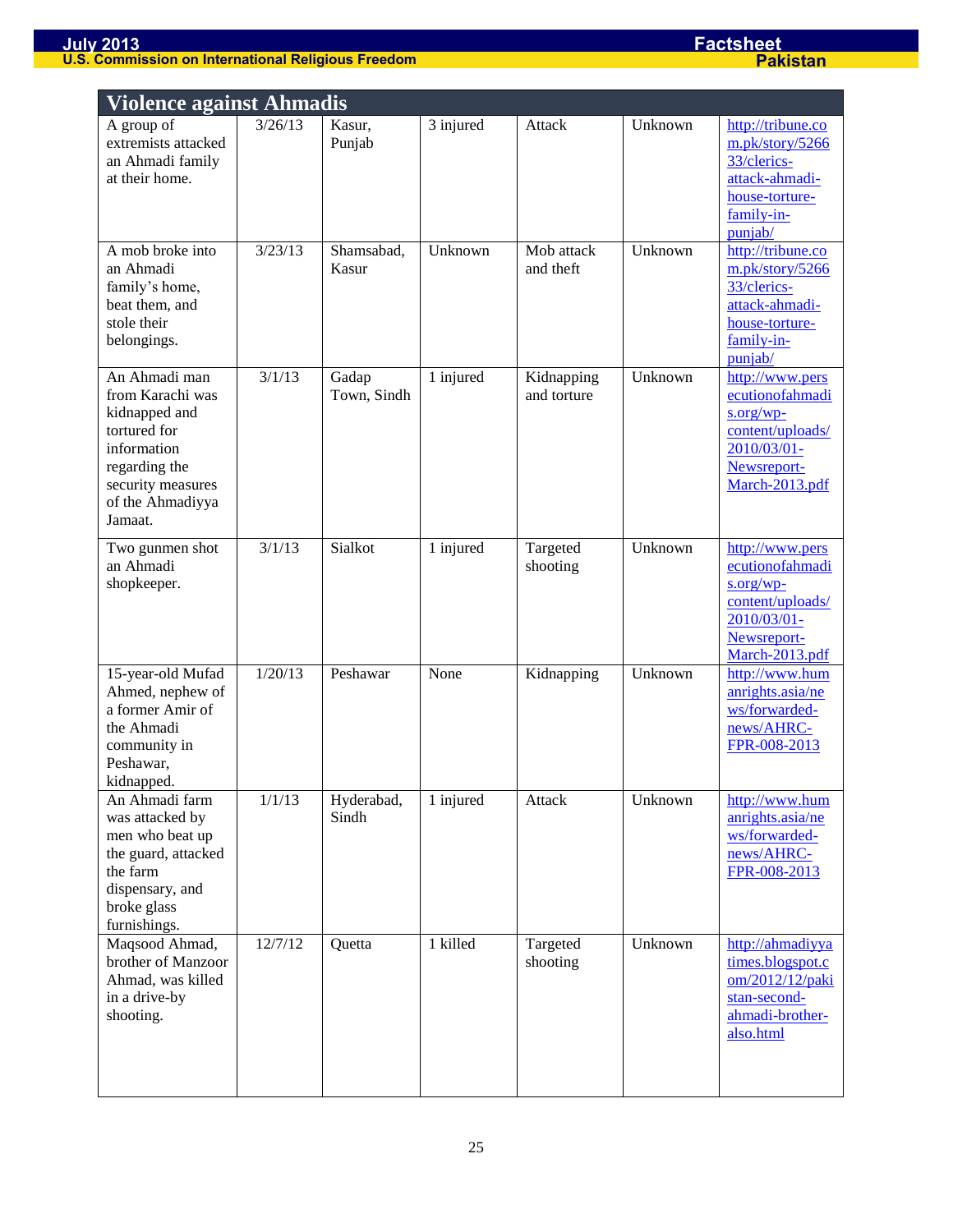| <b>Violence against Ahmadis</b>                                                                                                                                                                                                                                |                              |                                  |                        |                           |         |                                                                                                                             |  |  |
|----------------------------------------------------------------------------------------------------------------------------------------------------------------------------------------------------------------------------------------------------------------|------------------------------|----------------------------------|------------------------|---------------------------|---------|-----------------------------------------------------------------------------------------------------------------------------|--|--|
| <b>Chaudhry Nusrat</b><br>Mahmood, a 68-<br>year-old Ahmadi<br>from New York,<br>died from gunshot<br>wounds from an<br>October 19 drive-<br>by shooting. His<br>son-in-law, Saad<br>Farooq, was also<br>killed in that<br>attack. Two others<br>were injured. | 11/27/12                     | Karachi                          | 2 killed; 2<br>injured | Targeted<br>shooting      | Unknown | http://www.pers<br>ecutionofahmadi<br>$s.org/wp$ -<br>content/uploads/<br>2012/12/News-<br>Report-<br>November-<br>2012.pdf |  |  |
| Ameen Ahmad and<br>Ghulam Hussain<br>arrested for<br>preaching in a case<br>registered by local<br>mullahs. Ghulam<br>Hussain's son was<br>beaten during the<br>court hearing for<br>videotaping the<br>proceedings and<br>arrested.                           | 11/14/12                     | Malhokay,<br>Narowal<br>district | 1 injured              | 3 arrested; 1<br>attacked | Police  | http://www.pers<br>ecutionofahmadi<br>$s.org/wp$ -<br>content/uploads/<br>2012/12/News-<br>Report-<br>November-<br>2012.pdf |  |  |
| 33-year-old<br>Ahmadi man,<br>Manzoor Ahmad,<br>shot dead by<br>unknown assailants<br>while walking to<br>work.                                                                                                                                                | 11/11/12                     | Quetta                           | 1 killed               | Targeted<br>shooting      | Unknown | http://ahmadiyya<br>times.blogspot.c<br>om/2012/11/quet<br>ta-pakistan-<br>ahmadi-man-<br>shot-dead.html                    |  |  |
| The president of<br>the Ahmadi<br>community of<br><b>Baldia Town was</b><br>shot and killed.                                                                                                                                                                   | Reported<br>November<br>2012 | Karachi                          | 1 killed               | Targeted<br>shooting      | Unknown | http://www.pers<br>ecutionofahmadi<br>$s.org/wp-$<br>content/uploads/<br>2012/12/News-<br>Report-<br>November-<br>2012.pdf  |  |  |
| Raja Abdul Hamid<br>Khan and Bashir<br>Ahmad, both<br>Ahmadis, were<br>killed in Baldia<br>Town. The former<br>was killed in his<br>homeopathic<br>clinic, while the<br>latter was shot ten<br>minutes later at his<br>general store.                          | 10/23/12                     | Karachi                          | 2 killed               | Targeted<br>shooting      | Unknown | http://www.pers<br>ecutionofahmadi<br>$s.org/wp$ -<br>content/uploads/<br>2012/12/News-<br>Report-<br>November-<br>2012.pdf |  |  |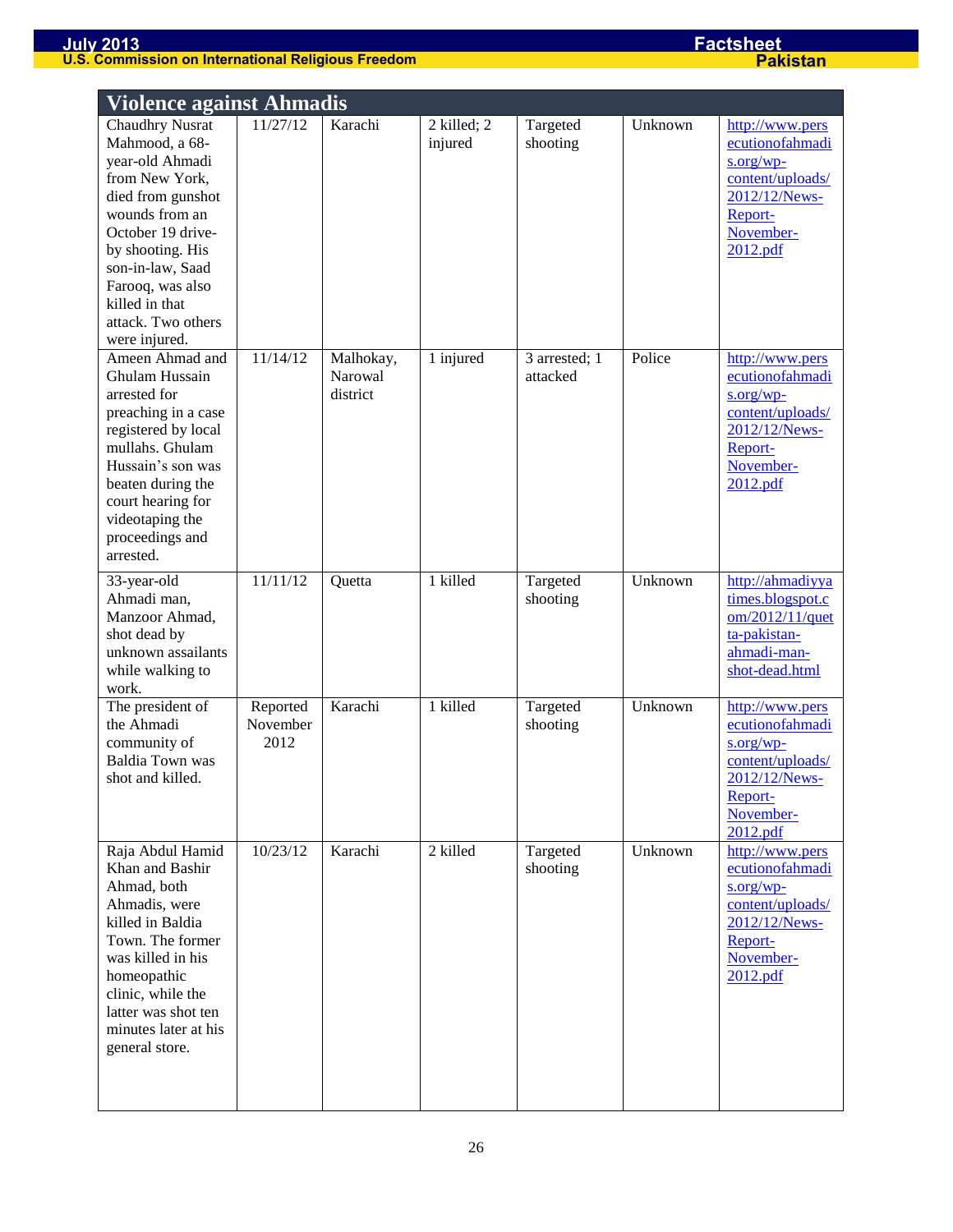| <b>Violence against Ahmadis</b>                                                                                                                                                                                                                                          |          |                                         |           |                      |         |                                                                                                                            |  |  |
|--------------------------------------------------------------------------------------------------------------------------------------------------------------------------------------------------------------------------------------------------------------------------|----------|-----------------------------------------|-----------|----------------------|---------|----------------------------------------------------------------------------------------------------------------------------|--|--|
| Ahmadi business<br>attacked with an<br>explosive,<br>destroying the<br>shutter of the<br>closed shop. The<br>owner, Rasheedud<br>Din Butt, received<br>demands after the<br>attack to pay 5<br>million rupees or<br>face grave<br>consequences. His<br>family relocated. | 10/22/12 | Karachi                                 | None      | Attack;<br>threats   | Unknown | http://www.pers<br>ecutionofahmadi<br>$s.org/wp-$<br>content/uploads/<br>2012/12/News-<br>Report-<br>November-<br>2012.pdf |  |  |
| The president of<br>the local<br>Ahmadiyya<br>community<br>discovered a snake<br>had been placed in<br>his clinic, while<br>another snake was<br>thrown into the<br>courtyard of<br>another Ahmadi<br>official's home.                                                   | 10/19/12 | Chak<br>Chatha,<br>Hafizabad,<br>Punjab | None      | Attack               | Unknown | http://www.pers<br>ecutionofahmadi<br>s.org/wp<br>content/uploads/<br>2012/11/News-<br>Report-October-<br>2012.pdf         |  |  |
| Riad Ahmad Basra<br>was fatally shot<br>while walking<br>home from the<br>local mosque after<br>evening prayers.                                                                                                                                                         | 10/18/12 | Ghatialian                              | 1 killed  | Targeted<br>shooting | Unknown | http://www.pers<br>ecutionofahmadi<br>s.org/wp<br>content/uploads/<br>2012/11/News-<br>Report-October-<br>2012.pdf         |  |  |
| Majeed Ahmad, an<br>Ahmadi man,<br>assaulted by<br>neighbor for his<br>faith.                                                                                                                                                                                            | 10/12/12 | Sahiwal,<br>Punjab                      | 1 injured | Attack               | Unknown | http://www.pers<br>ecutionofahmadi<br>s.org/wp-<br>content/uploads/<br>2012/11/News-<br>Report-October-<br>2012.pdf        |  |  |
| A 64-year-old<br>Ahmadi man,<br>Khawaja Zahur<br>Ahmad, was shot<br>and killed.                                                                                                                                                                                          | 10/4/12  | Sargodha                                | 1 killed  | Targeted<br>shooting | Unknown | http://www.pers<br>ecutionofahmadi<br>s.org/wp<br>content/uploads/<br>2012/11/News-<br>Report-October-<br>2012.pdf         |  |  |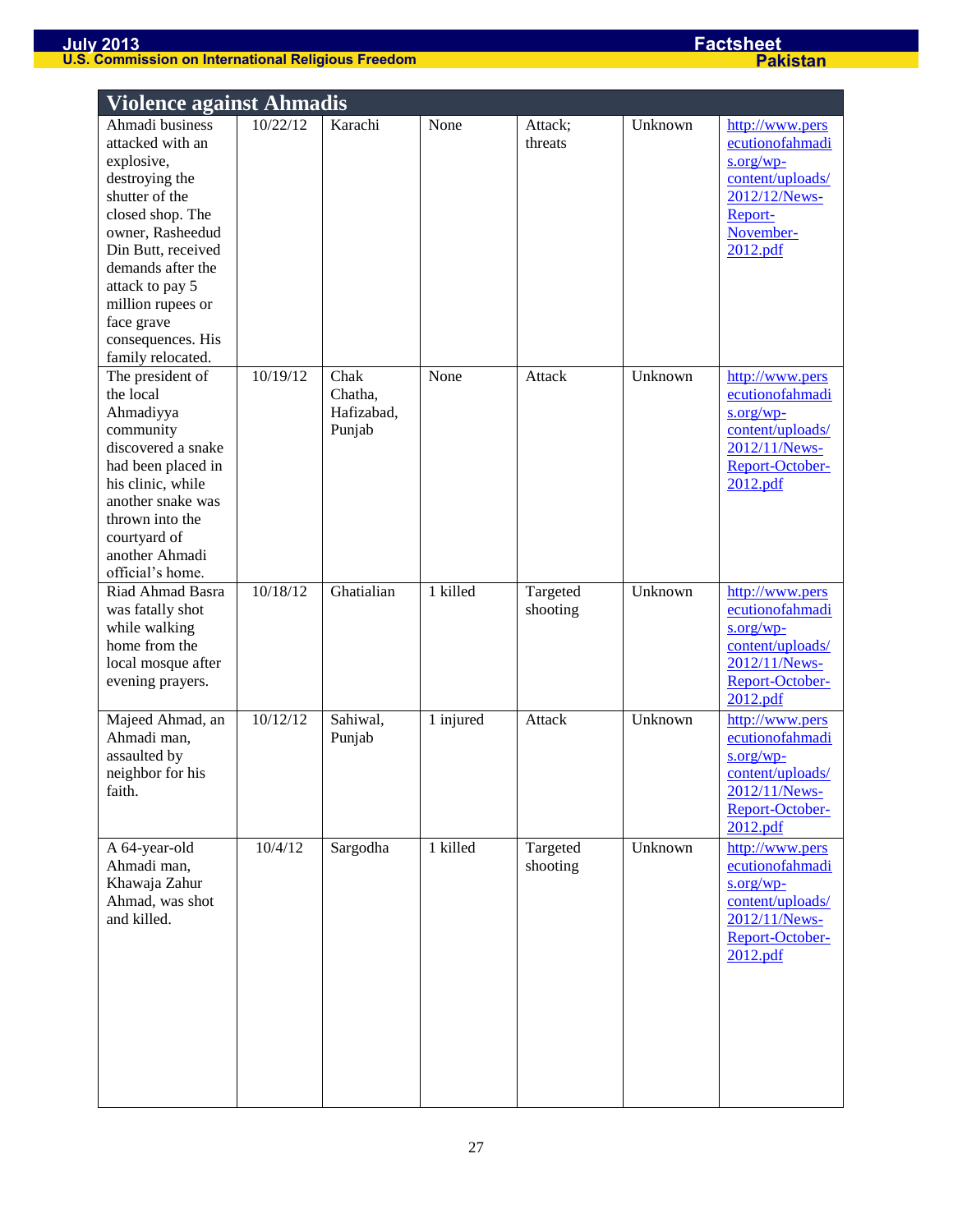| <b>Violence against Ahmadis</b>                                                                                                                                                                   |         |                                                |                                                         |                                                 |                                   |                                                                                                                         |  |
|---------------------------------------------------------------------------------------------------------------------------------------------------------------------------------------------------|---------|------------------------------------------------|---------------------------------------------------------|-------------------------------------------------|-----------------------------------|-------------------------------------------------------------------------------------------------------------------------|--|
| Asim Naseerud<br>Din, an Ahmadi<br>man, attacked with<br>iron rod and<br>injured by Faisal<br>Bashir to settle a<br>personal financial<br>dispute.                                                | 10/1/12 | Lahore                                         | 1 injured                                               | Attack                                          | Faisal<br>Bashir and a<br>mob     | http://www.pers<br>ecutionofahmadi<br>s.org/wp<br>content/uploads/<br>2012/11/News-<br>Report-October-<br>2012.pdf      |  |
| Latif Ahmed Sabir<br>Nasri and his<br>daughter, Hafiza<br>Aaalia, reported<br>missing about one<br>year after<br>converting to<br>Ahmadiyyat. They<br>are suspected to<br>have been<br>kidnapped. | 10/1/12 | Karachi                                        | None                                                    | 2 missing<br>persons;<br>possible<br>kidnapping | Unknown                           | http://www.pers<br>ecutionofahmadi<br>$s.org/wp$ -<br>content/uploads/<br>2012/11/News-<br>Report-October-<br>2012.pdf  |  |
| Mullahs harassed,<br>threatened, and<br>vandalized the<br>home of an<br>Ahmadi woman,<br>Sadeeqa Zafar.                                                                                           | 10/1/12 | Hyderabad                                      | None                                                    | Harassment<br>and property<br>damage            | Unknown                           | http://www.pers<br>ecutionofahmadi<br>$s.org/wp$ -<br>content/uploads/<br>2012/11/News-<br>Report-October-<br>2012.pdf  |  |
| Men pelted stones<br>at five Ahmadis<br>who had been<br>summoned to a<br>police station due<br>to tension rising<br>from an anti-<br>Ahmadi rally on<br>September 28.                             | 9/29/12 | Hafizabad                                      | 5 injured                                               | Attack and<br>arrest                            | Unknown                           | http://www.pers<br>ecutionofahmadi<br>$s.org/wp$ -<br>content/uploads/<br>2012/10/Newsre<br>port-September-<br>2012.pdf |  |
| 35-year-old<br>Munawwar Ahmad<br>and his helper shot<br>and injured by<br>unknown men<br>while working in<br>his bakery.                                                                          | 9/24/12 | Karachi                                        | $2$ injured $(1)$<br>Ahmadi,<br>another<br>unspecified) | Attack                                          | Unknown                           | http://www.pers<br>ecutionofahmadi<br>$s.org/wp$ -<br>content/uploads/<br>2012/11/News-<br>Report-October-<br>2012.pdf  |  |
| Children of an<br>Ahmadi man,<br>Amjad Ali,<br>harassed and<br>beaten in school<br>because of their<br>faith. His nephew<br>was also harassed<br>and abused by non-<br>Ahmadi youths.             | 9/24/12 | Kot Abdul<br>Malik,<br>Sheikhupura<br>district | At least 3<br>injured                                   | Harassment;<br>attack                           | Unspecified<br>school<br>children | http://www.pers<br>ecutionofahmadi<br>$s.org/wp-$<br>content/uploads/<br>2012/11/News-<br>Report-October-<br>2012.pdf   |  |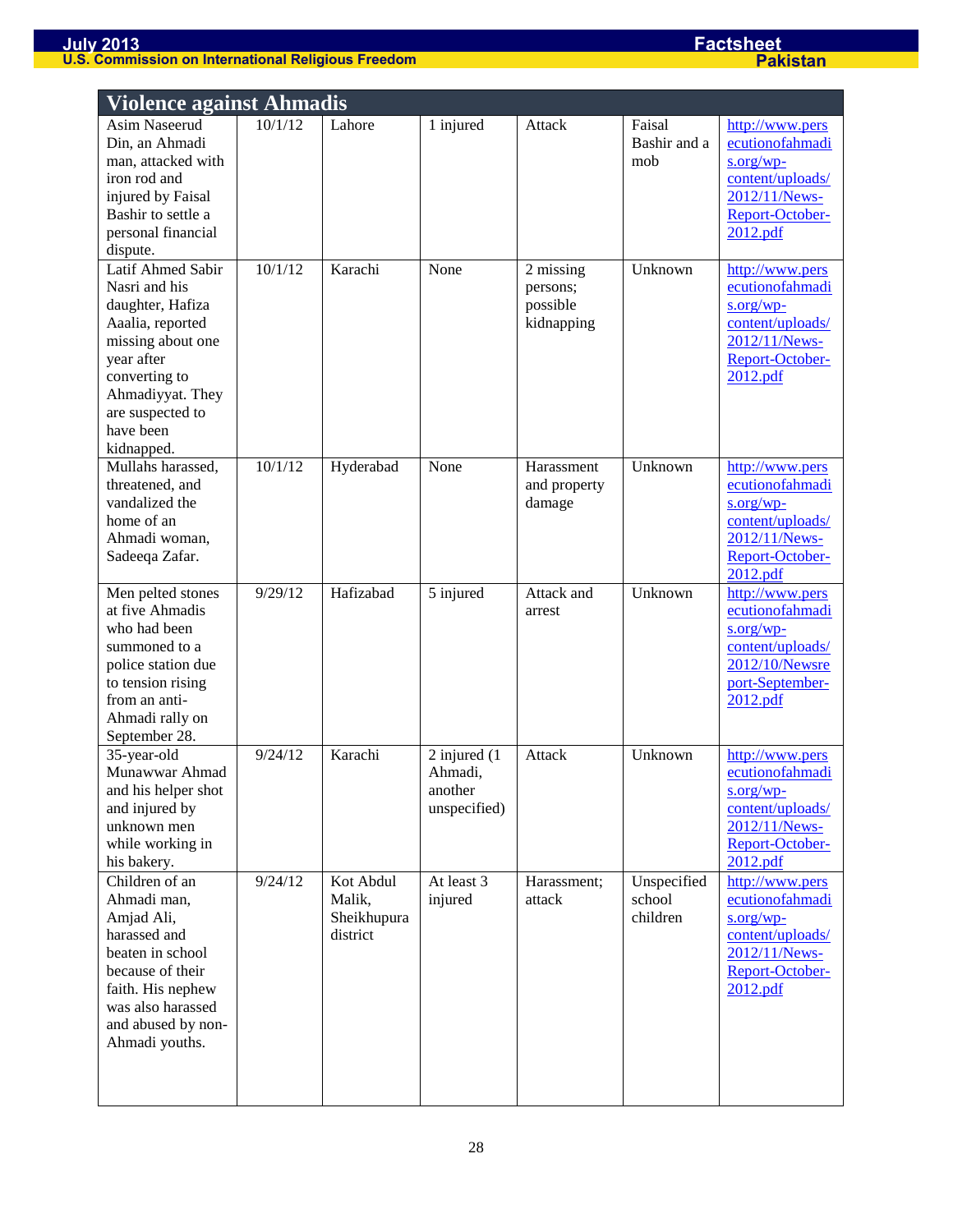|                                                                                                                                                                                                            | <b>Violence against Ahmadis</b> |           |                                    |                      |         |                                                                                                                        |  |  |
|------------------------------------------------------------------------------------------------------------------------------------------------------------------------------------------------------------|---------------------------------|-----------|------------------------------------|----------------------|---------|------------------------------------------------------------------------------------------------------------------------|--|--|
| Atta Muhammad<br>Malik, a former<br>parliamentarian of<br>Sindh, shot dead.<br>He was the last<br>parliamentarian<br>elected for a<br>reserved seat for<br>Ahmadis.                                        | 9/22/12                         | Karachi   | 1 killed                           | Targeted<br>shooting | Unknown | http://tribune.co<br>m.pk/story/4410<br>27/former-mpa-<br>gunned-down/                                                 |  |  |
| Two motorcyclists<br>shot at 55-year-old<br>Ahmadi man,<br>Zaheer Ahmad<br>Alvi, in a market.                                                                                                              | 9/16/12                         | Nawabshah | 1 injured                          | Targeted<br>shooting | Unknown | http://www.pers<br>ecutionofahmadi<br>s.org/wp<br>content/uploads/<br>2012/10/Newsre<br>port-September-<br>2012.pdf    |  |  |
| A 23-year-old<br>Ahmadi<br>shopkeeper,<br>Muhammad<br>Ahmad, was<br>gunned down<br>while his brother-<br>in-law, Shams<br>Fakhri, was injured<br>in a drive-by<br>shooting.                                | 9/15/12                         | Karachi   | 1 killed; 1<br>injured             | Targeted<br>shooting | Unknown | http://tribune.co<br>m.pk/story/4377<br>86/ahmadi-<br>shopkeeper-<br>gunned-down/                                      |  |  |
| Motorcyclists fired<br>at a 22-year-old<br>Ahmadi man,<br>Naveed Ahmed,<br>while he was<br>sitting outside with<br>friends in his<br>neighborhood.<br>Ahmed was killed<br>and his friends<br>were injured. | 9/14/12                         | Karachi   | 1 killed; at<br>least 1<br>injured | Targeted<br>shooting | Unknown | http://www.pers<br>ecutionofahmadi<br>$s.org/wp-$<br>content/uploads/<br>2012/10/Newsre<br>port-September-<br>2012.pdf |  |  |
| An Ahmadi man<br>named Muhammad<br>Nawaz shot dead<br>on his way to<br>work.                                                                                                                               | 9/11/12                         | Karachi   | 1 killed                           | Targeted<br>shooting | Unknown | http://www.pers<br>ecutionofahmadi<br>$s.org/wp-$<br>content/uploads/<br>2012/10/Newsre<br>port-September-<br>2012.pdf |  |  |
| A 44-year-old<br>Ahmadi teacher,<br>Rao Abdul<br>Ghaffar, fatally<br>shot on his way<br>home.                                                                                                              | 9/6/12                          | Karachi   | 1 killed                           | Targeted<br>shooting | Unknown | http://www.pers<br>ecutionofahmadi<br>$s.org/wp-$<br>content/uploads/<br>2012/10/Newsre<br>port-September-<br>2012.pdf |  |  |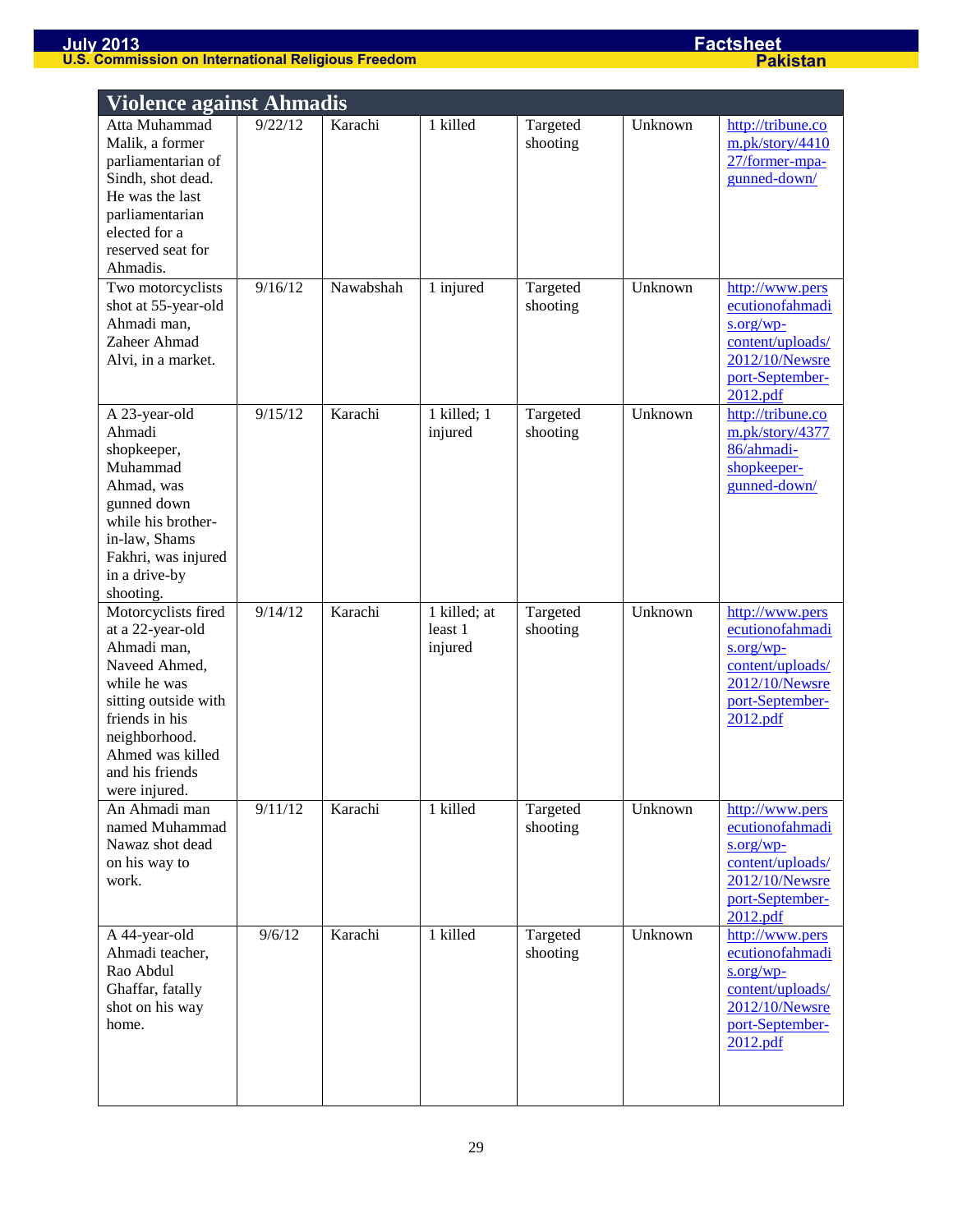| <b>Violence against Ahmadis</b>                                                                                                                                                                        |         |            |           |                        |                      |                                                                                                                         |  |  |
|--------------------------------------------------------------------------------------------------------------------------------------------------------------------------------------------------------|---------|------------|-----------|------------------------|----------------------|-------------------------------------------------------------------------------------------------------------------------|--|--|
| Two motorcyclists<br>harassed an<br>Ahmadi couple.<br>They attempted to<br>forcibly remove<br>the woman's burqa<br>and beat up the<br>man.                                                             | 9/4/12  | Karachi    | 1 injured | Harassment             | Unknown              | http://www.pers<br>ecutionofahmadi<br>$s.org/wp$ -<br>content/uploads/<br>2012/10/Newsre<br>port-September-<br>2012.pdf |  |  |
| Faizan Ahmad, an<br>Ahmadi retailer,<br>attacked.                                                                                                                                                      | 9/1/12  | Sialkot    | 1 injured | Attack                 | Unknown              | http://www.pers<br>ecutionofahmadi<br>$s.org/wp-$<br>content/uploads/<br>2012/10/Newsre<br>port-September-<br>2012.pdf  |  |  |
| Dr. Hamid Hasan's<br>clinic attacked for<br>failing to pay<br>ransom to Tehrik<br>Taliban. The day<br>after the bombing,<br>Hasan received<br>another phone call<br>threatening even<br>more violence. | 8/29/12 | Rawalpindi | None      | Bombing                | Tahrik-e-<br>Taliban | http://www.pers<br>ecutionofahmadi<br>s.org/wp-<br>content/uploads/<br>2012/09/Newsre<br>port-August-<br>2012.pdf       |  |  |
| Car windows of<br>the local Ahmadi<br>president's car was<br>destroyed, stones<br>were pelted at<br>Ahmadi houses,<br>and Ahmadi<br>women were<br>harassed.                                            | 8/1/12  | Karachi    | None      | Attacks;<br>harassment | Unknown              | http://www.pers<br>ecutionofahmadi<br>s.org/wp<br>content/uploads/<br>2012/09/Newsre<br>port-August-<br>2012.pdf        |  |  |
| Naeem Ahmed<br>Gondal, Assistant<br>Director at State<br><b>Bank of Pakistan</b><br>and president of<br>his local Ahmadi<br>community, shot<br>dead.                                                   | 7/19/12 | Karachi    | 1 killed  | Targeted<br>shooting   | Unknown              | http://tribune.co<br>m.pk/story/4108<br>02/hate-<br>violence-<br>ahmadi-leader-<br>gunned-down-<br>in-karachi/          |  |  |
| Muhammad Aslam<br>Bhatti shot at by<br>unknown persons<br>in his shop.                                                                                                                                 | 6/24/12 | Karachi    | 1 injured | Attack                 | Unknown              | http://www.pers<br>ecutionofahmadi<br>$s.org/wp$ -<br>content/uploads/<br>2012/07/News-<br>Report-June-<br>2012.pdf     |  |  |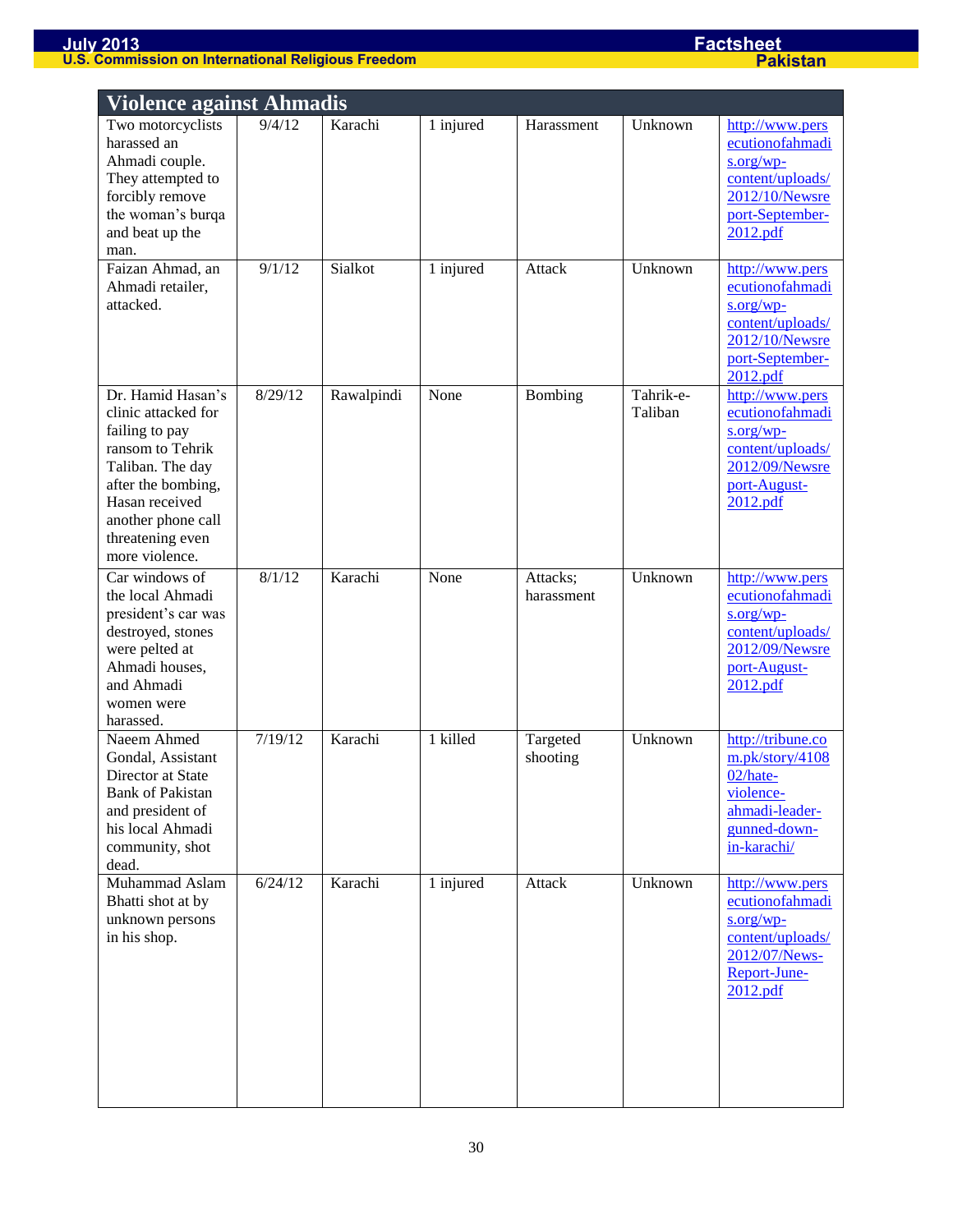|                                                                                                                                                                                                                         | <b>Violence against Ahmadis</b> |                   |           |                                        |                                                 |                                                                                                                      |  |  |  |
|-------------------------------------------------------------------------------------------------------------------------------------------------------------------------------------------------------------------------|---------------------------------|-------------------|-----------|----------------------------------------|-------------------------------------------------|----------------------------------------------------------------------------------------------------------------------|--|--|--|
| Tariq Ahmad,<br>cousin of Mujeeb<br>Ahmad who was<br>shot at three weeks<br>earlier, was found<br>severely tortured<br>and shot to death in<br>a canal.                                                                 | 5/17/12                         | Layyah,<br>Punjab | 1 killed  | Torture and<br>murder                  | Unknown                                         | http://www.pers<br>ecutionofahmadi<br>$s.org/wp$ -<br>content/uploads/<br>2012/06/News-<br>Report-May-<br>2012-.pdf  |  |  |  |
| Two gunmen shot<br>25-year-old<br>Mujeeb Ahmad in<br>the shoulder as he<br>was returning<br>home.                                                                                                                       | 4/28/12                         | Layyah,<br>Punjab | 1 injured | Targeted<br>shooting                   | Unknown                                         | http://www.pers<br>ecutionofahmadi<br>s.org/wp<br>content/uploads/<br>2012/06/News-<br>Report-May-<br>$2012$ -.pdf   |  |  |  |
| Waqas Ahmad<br>assaulted by<br>colleagues and<br>fired from his job<br>at a multinational<br>corporation for his<br>Ahmadi faith.                                                                                       | 4/1/12                          | Lahore            | 1 injured | Assault and<br>wrongful<br>termination | Workers<br>from an<br>unspecified<br><b>MNC</b> | http://www.pers<br>ecutionofahmadi<br>$s.org/wp-$<br>content/uploads/<br>2012/05/News-<br>Report-April-<br>2012-.pdf |  |  |  |
| <b>Master Abdul</b><br>Qudoos Ahmad, a<br>43-year-old<br>Ahmadi<br>schoolteacher and<br>president of local<br>Ahmadi<br>community, was<br>tortured to death<br>while in police<br>custody on<br>suspicion of<br>murder. | 3/30/12                         | Rabwah,<br>Punjab | 1 killed  | Torture                                | Police                                          | http://tribune.co<br>m.pk/story/3581<br>37/in-police-<br>custody-ahmadi-<br>schoolteacher-<br>tortured-to-<br>death/ |  |  |  |
| Qaiser Ahmad, an<br>Ahmadi youth,<br>kidnapped and<br>released one week<br>later upon receipt<br>of a one-million-<br>rupee ransom.                                                                                     | 3/18/12                         | Kortri,<br>Sindh  | None      | Kidnapping-<br>victim<br>returned      | Unknown                                         | http://www.pers<br>ecutionofahmadi<br>s.org/wp<br>content/uploads/<br>2012/04/News-<br>Report-<br>March.pdf          |  |  |  |
| Ali Mahar, an<br>Ahmadi man, was<br>kidnapped on<br>March 13 and<br>returned three days<br>later upon payment<br>of ransom.                                                                                             | 3/13/12                         | Lahore            | None      | Kidnappning<br>- victim<br>returned    | Unknown                                         | http://www.pers<br>ecutionofahmadi<br>s.org/wp-<br>content/uploads/<br>2012/05/News-<br>Report-April-<br>2012-.pdf   |  |  |  |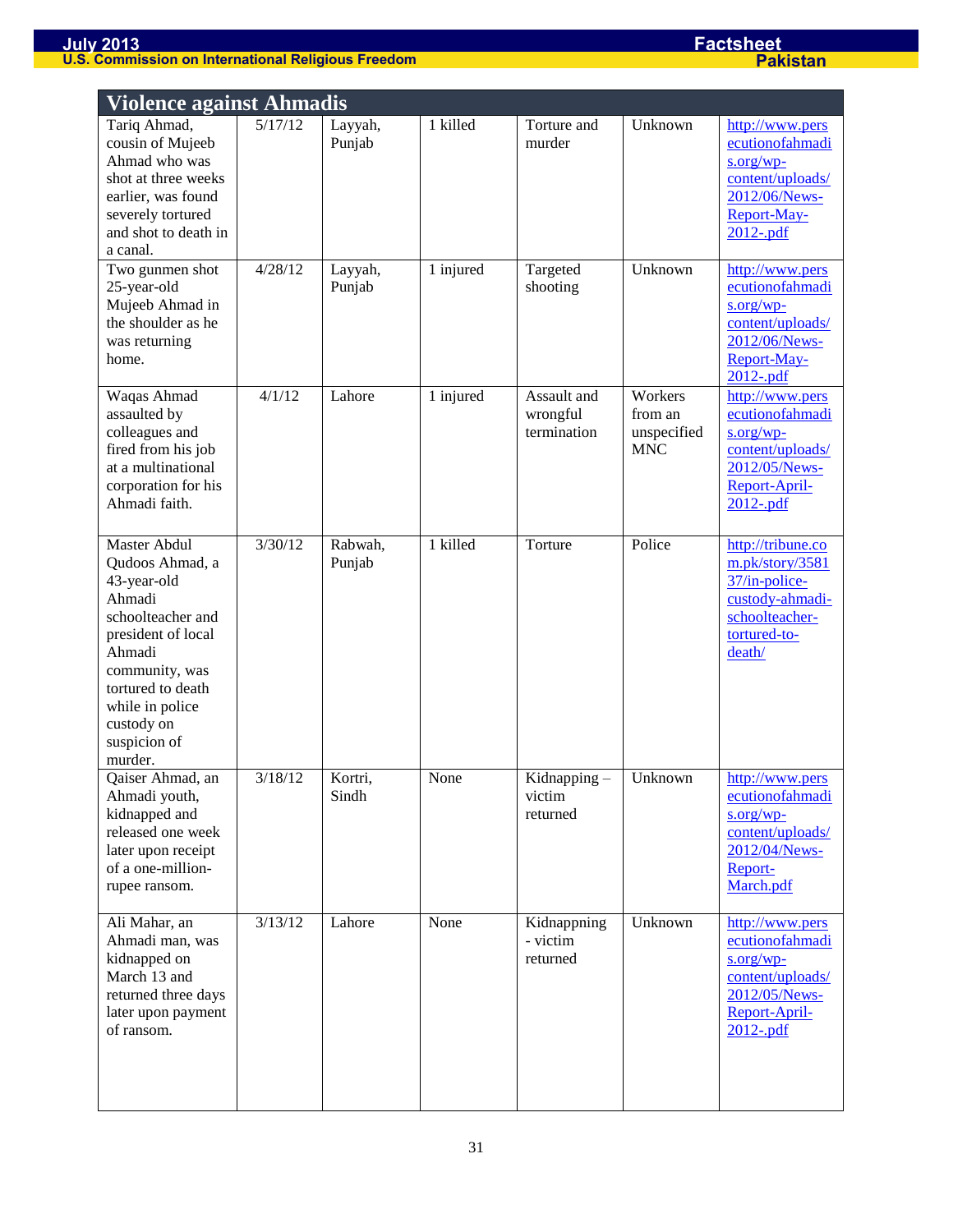|                                                                                                                                                                                 | <b>Violence against Ahmadis</b> |                           |                        |                      |         |                                                                                                                               |  |  |  |
|---------------------------------------------------------------------------------------------------------------------------------------------------------------------------------|---------------------------------|---------------------------|------------------------|----------------------|---------|-------------------------------------------------------------------------------------------------------------------------------|--|--|--|
| <b>Basharat Ahmad</b><br>was ambushed by<br>two motorcyclists<br>and assaulted for<br>being an Ahmadi.                                                                          | 3/9/12                          | Sanghar,<br>Sindh         | 1 injured              | Attack               | Unknown | http://www.pers<br>ecutionofahmadi<br>s.org/wp-<br>content/uploads/<br>2012/04/News-<br>Report-<br>March.pdf                  |  |  |  |
| Maqsood Ahmad,<br>a visiting salesman<br>from Rabwah, shot<br>dead in a market.                                                                                                 | 3/7/12                          | Nawab<br>Shah, Sindh      | 1 killed               | Targeted<br>shooting | Unknown | http://www.rabw<br>ah.net/nawabsha<br>h-targeted-<br>killing-of-<br>ahmadi-muslim/                                            |  |  |  |
| Zahid Anwar, a<br>non-Ahmadi man<br>who was the<br>nephew of an<br>official of the local<br>Ahmadi<br>community, was<br>shot and stabbed to<br>death.                           | 3/5/12                          | Rachna<br>Town,<br>Lahore | 1 killed               | Targeted<br>killing  | Unknown | http://www.pers<br>ecutionofahmadi<br>$s.org/wp-$<br>content/uploads/<br>2012/04/News-<br>Report-<br>March.pdf                |  |  |  |
| Chaudry<br>Muhammad<br>Akram was killed<br>and his grandson,<br>Muneeb Ahmad,<br>was critically<br>injured in a drive-<br>by shooting.                                          | 2/29/12                         | Nawabshah,<br>Sindh       | 1 killed; 1<br>injured | Targeted<br>shooting | Unknown | http://www.rabw<br>ah.net/ahmadi-<br>murdered-in-<br>nawab-shah-<br>sindh/                                                    |  |  |  |
| <b>Tanveer Ahmad</b><br>and Atiq Arshad,<br>two guards gor the<br>Amir Jamaat<br>Ahmadiyya of<br>Faisalabad, were<br>shot and injured in<br>an attack intended<br>for the Amir. | 2/20/12                         | Faisalabad                | 2 injured              | Targeted<br>shooting | Unknown | http://www.pers<br>ecutionofahmadi<br>$s.org/wp-$<br>content/uploads/<br>2012/03/News-<br>Report-<br>$February-2012-$<br>.pdf |  |  |  |
| Motorcyclists<br>injured Ahmadi<br>Naveed Ahmad,<br>28, at his shop in a<br>drive-by shooting.                                                                                  | 2/11/12                         | Faisalabad                | 1 injured              | Targeted<br>shooting | Unknown | http://www.pers<br>ecutionofahmadi<br>$s.org/wp-$<br>content/uploads/<br>2012/03/News-<br>Report-<br>February-2012-<br>.pdf   |  |  |  |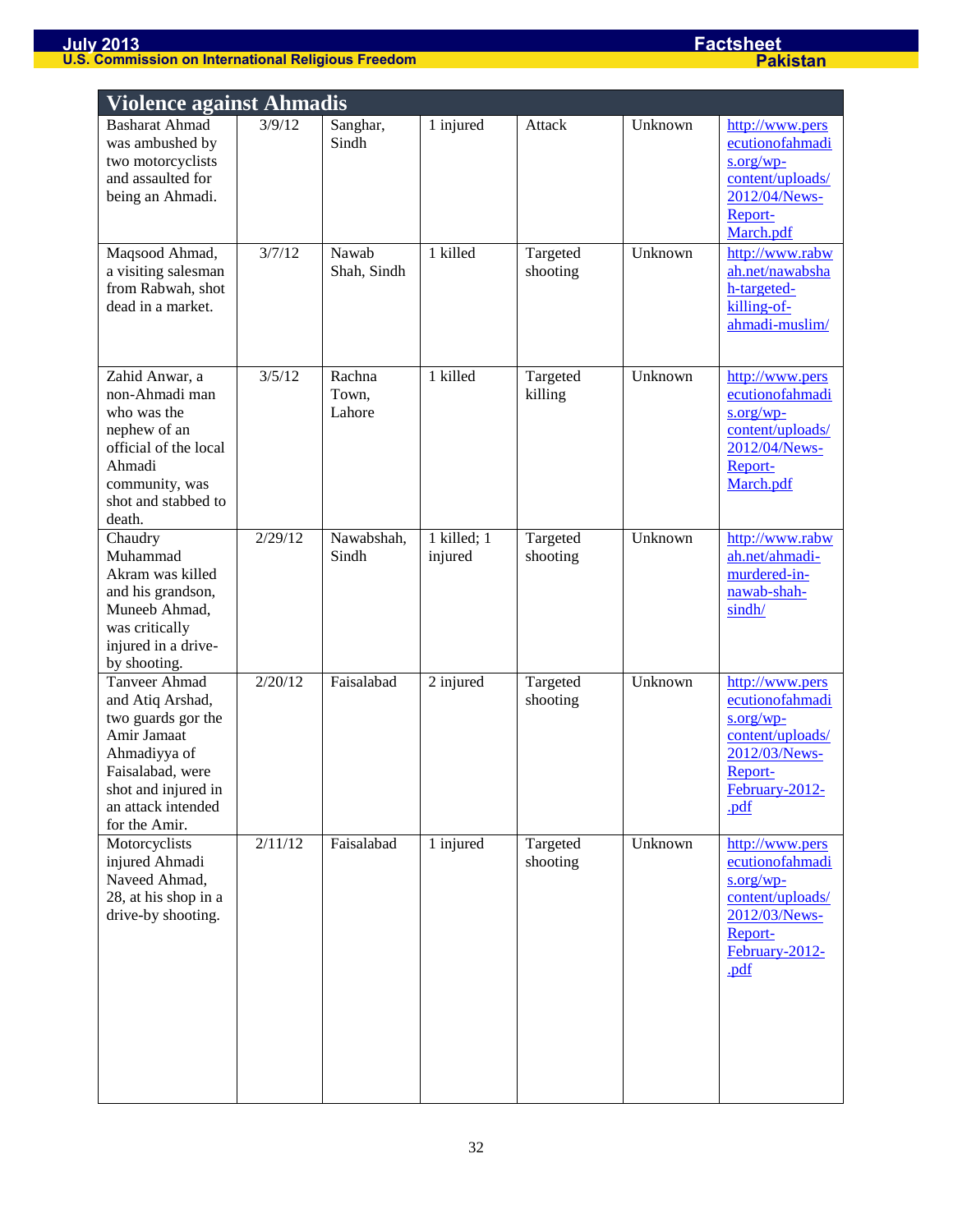| Violence against Ahmadis |        |            |           |          |         |                  |  |  |
|--------------------------|--------|------------|-----------|----------|---------|------------------|--|--|
| Four men opened          | 2/3/12 | Mandi      | 3 injured | Targeted | Unknown | http://www.pers  |  |  |
| fire at the              |        | Bahauddin, |           | shooting |         | ecutionofahmadi  |  |  |
| residence of             |        | Punjab     |           |          |         | $s.org/wp-$      |  |  |
| Muhammad Yusuf           |        |            |           |          |         | content/uploads/ |  |  |
| Dhillon, an              |        |            |           |          |         | 2012/03/News-    |  |  |
| Ahmadi, and              |        |            |           |          |         | Report-          |  |  |
| injured his wife,        |        |            |           |          |         | February-2012-   |  |  |
| sister and son.          |        |            |           |          |         | .pdf             |  |  |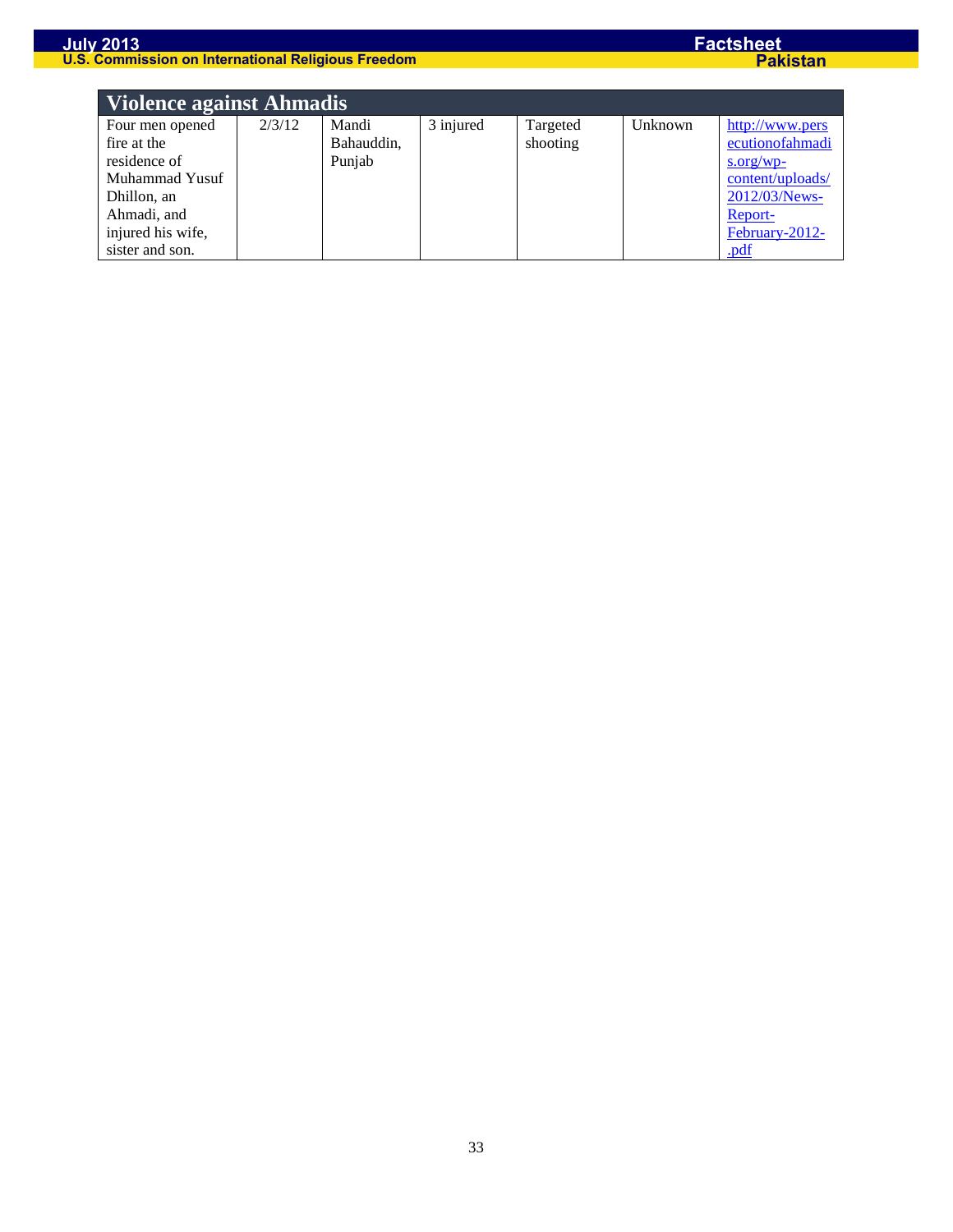| <b>Violence against Hindus</b>                                                                                                                           |                 |                               |                       |                                                                                  |                      |                                                                                                                                                   |  |  |
|----------------------------------------------------------------------------------------------------------------------------------------------------------|-----------------|-------------------------------|-----------------------|----------------------------------------------------------------------------------|----------------------|---------------------------------------------------------------------------------------------------------------------------------------------------|--|--|
| <b>Incident</b>                                                                                                                                          | Date<br>(d/m/y) | Location                      | <b>Casualties</b>     | <b>Type/method</b>                                                               | Group<br>responsible | <b>Source</b>                                                                                                                                     |  |  |
| Four men abducted<br>Roop Chand, a<br>Hindu trader, while<br>he was on his way<br>home.                                                                  | 12/19/12        | Quetta                        | None                  | Kidnapping                                                                       | Unknown              | http://www.hind<br>ustantimes.com/<br>world-<br>news/Pakistan/H<br>indu-trader-<br>kidnapped-in-<br>Pakistan/Article<br>1-976637.aspx             |  |  |
| A Hindu spiritual<br>leader, Dr. Lakhvi<br>Chand, was fatally<br>shot in a market.<br>He had been<br>kidnapped and<br>released a few<br>months earlier.  | 12/13/12        | Mastung,<br>Balochistan       | 1 killed              | Targeted<br>shooting                                                             | Unknown              | http://www.paki<br>stantoday.com.p<br>k/2012/12/14/ne<br>ws/national/four<br>-including-<br>hindu-spiritual-<br>leader-killed-in-<br>balochistan/ |  |  |
| 6-year-old Vijanti<br>Meghawar was<br>raped.                                                                                                             | 12/4/12         | Umerkot<br>district,<br>Sindh | 1 raped               | Rape                                                                             | Unknown              | http://www.hum<br>anrights.asia/ne<br>ws/ahrc-<br>news/AHRC-<br>STM-254-2012                                                                      |  |  |
| Marvi Sarmad, a<br>columnist and<br>activist for Hindu,<br>Christian, and Shia<br>rights, was<br>attacked by<br>gunmen who<br>opened fire at her<br>car. | 11/2/12         | Islamabad                     | None                  | Targeted<br>shooting                                                             | Unknown              | http://www.then<br>ews.com.pk/Tod<br>ays-News-13-<br>18579-<br>Columnist-<br>Marvi-Sarmad-<br>escapes-attempt-<br>on-life                         |  |  |
| Sri Krishna Ram<br>temple was<br>attacked and<br>looted, while the<br>caretaker was<br>beaten by mob<br>protesting an anti-<br>Islam film.               | 9/21/12         | Karachi                       | At least 1<br>injured | Mob attack;<br>desecration                                                       | Unknown              | http://dawn.com/<br>2012/10/01/blas<br>phemy-case-<br>filed-over-<br>temple-attack/                                                               |  |  |
| 14-year-old<br>Manisha Kumari<br>was abducted and<br>allegedly forced to<br>convert and marry<br>a Muslim man.                                           | 8/7/12          | Jacocabad,<br>Sindh           | None                  | Kidnapping;<br>alleged forced<br>conversion;<br>alleged forced<br>marriage; rape | Unknown              | http://www.geo.t<br>v/GeoDetail.asp<br>$x$ ?ID=62900                                                                                              |  |  |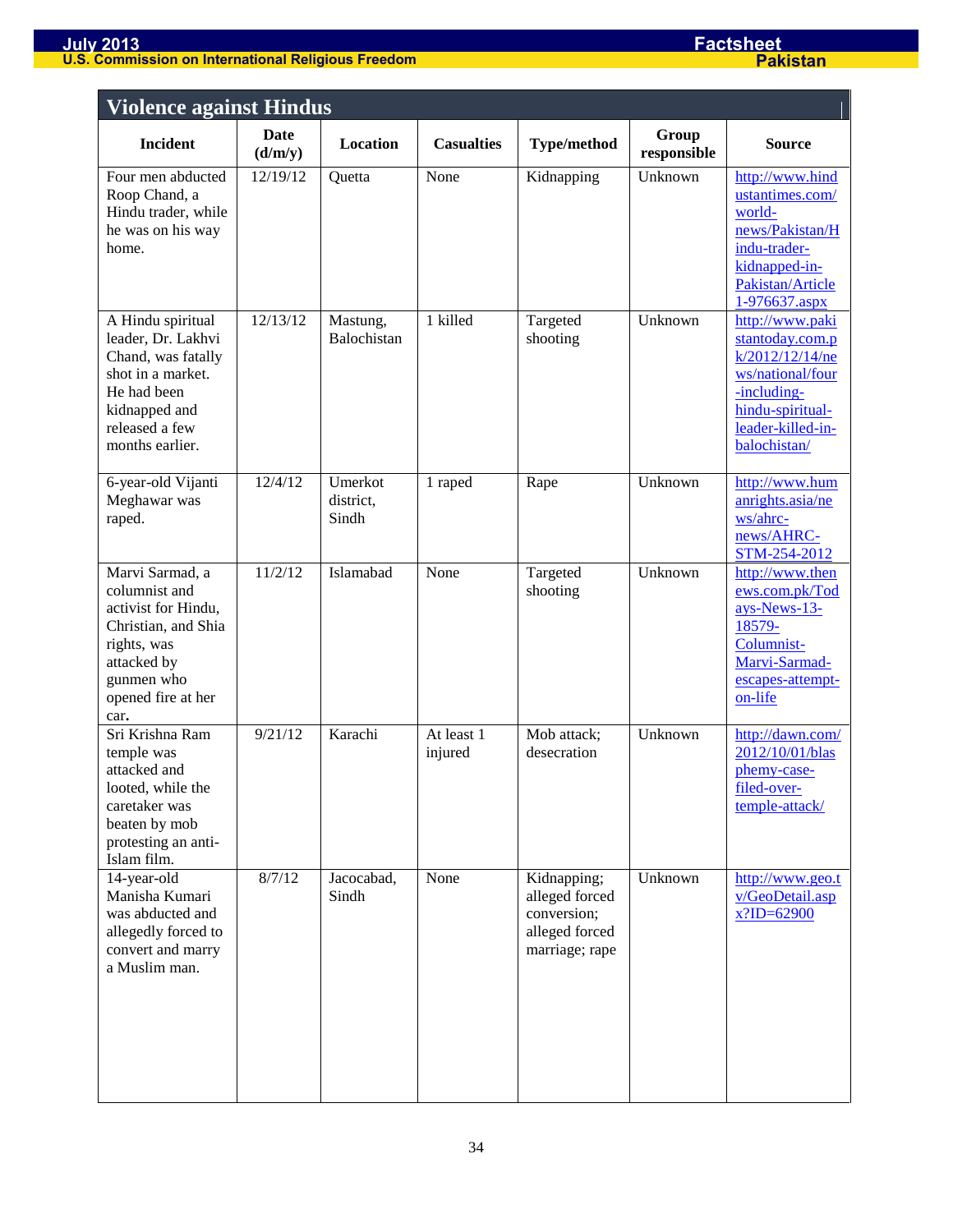| <b>Violence against Hindus</b>                                                                                                          |         |                             |          |                                                                                             |         |                                                                                                                                                      |
|-----------------------------------------------------------------------------------------------------------------------------------------|---------|-----------------------------|----------|---------------------------------------------------------------------------------------------|---------|------------------------------------------------------------------------------------------------------------------------------------------------------|
| Bandits looted a<br>passenger van en<br>route to Quetta.<br>Ramesh Kumar, a<br>Hindu trader, was<br>abducted from the<br>van.           | 8/7/12  | Quetta                      | None     | Kidnapping<br>and theft                                                                     | Unknown | http://www.ndtv.<br>com/article/worl<br>d/hindu-trader-<br>abducted-in-<br>pakistan-276736                                                           |
| Kiran Kumari<br>allegedly abducted,<br>forced to convert<br>to Islam and marry<br>a Muslim man.                                         | 8/1/12  | Rahimyar<br>Khan,<br>Punjab | None     | Alleged<br>kidnapping;<br>alleged forced<br>conversion;<br>alleged forced<br>marriage; rape | Unknown | http://herald.daw<br>n.com/2012/10/1<br>6/leap-of-faith-<br>2.html                                                                                   |
| 3 Hindu traders<br>kidnapped.                                                                                                           | 7/27/12 | Quetta                      | None     | 3 kidnapped                                                                                 | Unknown | http://tribune.co<br>m.pk/story/4145<br>20/lawlessness-<br>in-balochistan-<br>three-hindu-<br>traders-<br>kidnapped-in-<br>kalat/                    |
| Ruash Kumar, a<br>Hindu trader,<br>gunned down.                                                                                         | 7/12/12 | Quetta                      | 1 killed | Targeted<br>shooting                                                                        | Unknown | http://www.daily<br>times.com.pk/de<br>$fault. asp? page = 2$<br>012%5C07%5C<br>13%5Cstory_13-<br>$7 - 2012$ pg7 3                                   |
| The 160-year-old<br>Guru Gorakhnath<br>temple was<br>attacked, a statue<br>was smashed, and<br>scriptures and<br>images were<br>burned. | 5/20/12 | Peshawar                    | None     | Desecration                                                                                 | Unknown | http://tribune.co<br>m.pk/story/3818<br>84/religious-<br>intolerance-<br>hindu-temple-<br>vandalised-in-<br>peshawar/                                |
| Maharaj Ganga<br>Ram Motiya,<br>temple committee<br>chairman,<br>kidnapped.                                                             | 4/1/12  | Lasbela,<br>Balochistan     | None     | Kidnapping                                                                                  | Unknown | http://www.redif<br>f.com/news/repo<br>rt/temple-<br>committee-<br>chairman-<br>kidnapped-in-<br>pakistan/201204<br>09.htm                           |
| 15-year-old Asha<br>Kumari was<br>kidnapped from a<br>beauty salon,<br>converted to Islam,<br>and married off to<br>a Muslim.           | 3/3/12  | Jacobabad                   | None     | Kidnapping;<br>alleged forced<br>conversion;<br>alleged forced<br>marriage; rape            | Unknown | http://tribune.co<br>m.pk/story/3652<br>56/forced-<br>conversion-<br>ashas-family-<br>raises-questions-<br>about-her-<br>statement-to-the-<br>media/ |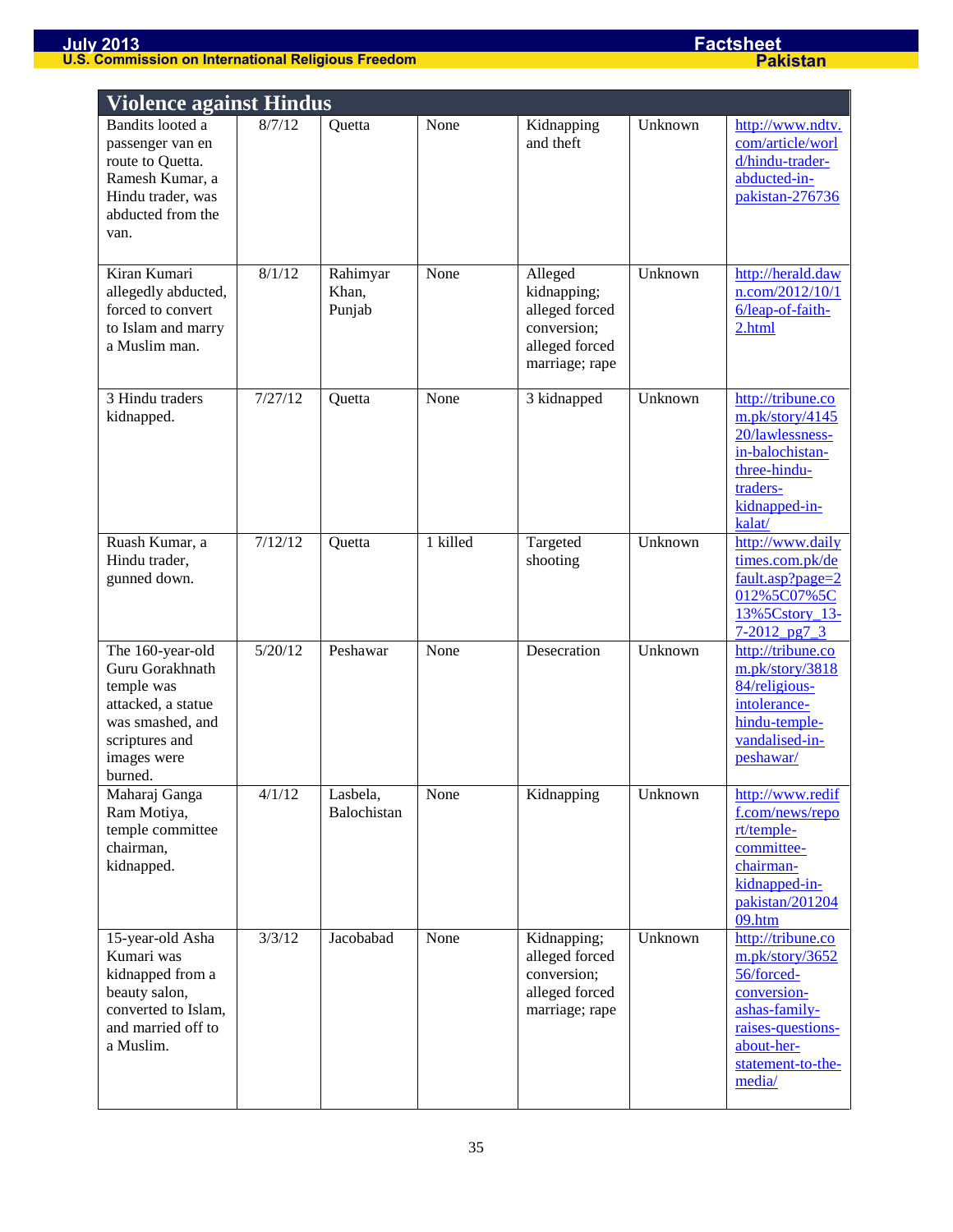|                                                                                                                                                                                    | <b>Violence against Hindus</b> |                             |           |                                                                                  |         |                                                                                                                                                                  |  |  |  |
|------------------------------------------------------------------------------------------------------------------------------------------------------------------------------------|--------------------------------|-----------------------------|-----------|----------------------------------------------------------------------------------|---------|------------------------------------------------------------------------------------------------------------------------------------------------------------------|--|--|--|
| Dr. Lata Kumari, a<br>29-year-old Hindu,<br>was allegedly<br>kidnapped, forced<br>to convert to Islam<br>and marry a<br>Muslim man.                                                | 2/28/12                        | Karachi                     | None      | Kidnapping;<br>alleged forced<br>conversion;<br>alleged forced<br>marriage; rape | Unknown | http://www.then<br>ews.com.pk/Tod<br>ays-News-4-<br>97065-20-<br>Hindu-girls-<br>forced-to-<br>convert-in-a-<br>month-HRCP                                       |  |  |  |
| 17-year-old Rinkle<br>Kumari was<br>abducted and<br>forced to convert<br>and marry a<br>Muslim man.                                                                                | 2/24/12                        | Mirpur<br>Mathelo,<br>Sindh | None      | Kidnapping;<br>alleged forced<br>conversion;<br>alleged forced<br>marriage; rape | Unknown | http://tribune.co<br>m.pk/story/3455<br>40/forced-hindu-<br>conversions-<br>rinkles-<br>neighbourhood-<br>floods-into-<br>karachi-to-<br>demand-her-<br>release/ |  |  |  |
| Rano and Mool<br>Chan, two Hindu<br>men, were injured<br>when men opened<br>fire on them during<br>a fight over the<br>construction of a<br>shop on the land of<br>Aakharo Temple. | 2/3/12                         | Hyderabad                   | 2 injured | Attack                                                                           | Unknown | http://tribune.co<br>m.pk/story/3316<br>$07/city$ -shuts-<br>down-two-<br>hindus-injured-<br>in-temple-<br>property-<br>dispute/                                 |  |  |  |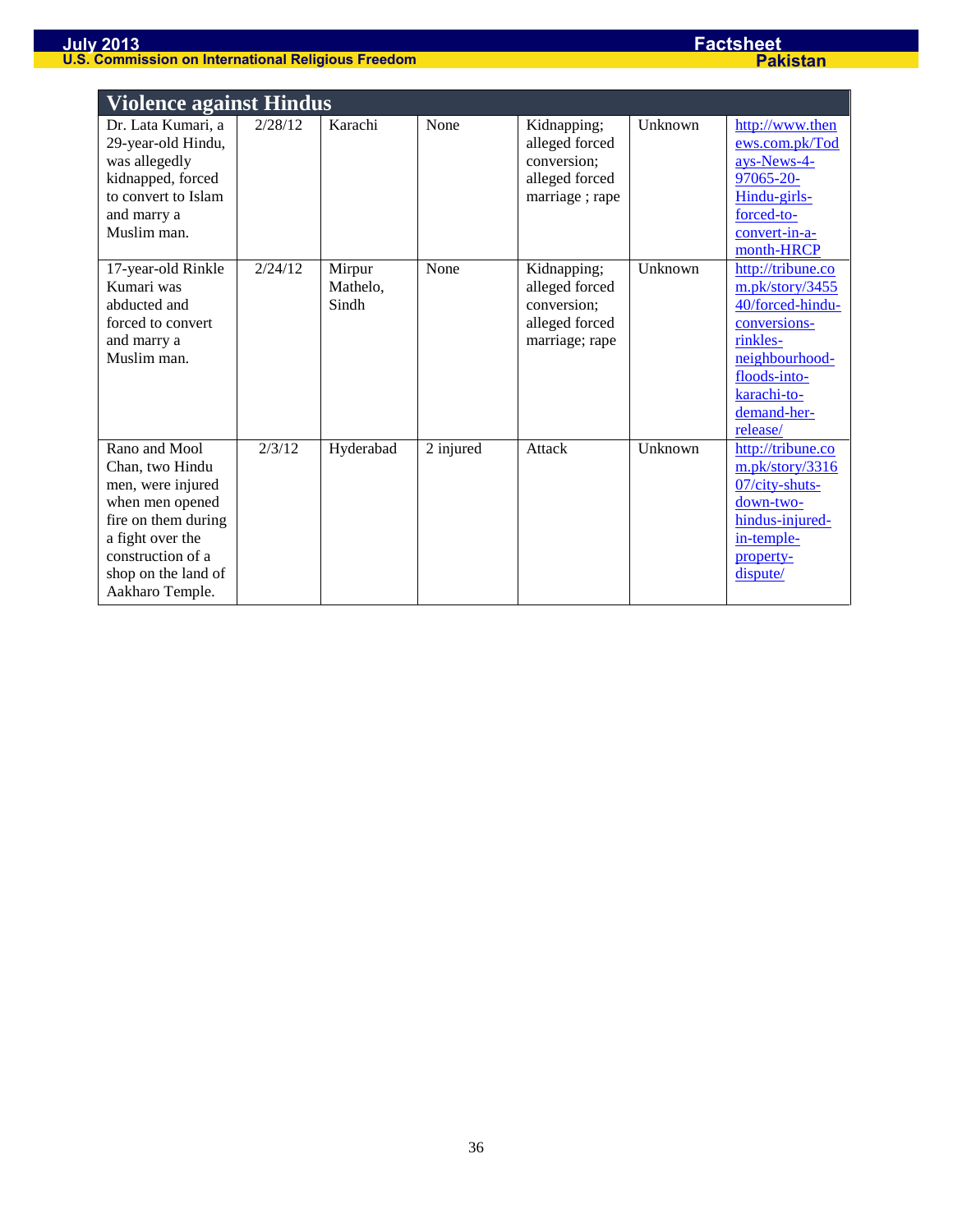| <b>Violence against Sikhs</b>                 |                        |                            |                   |                    |                      |                                                                                                                                                                         |
|-----------------------------------------------|------------------------|----------------------------|-------------------|--------------------|----------------------|-------------------------------------------------------------------------------------------------------------------------------------------------------------------------|
| <b>Incident</b>                               | <b>Date</b><br>(d/m/y) | <b>Location</b>            | <b>Casualties</b> | <b>Type/method</b> | Group<br>responsible | <b>Source</b>                                                                                                                                                           |
| Mahindar Singh<br>beheaded by<br>militants.   | 1/18/13                | Khyber<br>Agency,<br>Sindh | 1 killed          | Beheading          | Unknown              | http://centralasia<br>online.com/en_<br>GB/articles/caii/<br>features/pakistan<br>/main/2013/01/0<br>9/feature-01                                                       |
| Sikh businessman<br>Rakbir Singh<br>kidnapped | 1/21/13                | Peshawar                   | None              | Kidnapping         | Unknown              | http://centralasia<br>online.com/en<br>GB/articles/caii/<br>newsbriefs/2013<br>$/01/24$ /newsbrief<br>$-16$                                                             |
| Gurdwara of Baba<br>Karam Singh<br>destroyed. | Reported<br>3/29/12    | Mardan                     | None              | Vandalism          | Land mafia           | http://www.defe<br>nce.pk/forums/s<br>ocial-issues-<br>current-<br>events/169351-<br>land-mafia-<br>knocks-over-<br>historical-sikh-<br>temple-mardan-<br>pakistan.html |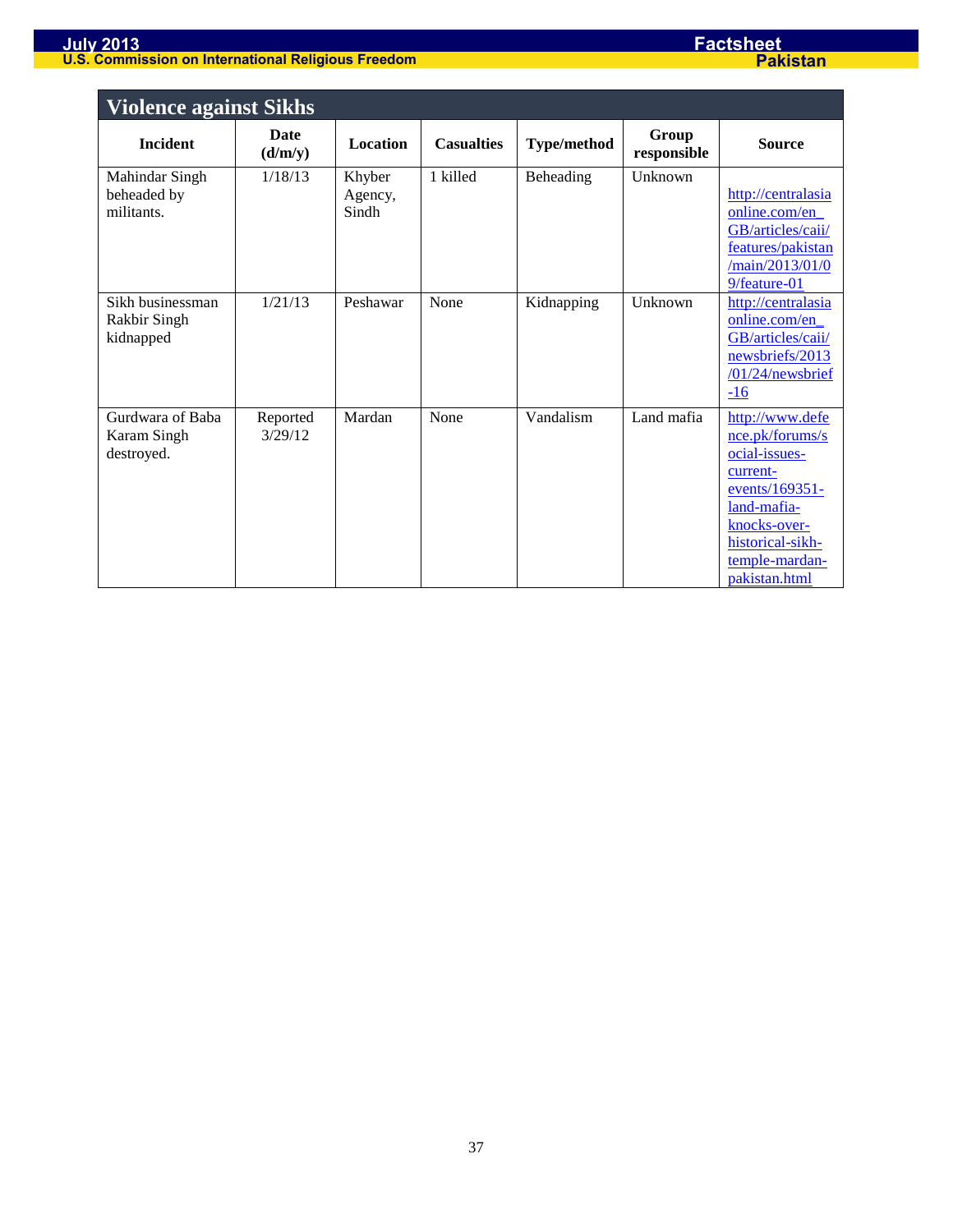| <b>Miscellaneous sectarian violence</b>                                                                                                                                                                      |                 |                                                |                                      |                                  |                      |                                                                                                                  |
|--------------------------------------------------------------------------------------------------------------------------------------------------------------------------------------------------------------|-----------------|------------------------------------------------|--------------------------------------|----------------------------------|----------------------|------------------------------------------------------------------------------------------------------------------|
| <b>Incident</b>                                                                                                                                                                                              | Date<br>(m/d/y) | Location                                       | <b>Casualties</b>                    | <b>Type/method</b>               | Group<br>responsible | <b>Source</b>                                                                                                    |
| A prayer leader<br>was killed in a<br>drive-by shooting.                                                                                                                                                     | 5/30/13         | Turbat<br>district                             | 1 killed                             | Targeted<br>shooting             | Unknown              | http://www.then<br>ews.com.pk/Tod<br>ays-News-2-<br>180981-Prayer-<br>leader-gunned-<br>down-in-Turbat           |
| A prayer leader<br>was killed in a<br>mosque. His<br>religious affiliation<br>was not reported.                                                                                                              | 5/21/13         | Malakand                                       | 1 killed                             | Shooting                         | Unknown              | http://www.daily<br>times.com.pk/de<br>fault.asp?page=2<br>013%5C05%5C<br>22%5Cstory 22-<br>$5 - 2013$ pg7 7     |
| Two separate<br>mosques were<br>bombed during<br>Friday prayers.                                                                                                                                             | 5/17/13         | Malakand                                       | 15 killed;<br>approx.<br>100 injured | Targeted<br>bombing              | Unknown              | http://beta.dawn.<br>com/news/10118<br>74/blast-in-<br>malakand-kills-<br>four                                   |
| Police defused a<br>three-kilogram<br>IED that was<br>targeting the Sufi<br>shrine to Abdullah<br>Baba.                                                                                                      | 4/22/13         | Peshawar                                       | None                                 | Attempted<br>targeted<br>bombing | Unknown              | http://www.then<br>ews.com.pk/Tod<br>ays-News-2-<br>173014-Bid-to-<br>blow-up-shrine-<br>foiled                  |
| Bombing at a<br>shrine where a Sufi<br>saint was buried.                                                                                                                                                     | 2/25/13         | Marri Village<br>- near<br>Shikarpur,<br>Sindh | $4$ killed; 12<br>injured            | Targeted<br>bombing              | Unknown              | http://www.then<br>ews.com.pk/artic<br>le-89683-<br>Shikarpur-<br>shrine-blast-<br>leaves-4-dead,-<br>12-injured |
| The grandson of<br>spiritual leader<br>Ghulam Hussain<br>Shah was killed<br>and several others<br>were injured when<br>a bomb hidden<br>beneath a pile of<br>hay detonated as<br>their convoy drove<br>past. | 2/20/13         | Larkana,<br>Sindh                              | 1 killed; 8<br>injured               | Targeted<br>bombing              | Unknown              | http://dawn.com/<br>2013/02/21/spiri<br>tual-leaders-<br>grandson-killed-<br>in-sectarian-<br>attack/            |
| Militants set off a<br>bomb near an outer<br>wall of the<br>Akhwan Salaq<br>Baba shrine.                                                                                                                     | 2/10/13         | Peshawar                                       | None                                 | Targeted<br>bombing              | Unknown              | http://centralasia<br>online.com/en<br>GB/articles/caii/<br>newsbriefs/2013<br>/02/11/newsbrief<br>$-14$         |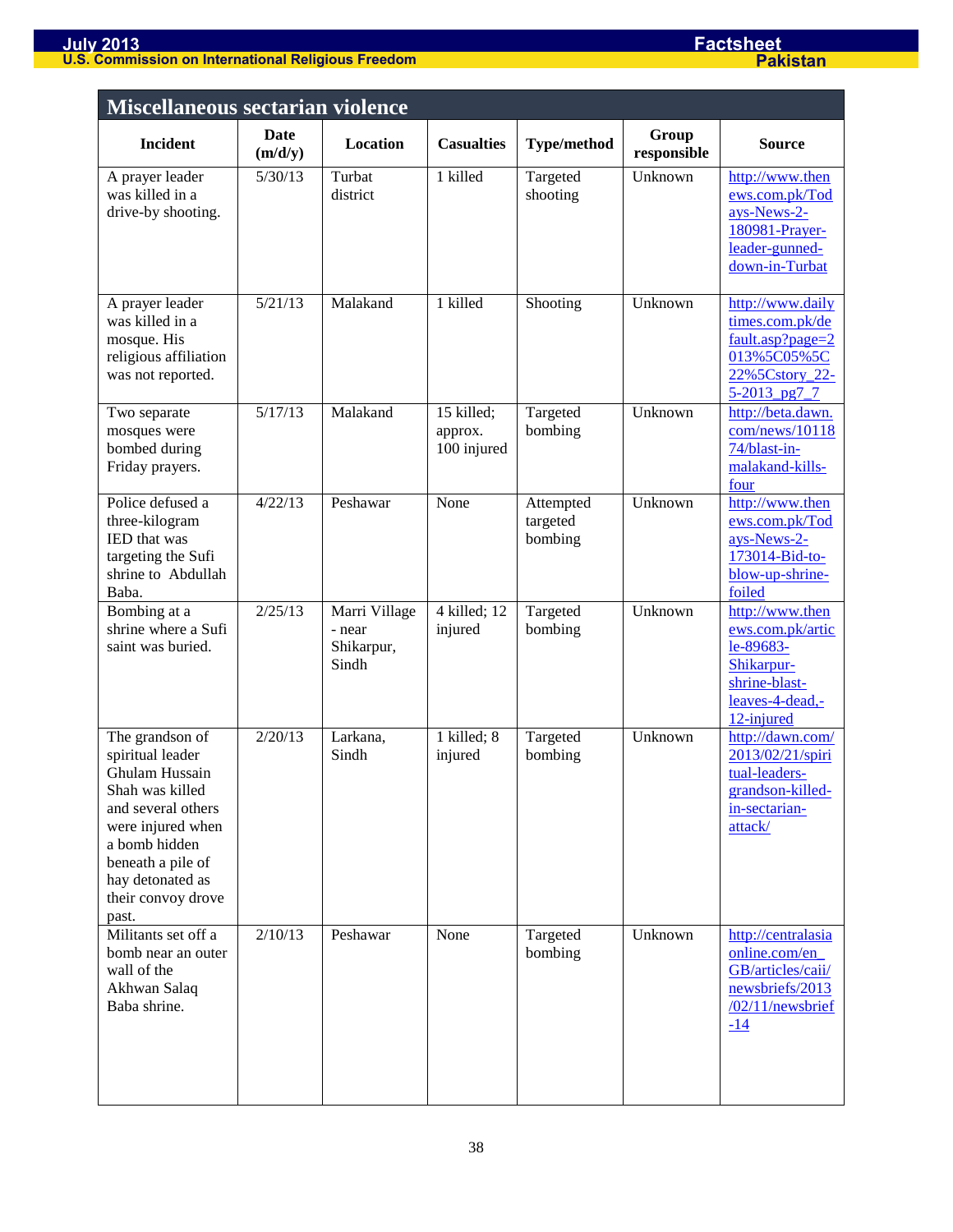| <b>Miscellaneous sectarian violence</b>                                                                                       |                      |                       |                          |                             |                                               |                                                                                                                                                              |  |
|-------------------------------------------------------------------------------------------------------------------------------|----------------------|-----------------------|--------------------------|-----------------------------|-----------------------------------------------|--------------------------------------------------------------------------------------------------------------------------------------------------------------|--|
| Militants attacked<br>a mosque in the<br>Bakhshi Pul area.                                                                    | 10/12/12             | Peshawar              | 1 killed                 | Attack                      | Extremist<br>militants                        | http://centralasia<br>online.com/en<br>GB/articles/caii/<br>newsbriefs/2012<br>$/10/12$ /newsbrief<br>$-05$                                                  |  |
| Maulvi Abdul<br>Qasim, a Sunni<br>cleric, shot in<br>targeted killing.                                                        | 7/6/12               | Quetta                | 1 killed                 | Targeted<br>shooting        | Unknown                                       | http://www.natio<br>n.com.pk/pakista<br>n-news-<br>newspaper-<br>daily-english-<br>online/national/0<br>$7-Jul-$<br>2012/religious-<br>scholar-shot-<br>dead |  |
| Ghulam Abbas, a<br>disabled Muslim<br>man, was burned<br>alive by mob for<br>allegedly<br>committing<br>blasphemy.            | Reported<br>7/5/2012 | Bahawalpur,<br>Punjab | 1 killed                 | Blasphemy -<br>burned alive | $2,000-$<br>person mob                        | http://tribune.co<br>m.pk/story/4035<br>34/blasphemy-<br>mob-burns-man-<br>alive-for-<br>burning-holy-<br>quran/                                             |  |
| A mob beat a 45-<br>year-old Muslim<br>man named Faryad<br>for allegedly<br>committing<br>blasphemous acts.                   | 7/1/12               | Faisalabad            | 1 injured                | Attack                      | Mob                                           | http://tribune.co<br>m.pk/story/4022<br>21/blasphemy-<br>accused-<br>severely-beaten-<br>by-infuriated-<br>mob/                                              |  |
| Maulvi Abdul<br>Qasim, a Sunni<br>cleric, was shot<br>dead in targeted<br>killing.                                            | 7/6/12               | Quetta                | 1 killed                 | Targeted<br>shooting        | Unknown                                       | http://www.natio<br>n.com.pk/pakista<br>n-news-<br>newspaper-<br>daily-english-<br>online/national/0<br>$7-Jul$<br>2012/religious-<br>scholar-shot-<br>dead  |  |
| A bomb made with<br>a pressure cooker<br>and attached to a<br>donkey cart was<br>detonated at Panj<br>Pir Shrine.             | 6/21/12              | Peshawar              | 3 killed; 34<br>injured  | Targeted<br>bombing         | Unknown<br>(Lashkar-e-<br>Islam<br>suspected) | http://centralasia<br>online.com/en_<br>GB/articles/caii/<br>newsbriefs/2012<br>/06/22/newsbrief<br>$-02$                                                    |  |
| A bomb explosion<br>outside a Sunni<br>Muslim seminary<br>killed at least 14<br>people and injured<br>more than 40<br>people. | 6/7/12               | Quetta                | 14 killed;<br>40 injured | Targeted<br>bombing         |                                               | http://bigstory.a<br>p.org/article/bo<br>mbing-<br>seminary-kills-<br>14-southwest-<br>pakistan                                                              |  |